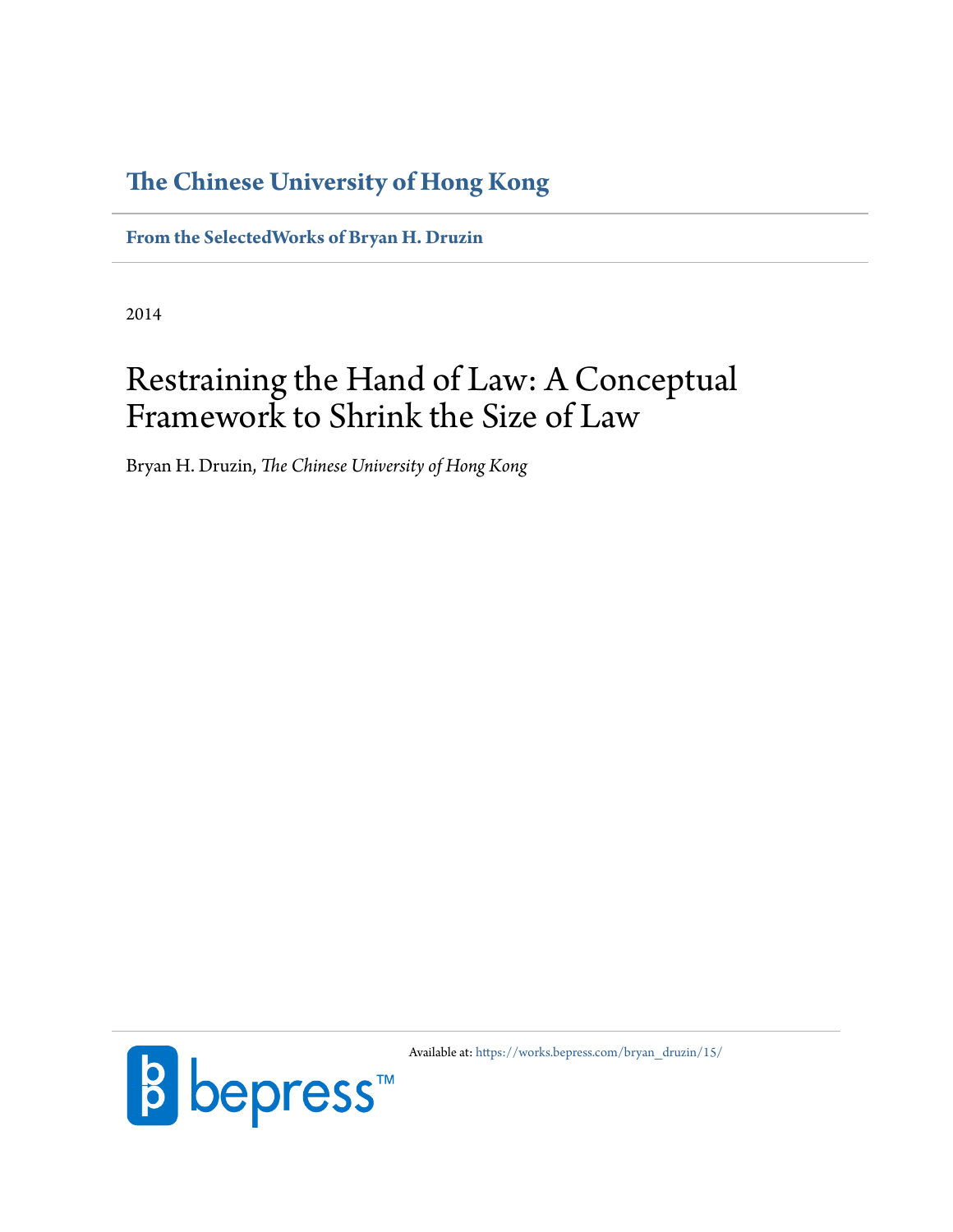### **RESTRAINING THE HAND OF LAW: A CONCEPTUAL FRAMEWORK TO SHRINK THE SIZE OF LAW**

#### *Bryan Druzin*

| $\mathbf{I}$ |                    |                                                          |  |
|--------------|--------------------|----------------------------------------------------------|--|
| II.          |                    |                                                          |  |
|              | $A_{-}$            |                                                          |  |
|              | $\boldsymbol{B}$ . |                                                          |  |
|              | $\mathcal{C}$ .    | The Minimalist Approach to Economic Regulation 111       |  |
|              | D.                 |                                                          |  |
| III.         |                    | ARTICULATING A FRAMEWORK FOR LEGISLATIVE MINIMALISM 114  |  |
|              | A.                 |                                                          |  |
|              | $\mathbf{B}$ .     |                                                          |  |
|              | $\mathcal{C}$      |                                                          |  |
|              | D.                 |                                                          |  |
|              | E.                 |                                                          |  |
| IV.          |                    |                                                          |  |
|              | A.                 |                                                          |  |
|              | $B_{\cdot}$        | Contract: A Paragon of Legislative Minimalism 129        |  |
|              |                    |                                                          |  |
|              |                    |                                                          |  |
|              |                    |                                                          |  |
|              |                    |                                                          |  |
|              | C.                 | Beyond Law: A Wide Breadth of Potential Application  134 |  |
| V.           |                    |                                                          |  |

#### ABSTRACT

There is a fierce ideological struggle between two warring camps: those who rally against expansive government and those who support it. Clearly, the correct balance must be struck between the extremes of legislative over-invasiveness and the frightening total absence of legal structure. This

Assistant Professor of Law, The Chinese University of Hong Kong. For their insightful comments, I am deeply indebted to Eric Posner at the University of Chicago; Richard Epstein at NYU; Andrew Simester at University of Cambridge; Julian Webb at Warwick; Stephen Hall, Xi Chao, and Julien Chaisse at the Chinese University of Hong Kong. As well, the drafting of this paper was helped greatly by Direct Grant CUHK funding.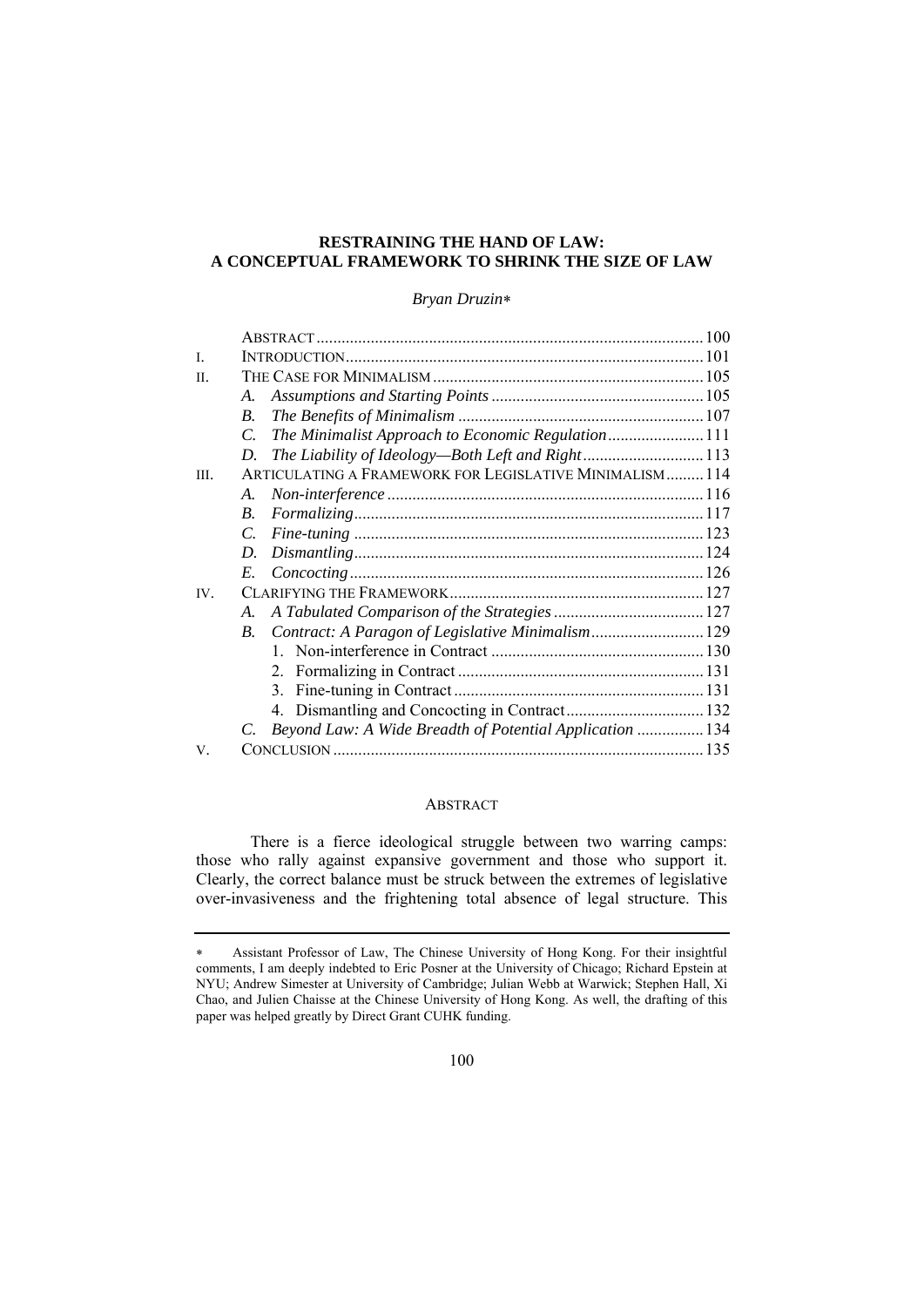paper articulates a framework that allows for legislative parsimony—a way to scale back state law in a way that avoids lurching to unnecessary extremes. I assume the libertarian premise that law should strive to encroach as minimally as possible upon social order, yet I argue that we must do this in a highly selective fashion, employing a range of legislative techniques. I call this approach legislative minimalism. The strength of legislative minimalism is its pragmatic flexibility: different situations will allow for different degrees of minimalism. The paper creates a taxonomy of legislative strategies, outlining five distinct strategies. This taxonomy provides a conceptual foundation to help guide policymakers faced with the question of how best to legislate—or more accurately, how much to legislate.

#### I. INTRODUCTION

Sometimes the most effective form of action is no action at all—or at least as little of it as possible. Consider gardening. The experienced gardener knows that over-gardening can stifle growth. Different situations call for different degrees of tending: sometimes all that is needed is a bit of trimming, sometimes a little invasive weeding, and occasionally what is required is uprooting the entire plant . The trick is in knowing precisely how much "interference" is needed: too little and one's garden will become a disordered mess; too much and one's garden will wither away and die. What is true for the natural ordering of plants is true for the natural ordering of society. Most social order is a natural process.<sup>1</sup> Imposed social order, that is order created and imposed through the legislative authority and coercive mechanisms of the State, is but the formal tip of a colossal iceberg.<sup>2</sup> Beneath this surface lies a deep ocean of social norms and customary rules that structure society.<sup>3</sup> I will refer to this broadly as *customary social order* (I use this term henceforth).<sup>4</sup> It

<sup>1</sup> Indeed, the highest levels of social order are, in fact, found in the insect world, such as with ant colonies and wasp nests. THEORIES OF SOCIAL ORDER: A READER 3 (Michael Hechter & Christine Horne eds., 2d ed. 2009). I use Jon Elster's definition of social order here: stable, predictable behavioral patterns and general cooperative behavior. *See* JON ELSTER, THE CEMENT OF SOCIETY: A STUDY OF SOCIAL ORDER 1 (1989).

<sup>2</sup> Throughout the discussion, the term "the State" is meant to include not only administrative and legislating bodies but also judge-made law.

<sup>3</sup> Indeed, most social order is maintained not through state-enforced law but through social norms. Paul G. Mahoney & Chris W. Sanchirico, *Competing Norms and Social Evolution: Is the Fittest Norm Efficient?*, 149 U. PA. L. REV. 2027, 2027–28 (2001). *See also, e.g.*, Robert C. Ellickson, *The Evolution of Social Norms: A Perspective from the Legal Academy*, *in* SOCIAL NORMS 35 (Michael Hechter & Karl-Dieter Opp eds., 2001) (discussing how social norms arise, persist, and change).

<sup>4</sup> Customary social order, as it is used here, refers to fixed social patterning on various levels of complexity, from simple norms of conduct (e.g. queuing norms) to quite intricate systems of order (e.g. customary international rules of war). Throughout, I juxtapose this with "imposed social order," i.e. social order created through formal law. The terms social patterning,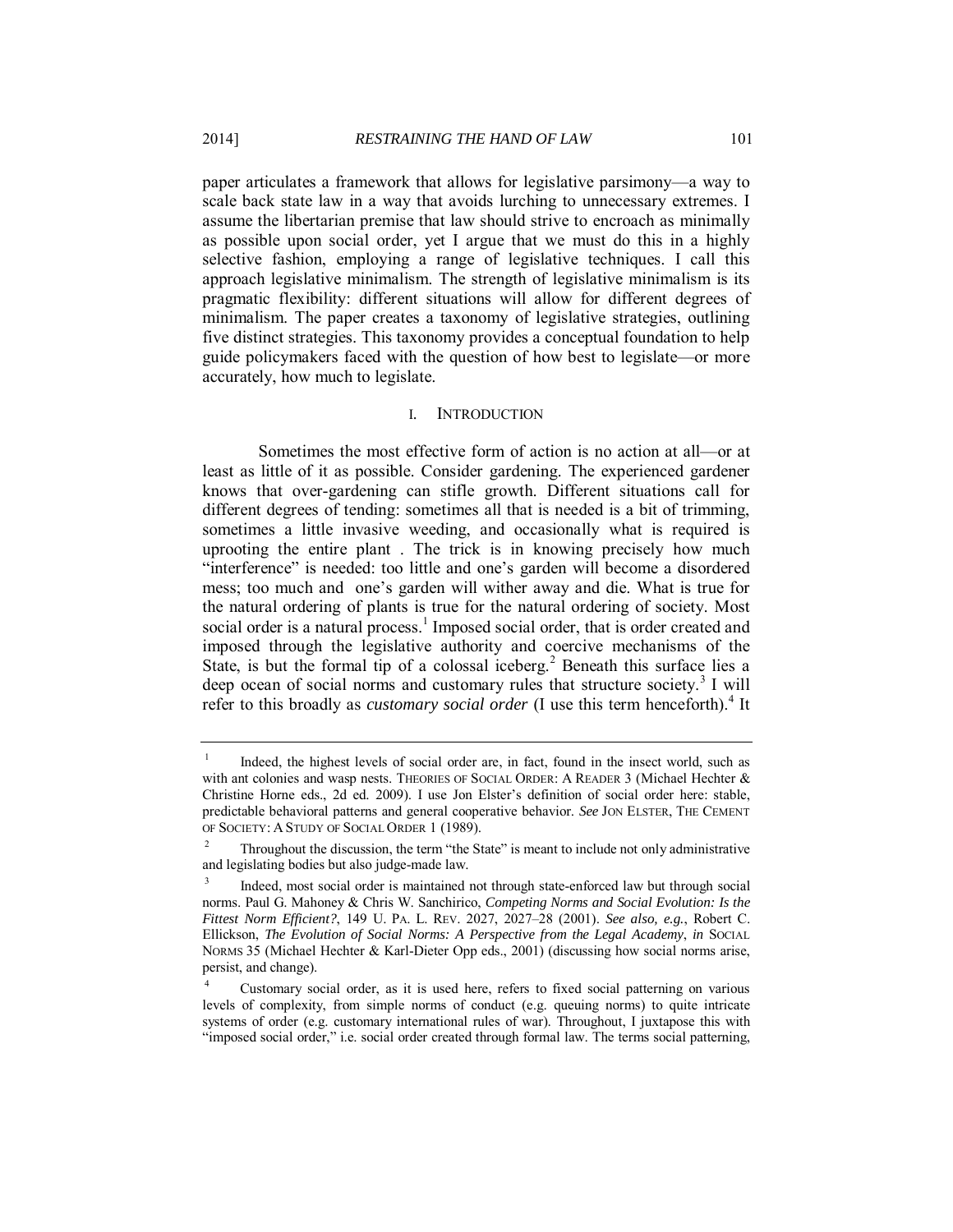would be a mistake to underestimate the vitality and significance of customary social order: throughout most of our species' history, custom, not formal law, has preserved social order.<sup>5</sup> Customary social ordering is an unremitting process, surging upwards through the myriad cracks of social intercourse. It is undesigned order—the consequence of social interaction. While the footprint of imposed legal order is large, it dwarfs in comparison to the vast social complexity that remains completely untouched by the instruments of formal law. $\delta$  At the end of the day, the vast majority of social patterning is neither designed nor regulated.

When one begins to think along these lines, the question that invariably presents itself is: to what extent should formal law interfere with the natural mechanics of social order at all? Clearly, in some areas it intrudes quite a lot, in others, very little. Just how much of society should be subject to the hand of law rather than left to the natural ordering force of custom? Do we want the state to regulate every facet of social existence: family life, sexual practices? What if, for example, the aggregate productivity of society could be substantially improved if each of us slept at least eight hours a night? Would the state then be justified in legislating a societal bedtime?<sup>7</sup> On the other hand, there are social dynamics that clearly require massive doses of regulation: black markets, organized crime, racial discrimination, etc. The question of how far law should extend itself goes to the very heart of our relationship with government for it is through law that the state asserts the most direct and most powerful influence over our lives. Law is like the corrective hand of a gardener: sometimes it is needed to save the life of a plant, to nurture and sustain it, but equally, it needs to know when to pull back and defer to natural processes. For over-gardening, overwatering, and over-fertilizing the soil—all this will also kill a plant. As the skilled hand of the gardener must be measured, so should the hand of law. It should not overreach, yet at the same time, it should not fail to extend itself where necessary.

The position that law overreaches has been widely argued. Indeed, the idea has great purchase in certain circles. Anarchists, libertarians, conservative

social ordering, self-ordering systems, customary system, or even just system are used here interchangeably with customary social order. Friedrich Hayek uses the term *spontaneous order*. *See* F. A. HAYEK, THE CONSTITUTION OF LIBERTY 160 (1960) [hereinafter HAYEK, THE CONSTITUTION OF LIBERTY]. This could also be used here.

<sup>5</sup> *See* David Ibbetson, *Custom in Medieval Law*, *in* THE NATURE OF CUSTOMARY LAW: LEGAL, HISTORICAL AND PHILOSOPHICAL PERSPECTIVES 151, 158 (Amanda Perreau-Saussine & James B. Murphy eds., 2007).

<sup>6</sup> I have discussed the self-ordering nature of customary law elsewhere, arguing that it may be strategically manipulated to serve public policy ends. *See* Bryan H. Druzin, *Planting Seeds of Order: How the State Can Create, Shape, and Use Customary Law*, 28 BYU J. PUB. L. 373 (2014).

<sup>7</sup> It is undeniable that reproduction patterns have clear, large-scale societal implications. Could state regulation of such patterns be justified? China's one-child policy is one answer. Many disagree.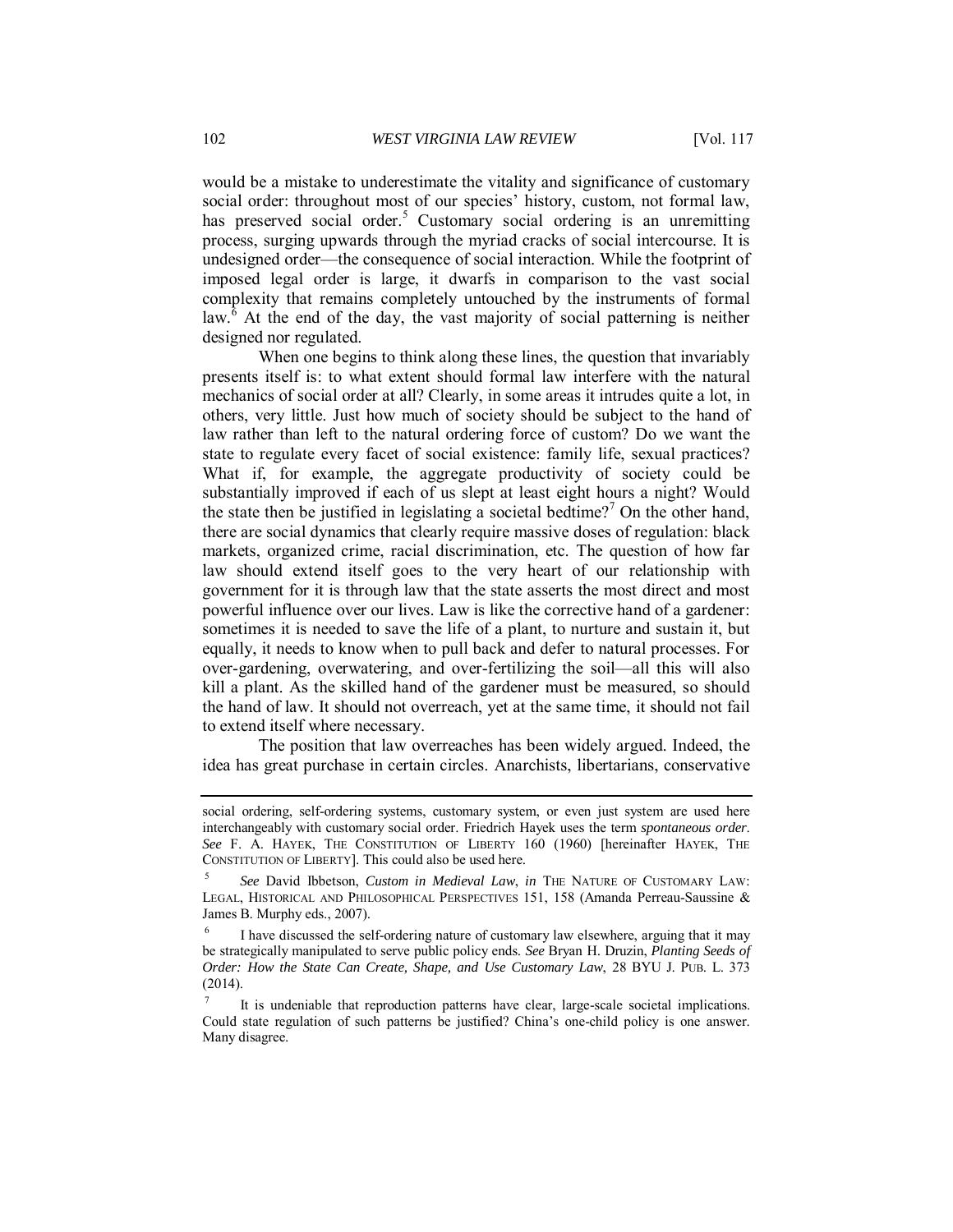economists, and some legal scholars fervently contend that too much social regulation undermines the productivity, potential, and even the basic freedom of the very society it seeks to regulate. $8^{\circ}$  These voices call to restrain (or with respect to anarchists destroy) the hand of law. This paper takes these claims seriously. The discussion that follows is sympathetic to their position (albeit in its technical rather than ideological form). For the purposes of this paper, I take the general argument as already valid. My job, as I set it out for myself, is not really to make a case for why we should minimize regulation (I mostly assume this leg of the argument); the focus of this paper, rather, is how to go about doing it. If we take the minimalist position as legitimate, the question arises: what are we to do about it? This question lies at the center of a fierce ideological struggle between two warring camps: those who rally against expansive government and those who support it. Clearly, the correct balance must be struck between legislative over-invasiveness on the one hand and a frightening total absence of formal legal structure on the other. Put simply, this paper proposes to split the difference. It articulates a framework that allows for legislative parsimony—a way to scale back state law in a way that avoids lurching to unnecessary extremes. My thesis in a nutshell is this: wherever feasible, we should strive to encroach as minimally as possible upon customary social order, yet this may be done in a highly selective, strategic fashion, employing a range of legislative techniques. I call this approach *legislative*  minimalism.<sup>10</sup> The strength of legislative minimalism is in its pragmatic

<sup>8</sup> As this literature is vast, I refer the reader to the more prominent theorists in this vein. While not a comprehensive list, see the work of Pierre-Joseph Proudhon and Lysander Spooner (early anarchism); Murray Rothbard and Robert Nozick (libertarianism); Friedrich Hayek and Milton Friedman (economics); and Richard Epstein and Robert Cooter (law). See also the literature on overcriminalization. For a good introduction to this literature, see Sanford H. Kadish, *The Crisis of Overcriminalization; More on Overcriminalization;* and *The Use of Criminal Sanctions in Enforcing Economic Regulations*, *in* BLAME AND PUNISHMENT: ESSAYS IN THE CRIMINAL LAW 21, 21–61 (Sanford H. Kadish ed., 1987).

<sup>9</sup> I draw this distinction because anarchists and libertarians often make a normative argument against the State, contending that the state is a constraint on personal liberty and is either entirely or largely illegitimate. I do not wish to engage in such arguments here. In fact, I fear that such normative claims only cloud the issue. *See infra* Part II.D (discussing the hazards of ideology).

<sup>&</sup>lt;sup>10</sup> The term "legislative minimalism" has been employed before yet in a somewhat ad hoc manner connoting various meanings. As such, some clarification is needed. Legislative minimalism as understood here is wherever the State, to whatever degree, strategically incorporates customary social order. This may be contrasted with the concept of *legislative maximalism* where the state disregards the natural patterning of spontaneous order and instead simply imposes top-down legal order. For scholarship where the term has previously appeared conveying extremely divergent meanings, see, for example, Ian C. Bartrum, *Same-Sex Marriage in the Heartland: The Case for Legislative Minimalism in Crafting Religious Exemptions*, 108 MICH. L. REV. FIRST IMPRESSIONS 8 (2009), http://www.michiganlawreview.org/assets/fi/108/bartrum.pdf (suggesting that the Iowa legislature should allow the courts to craft religious exemptions regarding same-sex marriage);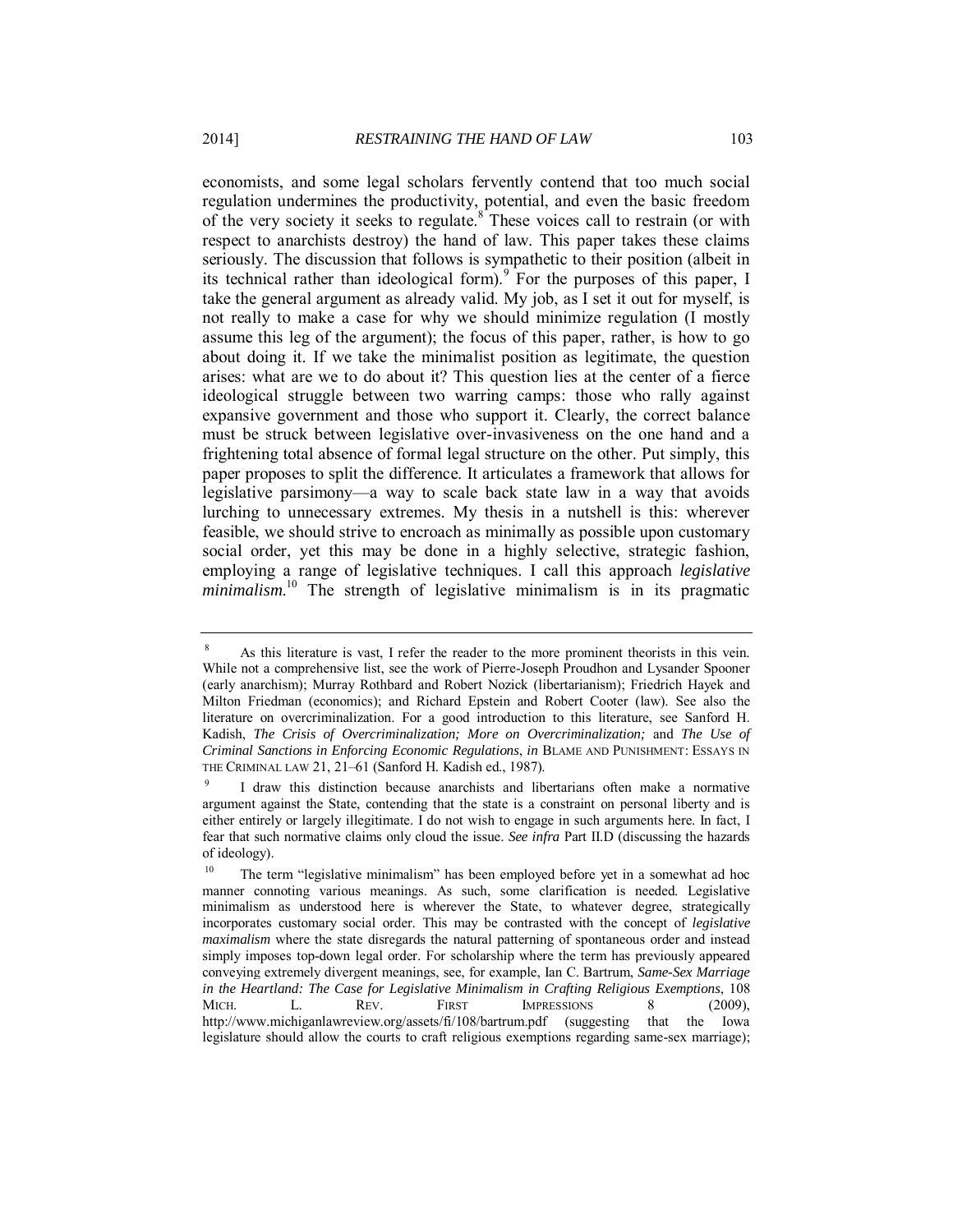flexibility. Different situations will allow for different degrees of minimalism. As such, there is not a single strategy of legislative minimalism; rather, there are several. The paper creates a taxonomy of strategies, outlining five ways in which legislative minimalism may be applied. Taken together, these five strategies provide a conceptual foundation to guide policymakers faced with the question of how best to legislate—or more to the point, how much to legislate. Which strategy is most appropriate should be decided on a case-by-case basis. The trick is in knowing how, like the gardener, the state can skillfully manage customary social ordering and just what dose of minimalism is appropriate.

The hand of law will always extend somewhere along a continuum of intrusion. This is unavoidable. The question is merely in choosing the most appropriate degree of intervention. This being the case, it becomes that much more imperative that we articulate a clear, conceptually rigorous framework for dealing with customary patterning. The contribution of this paper is that it provides such a framework—it provides clarity. In actual fact, the law already deals heavily in customary order, employing different degrees of regulatory intrusion as it builds upon and modifies pre-existing patterns of social order. Yet this is not done in a consistent or coherent fashion. The taxonomy this paper constructs systematizes this entire process. Armed with this conceptual framework, lawmakers will be clear from the outset as to what legislative approach is most suitable to the task at hand, and this clarity will guide them in more skillfully formulating legislation (or not formulating legislation as the case may be). What is currently lacking is a lucid set of instructions to help lawmakers determine where exactly the line of legislative intrusion should be drawn. It is thus important to have at our disposal a clear and comprehensive framework for minimalism even if that means we find sometimes that minimalism is not at all what is needed.

My argument proceeds in three parts. Part II begins by clarifying some foundational assumptions made in the paper and then briefly lays out the case for minimalism. Yet this is not the focus of the paper. Parts III and IV is where the paper offers a fresh contribution to the literature. Part III articulates a framework for legislative minimalism, creating a detailed taxonomy of strategies. Part IV then further clarifies this framework, discussing how these strategies are in fact already at work within the realm of contract. Indeed, in that the state has traditionally employed a "light touch" approach in contract, the law of contract is a terrific case study in how legislative minimalism may be applied across the full spectrum of law.

Mila Sohoni, *The Idea of "Too Much Law*,*"* 80 FORDHAM L. REV. 1585 (2012) (claiming that federal laws and regulations are too numerous).This should also not be confused with "judicial minimalism," a term popularized by Cass Sunstein that relates to a form of constitutional interpretation. *See* CASS R. SUNSTEIN, ONE CASE AT A TIME: JUDICIAL MINIMALISM ON THE SUPREME COURT (2001).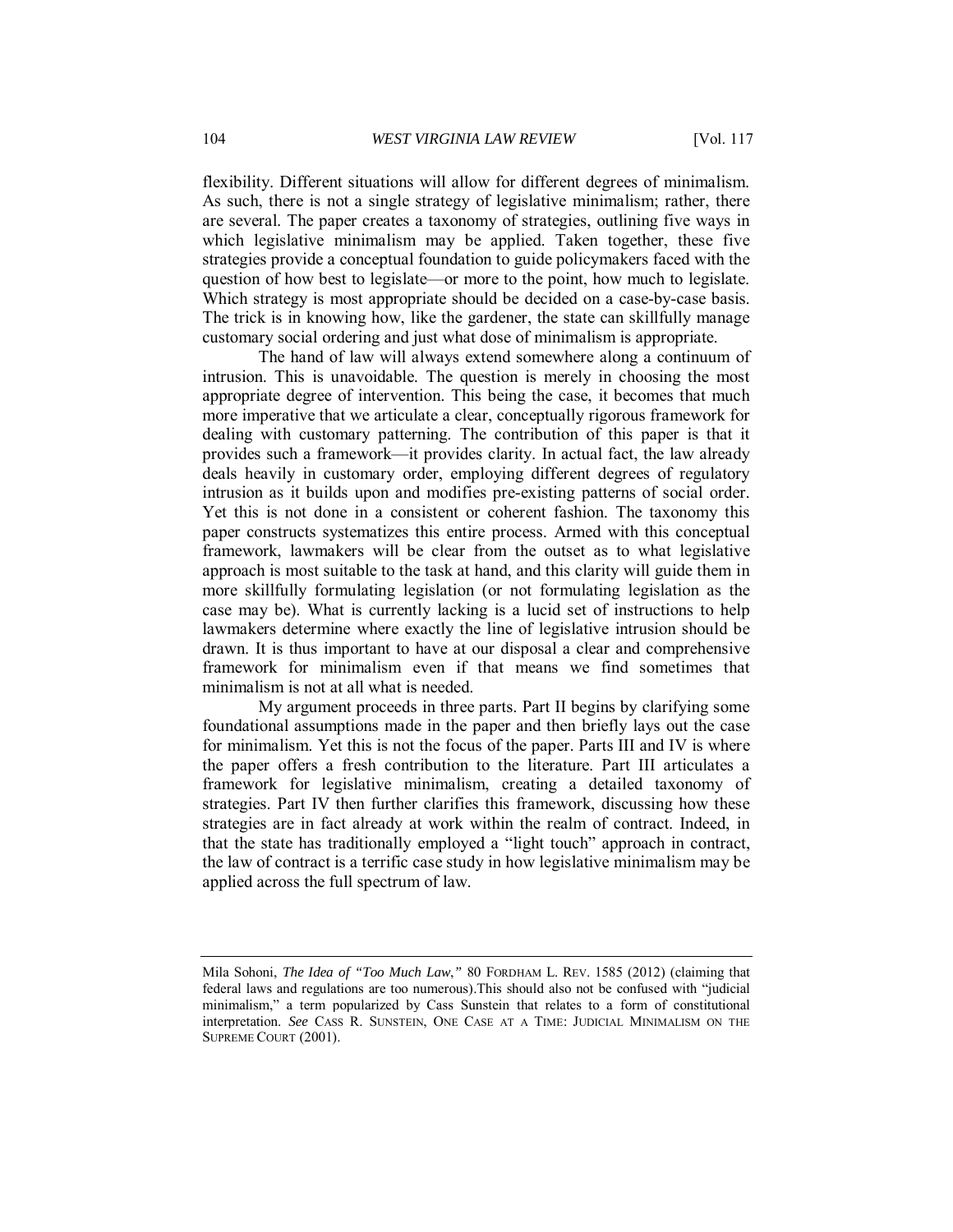#### II. THE CASE FOR MINIMALISM

#### *A. Assumptions and Starting Points*

This paper embraces certain assumptions and starting points that need to be made clear from the outset. First, as I said in the introduction, for the purposes of the discussion, I take the claims of those who call to shrink the size of law seriously. This assumption is open to attack on both normative and factual grounds. However, let me pre-emptively defend against such criticisms. I do this not because the argument for minimalism is closed to debate; rather, I do this because this is not really the paper's focus. My focus, rather, is in crafting a framework to effectuate minimalism that is nuanced, strategic, and avoids lurching to unnecessary extremes. Thus, I take as my starting point that we do indeed want to shrink the size of law and then offer a way to get there. As such, I am laboring under two assumptions, the first descriptive and the second normative. The first is that imposed social order is generally more vulnerable to inefficiencies (for reasons I will explain). The second assumption, which flows from the first, is that we should, therefore, only impose order where it is absolutely necessary.<sup>11</sup> Both these assumptions relate to a familiar controversy (the role of government), and the paper does not add anything startlingly new on this front—it is taken as a working premise that the technical argument for minimalism holds merit. Rather, the contribution of this paper resides mostly in Parts III and IV where a clear taxonomy for legislative minimalism is set out, scrutinized, and dissected.

A general theme emerges from the discussion: wherever it is feasible, legislative minimalism should be preferred over its opposite, *legislative maximalism*. This is because each time we successfully minimize the State's intrusion into natural social patterning, we arguably reduce the risk of messing things up. Hence, when faced with the choice whether or not to take legislative action, we should err on the side of caution and favor minimalism. Yet it is important to note that just because a system of customary social order arises bottom-up, this is no guarantee that it is optimal or even desirable.<sup>12</sup> It would be profoundly naïve to assume that customary social ordering is always optimal. Such order may be grossly inefficient, unjust, or may simply stand to benefit from some minor tinkering.<sup>13</sup> Just how much tinkering is needed will vary. I

<sup>&</sup>lt;sup>11</sup> Indeed, this is how I read Hayek. The basic premise of his work is thus embraced here.

<sup>&</sup>lt;sup>12</sup> Yet, arguably, its decentralized, organic genesis does give it a certain consistent advantage over its top-down competition in that such complexity is better suited to spontaneous processes. See *infra* Part II.B for a fuller discussion of this under the concept of design efficiency

While I better define "inefficiency" below, as for the term "unjust," I do not proffer any definition. The term unjust as it is used here may mean any number of things depending upon a society's particular goals and objectives. This may range from equitable resource distribution to maximization of productivity. For our purposes, what a society deems as just is of relevance only to the extent that such conceptions will influence what is seen to be the purpose of a system,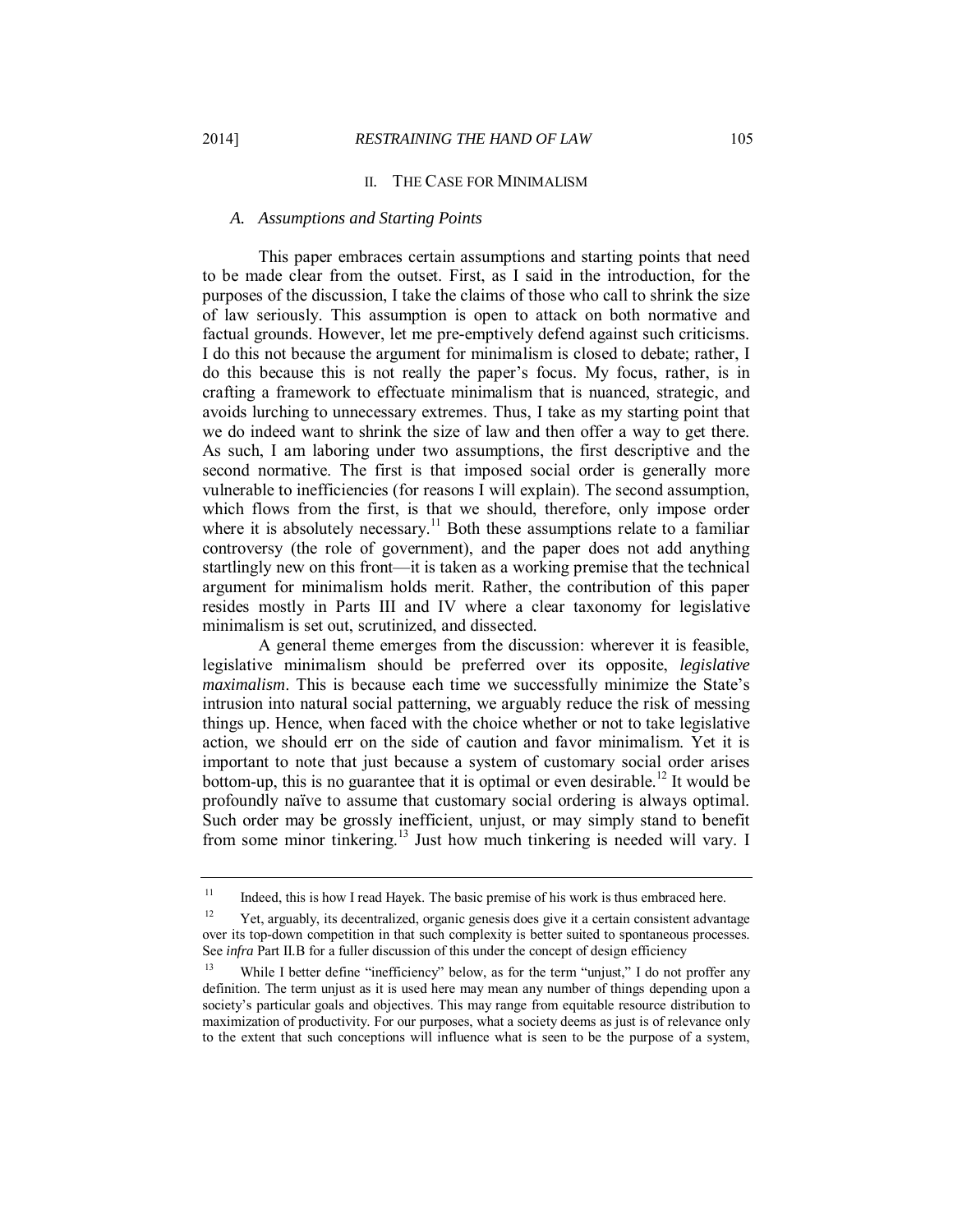employ a very parsimonious definition of efficiency: "efficient" simply means that the system of order is able to effectively achieve whatever purpose the system is geared to achieve.<sup>14</sup> As I use it here, there are thus degrees of efficiency: the more effectively a system can achieve its purpose, the more we can say it is efficient. For example, the more a system of traffic order can achieve an uncongested traffic flow, the more it may be said to be efficient. If a system achieves its purpose but this can be improved upon (i.e. traffic congestion could be further reduced), then it suffers from inefficiency. In using the term, I do not necessarily mean strict economic conceptions of efficiency such as allocative efficiency, Pareto efficiency, distributive efficiency, or productive efficiency (although it may certainly include any or all of these). Perhaps another way to think of this that may be useful is in terms of "effectiveness" or "efficacy."

The taxonomy the paper constructs offers a new, or at least clearer, approach to an old debate and in this respect may prove interesting. What legislative minimalism entails are degrees of minimalism that span a continuum reflecting the level of involvement versus disengagement; it relates to the degree to which top-down law "intrudes" upon customary social order. The approach is unique in that it proposes graduated degrees of minimalism and articulates specific strategies to effectuate this. As such, it assumes a less dogmatic attitude towards the role of government.<sup>15</sup> Robert Nozick once remarked that "[t]he fundamental question of political philosophy, one that precedes questions about how the state should be organized, is whether there should be any state at all."<sup>16</sup> For our purposes we can tweak this slightly: the most fundamental question for us, one that precedes even how formal law should be organized, is whether there should be any formal law at all. My thesis is that this is not an all-or-nothing proposition. It is a question that may be answered with different intensities of formal law on a case-by-case basis depending on the social pattern we are dealing with. Before wading deeper into our discussion, I shall briefly outline the case for why legislative minimalism is something beneficial we should seek to implement on a policy level. However, as this position is assumed to already hold merit, I do this really more to contextualize the discussion than to advance specific arguments for minimalism. What follows is the standard *technical* argument for minimalism.

shaping our determinations of efficiency. For example, in the case of traffic order, its purpose may be fluid traffic flow, yet it may just as well be safe traffic flow. Whether a system is judged efficient will depend upon the purpose we assign to it, and this is unavoidably bound up with normative views. Where normative concepts influence our understanding of efficiency, they will determine the policy decision whether to intervene and to what extent.

<sup>&</sup>lt;sup>14</sup> And without producing unanticipated negative externalities.

<sup>&</sup>lt;sup>15</sup> This can be thought of as a "thin" model of minimalism in that it permits degrees of topdown law from the lightest kinds of minimalism to the heaviest forms of legal maximalism, if indeed that is what is required.

ROBERT NOZICK, ANARCHY, STATE, AND UTOPIA 4 (1974).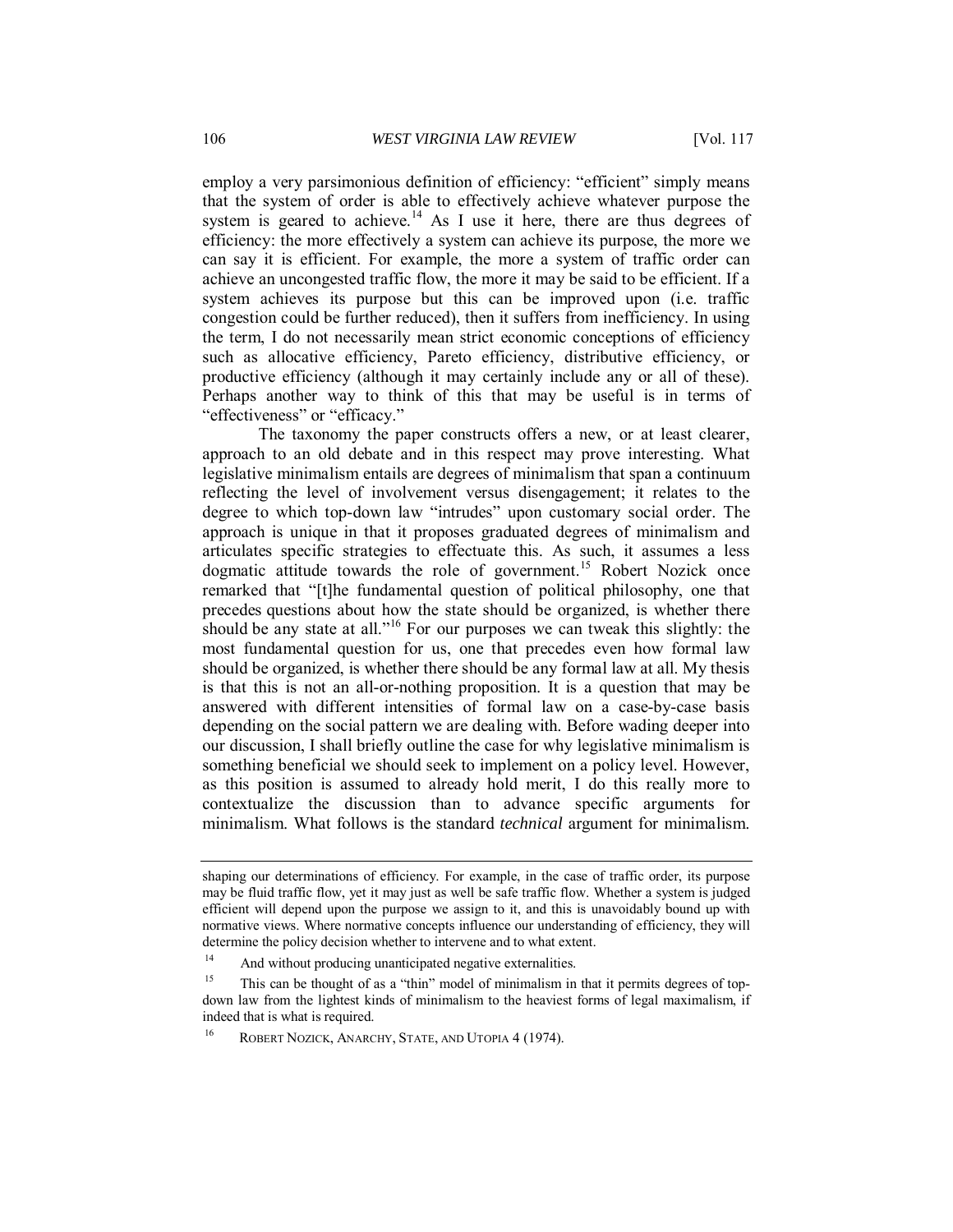With this in mind, let us consider some of the benefits that may be gleaned from a minimalist approach.

#### *B. The Benefits of Minimalism*

It is important that we are clear that when we speak of customary social order we are in fact discussing something that can take a variety of forms. Customary social order can range from simple norms of conduct (e.g. students' self-assigning seats in a classroom or queuing norms) to extremely complex and intricate systems of normative order (e.g. the driving norms of a thirdworld city or the customary rules of international armed conflict).<sup>17</sup> Regardless of the form it takes, however, customary social order offers some practical advantages over imposed social order. Because customary social order arises from an active discourse between parties rather than from being imposed from above, the social rules that it produces are often more efficient,  $18$  robust, internalized, $19$  and self-enforcing. Where the rules prove self-enforcing, the

<sup>&</sup>lt;sup>17</sup> The machinery of customary social ordering has been widely studied: various mechanisms help foster and sustain its emergence. I have explored this theme elsewhere. *See generally* Bryan H. Druzin, *Opening the Machinery of Private Order: Public International Law as a Form of Private Ordering*, 58 ST. LOUIS U. L.J. 423 (2014) (positing that positive duties help sustain commercial contracts and international treaties by establishing trust through repeated rounds of signaling). *See also* Druzin, *supra* note 6.(discussing the self-ordering nature of customary law and arguing that it may be strategically manipulated to serve public policy ends). The conclusions of game theorists, evolutionary biologists, legal anthropologists, and sociologist all fall along similar lines. Repeated interaction allows for the possibility of very sophisticated forms of coordination without third-party enforcement because the shadow of future encounters can support a cooperative equilibrium. Given sufficient repeated interaction, individuals can rely on the threat of retaliation and reputational costs as informal enforcement mechanisms to encourage rule compliance. On the carrot side of the ledger, the element of reciprocal benefit that often comes with repeated interaction reinforces such arrangements, cementing the social rules that emerge. Much of the game theory literature addresses the impact of repeated games as a solution to the prisoner's dilemma. I refer the reader to the foundational work regarding this idea, see Robert Axelrod & William D. Hamilton, *The Evolution of Cooperation*, 211 SCI. 1390 (1981); Robert Axelrod, *The Emergence of Cooperation Among Egoists*, 75 AM. POL. SCI. REV. 306 (1981). The take-away point here is that customary social order is a naturally occurring phenomenon. So long as the correct ingredients are present, it may manifest.

<sup>18</sup> *But see* H. Peyton Young, *Social Norms* 6 (Univ. of Oxford Dep't of Econ. Discussion Paper Series, Paper No. 307, 2007), *available at*  http://www.economics.ox.ac.uk/materials/working\_papers/paper307.pdf (pointing out that many social norms are demonstrably inefficient).

That is, there arises an underlying sense of universal duty to follow the norm—the "ought to" in a Humean sense. See DAVID HUME, A TREATISE OF HUMAN NATURE 335 (1739). When a norm is internalized, it gives rise to the feeling that it is implicitly valid. As Eric Posner says, ". . . people bound by [norms] feel an emotional or psychological compulsion to obey the norms; norms have moral force." Eric A. Posner, *Law, Economics, and Inefficient Norms*, 144 U. PA. L. REV. 1697, 1709 (1996). At a more advanced stage, the process can achieve the standing of *Opiniojuris,* the belief that a particular action carries a legal obligation.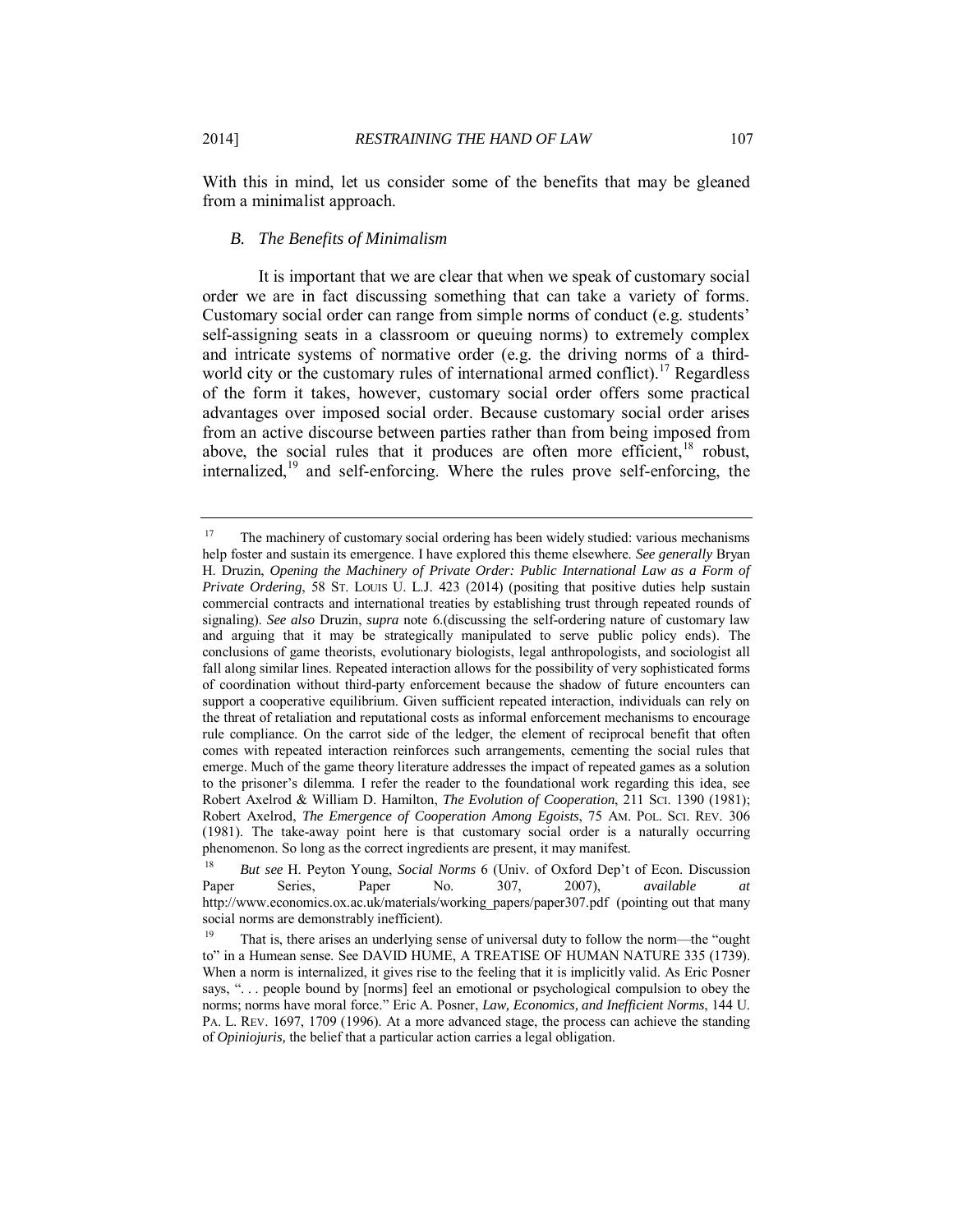enforcement burden on the state may be lightened.<sup>20</sup> This alone is a significant advantage. Yet the central benefit of customary social order over that of topdown law is that it solves the problem of *informational complexity*. Informational complexity is the idea that when a high level of complexity is reached in any given system, it becomes exceedingly difficult, if not impossible, for one individual to know or process all the data relevant to a decision.<sup>21</sup> This is a serious problem, one to which lawmaking is extremely vulnerable. The sheer complexity of law, a vast system of evolving rules and interrelated concepts, can be so difficult to grasp in its entirety that it often leads to design errors that produce unanticipated negative externalities. Put simply, it can cause us to make bad law. We can term this *design error*. <sup>22</sup> It is a working premise of this paper that design error abounds in the law.

It is, as Friedrich A. Hayek contends, an extraordinarily difficult task to design organized complexity because it is impossible for one mind to grasp all the relevant information.<sup>23</sup> The problem of informational complexity was Hayek's central critique of socialism and central planning (and legislation), a concept that assumed center stage throughout the whole of his work, featuring

<sup>&</sup>lt;sup>20</sup> The reader should note that the focus here is not upon self-enforcement. Self-enforcement is well-studied, particularly within the field of evolutionary game theory. Yet, with the exception of the strategy of Non-interference, this important aspect of customary social order is left out of the discussion.

<sup>&</sup>lt;sup>21</sup> This idea formed the better part of the life's work of the economist Friedrich A. Hayek. For his early and perhaps best-known work on the subject, see F. A. HAYEK, THE ROAD TO SERFDOM: TEXT AND DOCUMENTS 95 (Bruce Caldwell ed., 2007) [hereinafter HAYEK, THE ROAD TO SERFDOM]; *See also* F. A. HAYEK, 1 LAW, LEGISLATION AND LIBERTY: A NEW STATEMENT OF THE LIBERAL PRINCIPLES OF JUSTICE AND POLITICAL ECONOMY 15 (1973) (discussing the impossibility of knowing and using all relevant facts) [hereinafter HAYEK, 1 LAW, LEGISLATION AND LIBERTY]. It is an extension of the *economic calculation problem* proposed by Ludwig von Mises, which decries the use of centralized planning in place of a market-based allocation of the factors of production. *See* LUDWIG VON MISES, ECONOMIC CALCULATION IN THE SOCIALIST COMMONWEALTH (1920) (discussing the increase in specialization and complexity of society).; *See also* JOHN C. W. TOUCHIE, HAYEK AND HUMAN RIGHTS: FOUNDATIONS FOR A MINIMALIST APPROACH TO LAW 94–95 (2005).

<sup>22</sup> Design error is measured by the inability of a system of order, due to *structural-design* reasons, to effectively achieve its purpose without producing unanticipated negative externalities (system efficiency). The more it is unable to do this, the more we can say the system suffers from design error. Take an artificial heart as an example. If its purpose is to pump a sufficient flow of blood through the body to keep the recipient alive, vigorous, and in good health, then it can be said to suffer from design error if (1) the patient dies, if (2) the recipient lives but is not in a vigorous condition, or if (3) the patient lives but, say, develops serious blood clots (unanticipated negative externalities). In this respect, design error is a matter of degree.

<sup>23</sup> *See* HAYEK, THE ROAD TO SERFDOM, *supra* note 21, at 95*.* Hayek calls the idea that all the relevant facts can be known to one mind a "synoptic delusion." *See* HAYEK, 1 LAW, LEGISLATION AND LIBERTY, *supra* note 21, at 14. He terms this form of thinking "constructivist rationalism." *Id.* at 5; *See also* ERIC ANGNER, HAYEK AND NATURAL LAW 51 (2007) (explaining, in very clear terms, Hayek's thinking in this respect).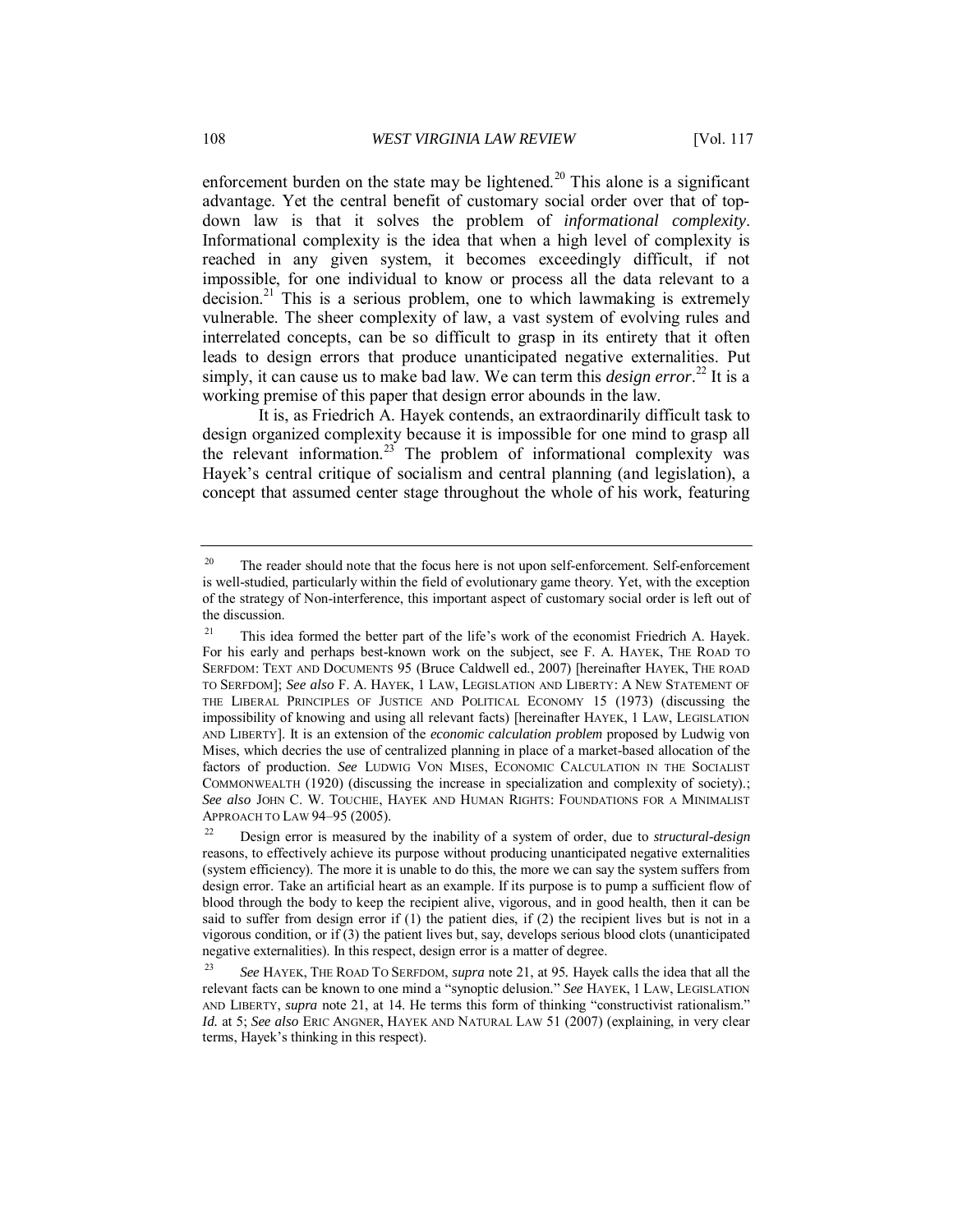prominently in his writings on *spontaneous order*. <sup>24</sup> Many argue that the failure of the socialist project with its reliance on central planning was an illustration of informational complexity on a catastrophic level.<sup>25</sup> Systems theory, particularly Niklas Luhmann's autopoietic theory of law, reaches similar conclusions regarding system complexity and the limitations of centralized design.<sup>26</sup> There is an implicit danger in tinkering with systems that we do not fully understand. Lon L. Fuller's famous concept of *polycentricity* delivers a similar verdict on the constraints of system complexity. Fuller famously describes the difficulty of tinkering with interlocking complex networks with the image of pulling on a spider's web: picking at one strand will invariably produce unanticipated tensions throughout all the other strands of the web.<sup>27</sup> Indeed, this can be thought of as something akin to tinkering with the weather.

Indeed, the problem of informational complexity has been noted with regards to a sweeping range of order, from centrally-planned economies to ecological as well as complex biological systems. Law is not exempt. Indeed, informational complexity is a big problem for legislation. The unending difficulty in applying statute to real-world situations is stark testament to this challenge. These difficulties, it is argued here, stem directly from the problem of informational complexity on a wide scale.<sup>28</sup> When crafting law, it is simply impossible to anticipate all the consequences that will flow from its application. This is arguably the fundamental shortcoming to deliberate design writ large at best, lawmakers can make only educated guesses based on the limited information they have available, but as the information is limited, their understanding is limited. Lawmakers lack the requisite knowledge of all relevant concrete circumstances. The process of legislation is thus extremely prone to producing design errors. It is a project bound to periodically fail. While our focus here is primarily upon statute, case law is also straightjacketed

<sup>&</sup>lt;sup>24</sup> Hayek borrows the phrase from Michael Polanyi, explaining that: "Such an order ... cannot be established by central direction . . . . It is what M. Polanyi has called the spontaneous formation of a 'polycentric order': 'When order is achieved among human beings by allowing them to interact with each other on their own initiative . . . we have a system of spontaneous order in society.'" HAYEK, THE CONSTITUTION OF LIBERTY, *supra* note 4, at 160.

<sup>25</sup> *See, e.g*, Robert D. Cooter, *Against Legal Centrism*, 81 CALIF. L. REV. 417, 418 (1993) (reviewing ROBERT C. ELLICKSON, ORDER WITHOUT LAW: HOW NEIGHBORS SETTLE DISPUTES (1991)).

<sup>26</sup> Guilherme Vasconcelos Vilaça, *From Hayek's Spontaneous Orders to Luhmann's Autopoietic Systems*, 3 STUD. IN EMERGENT ORD. 50, 52–53 (2010), docs.sieo.org/SIEO\_3\_2010\_Vilaca.pdf.

<sup>27</sup> *See* Lon L. Fuller, *The Forms and Limits of Adjudication*, 92 HARV. L. REV. 353, 394 (1978). *See also* RICHARD A. EPSTEIN, SIMPLE RULES FOR A COMPLEX WORLD (1995) (arguing insightfully that legal complexity generates excessive costs that may be mitigated through a process of rule-simplification).

<sup>28</sup> Hayek stresses that this weakness is implicit in statute. *See* Aeon J. Skoble, *Hayek the Philosopher of Law*, *in* THE CAMBRIDGE COMPANION TO HAYEK 171, 176–77 (Edward Feser ed., 2006).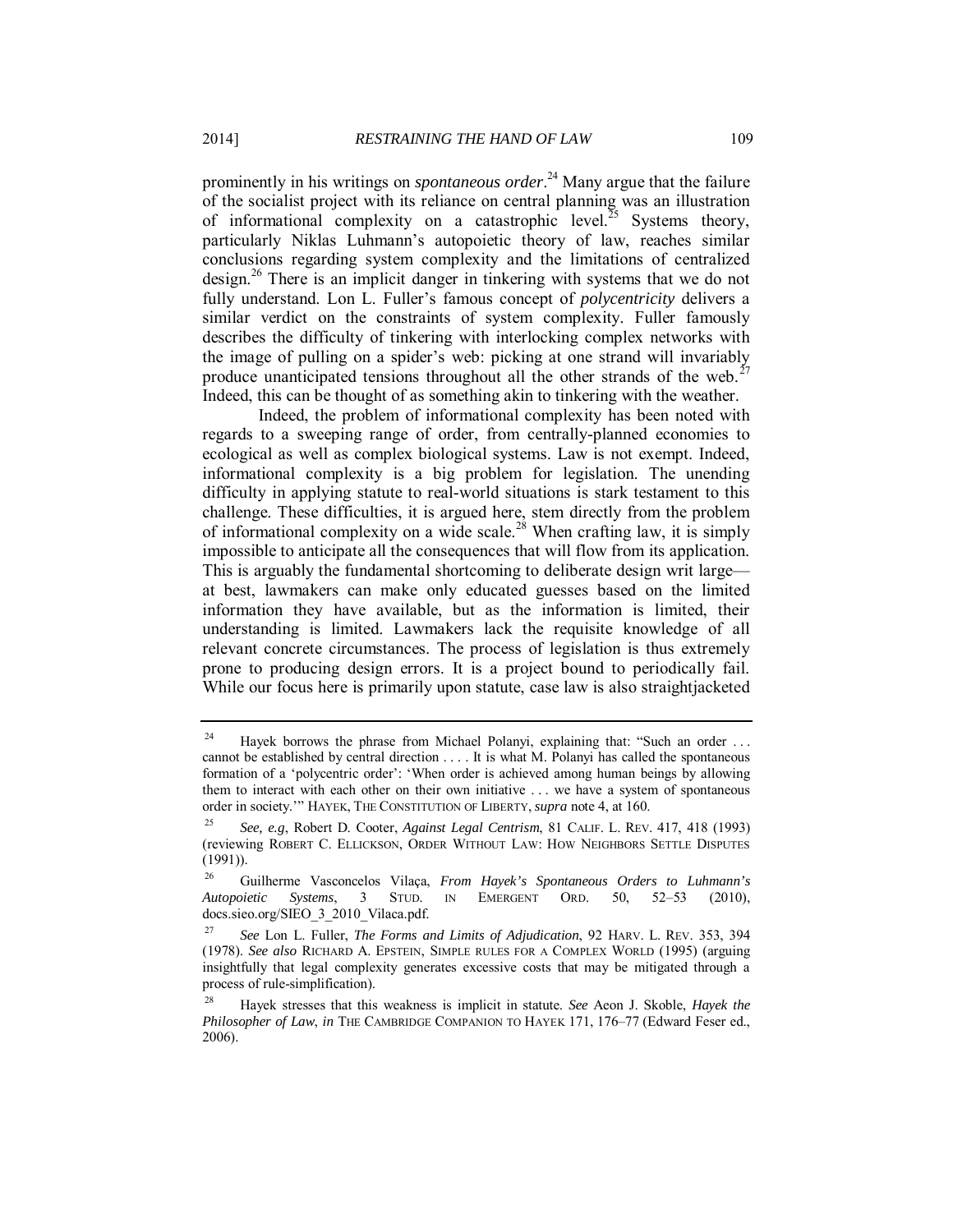by similar constraints. Notwithstanding the largely organic nature of *stare decisis*, case law also suffers (albeit to a lesser degree) from the inherent limitations of imposed social order caused by informational complexity. This is clearly evidenced by the tangle of conceptual knots so often created by judgemade law. While the incremental nature of case law makes it arguably less susceptible to the problem of informational complexity, it cannot match the design efficiency of *most* customary social order, and as such, also often produces very bad law.<sup>29</sup> It is because of this that the law, particularly the common law, is locked within a constant state of modification and rectification as design errors continually come to light. Judge-made law that results from precedent is just imposed social order on a more localized level as compared with statute and so, while superior to statute in this respect, to a great extent its negative effects, because they are less far-reaching, are just less obvious. It does not mean they are not present.

We see the problem of informational complexity with systems of organization at all levels. Notwithstanding our good intentions, attempts at improving a system's design by tinkering with the mechanics of natural ordering frequently end in us just making a mess of things. Indeed, it is as the sociologist Robert K. Merton famously put it, the irresolvable dilemma of unintended consequences.<sup>30</sup> As such, it seems wise, to the extent that it is viable, to trust the natural process of social ordering and not rush to interfere unless it is the case that there are clear and compelling reasons to do so. The more the state seeks to regulate social order the wider the door is swung open to the potential of creating bad law. As such, the hand of law should only extend itself where the benefits of doing so are assured. This is particularly true when dealing with highly complex systems where the impact of one's actions is difficult to anticipate. Economic hyper-lexis is perhaps the most familiar illustration of this. The problem of informational complexity, many rightleaning economists argue, $31$  fundamentally precludes the possibility of successful central market planning (this is discussed at greater length in the section that follows). Indeed, some scholars frame this problem precisely in the economic terms of legal centralism versus legal decentralism. Lawmaking is

<sup>&</sup>lt;sup>29</sup> Hayek places (I feel unwarranted) faith in the ability of the common law to overcome the problem of informational complexity. *See* BRIAN Z. TAMANAHA, ON THE RULE OF LAW: HISTORY, POLITICS, THEORY 69 (2004). As many commentators point out, Hayek seems to conflate customary law and case law in his analysis. *See* Skoble, *supra* note 28, at 175 (referencing John Hasnas' critique of Hayek in this respect). In any case, as a solution to the complexity problem, customary social order far exceeds the incremental decision-making process of the common law.

<sup>30</sup> Robert K. Merton, *The Unanticipated Consequences of Purposive Social Action*, 1 AM. SOC. REV. 894, 898 (1936).

I am referring here primarily to the scholars from the Austrian school of economics. For a good general overview of the Austrian school, see JESÚS HUERTA DE SOTO, THE AUSTRIAN SCHOOL: MARKET ORDER AND ENTREPRENEURIAL CREATIVITY (2008).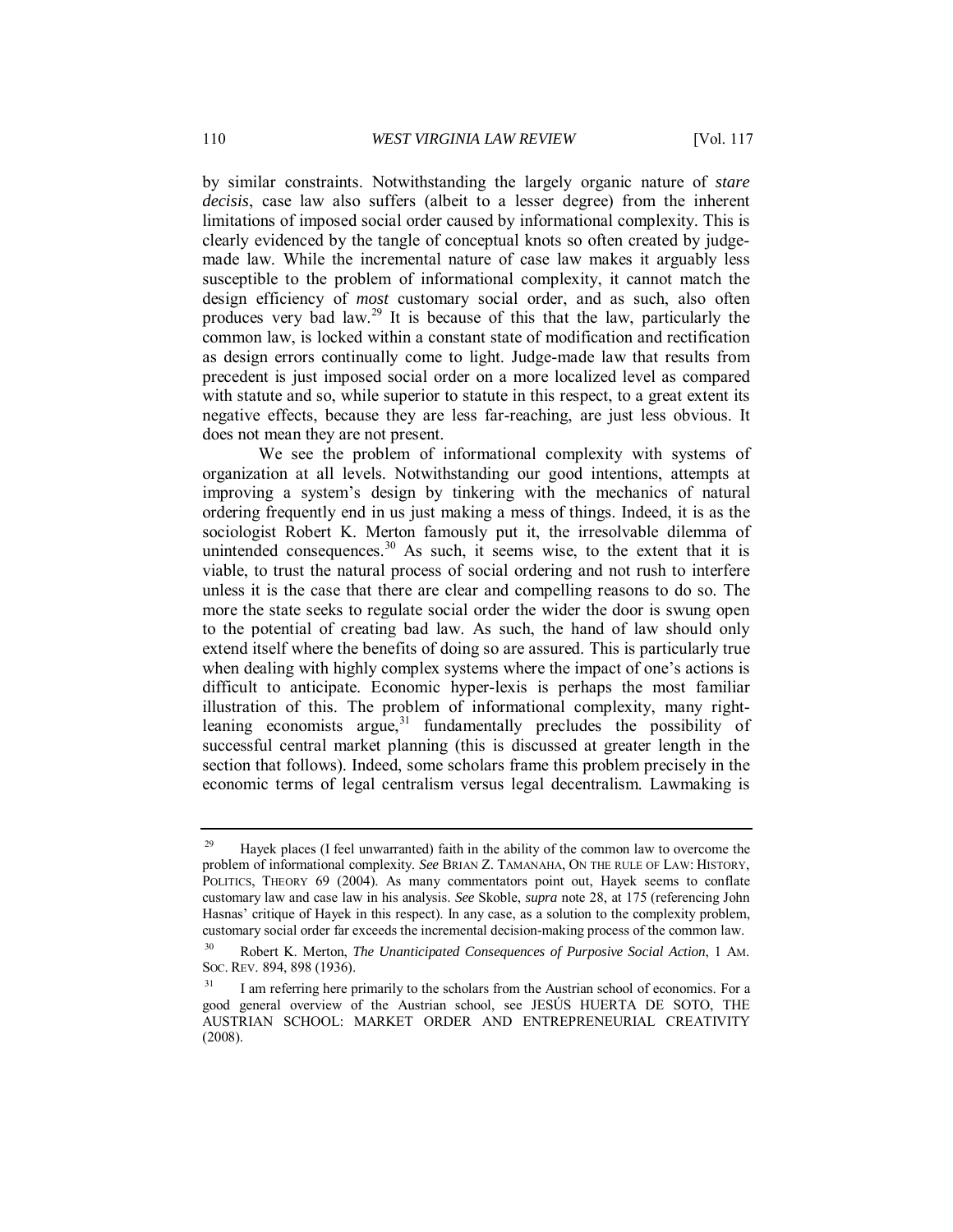conceptualized like commodity production: it can be either centralized or decentralized.<sup>32</sup> Robert D. Cooter, for example, argues that the information and incentive constraints upon government officials demand that modern society strive to incorporate decentralized forms of lawmaking.<sup>33</sup> Statute can be understood as the epitome of centralized lawmaking, case law less so; yet customary law is the purest form of decentralized legal order, as a central rulemaking authority is entirely absent. Customary social order solves the problem of information complexity because it is not the product of any central design: it arises bottom-up in a purely organic fashion. As a result, customary social order is less susceptible to design error, much like other natural ordering systems that survive the winnowing effect of an evolutionary-like process (organisms, plants, cells, ecological systems). Its survival as a customary system is a strong indication that it does not suffer from significant design  $\text{errors}^{\,34}$ 

#### *C. The Minimalist Approach to Economic Regulation*

This is perhaps most visible in the context of economic regulation. Regulatory minimalism in the economic realm can be understood as a subset of the larger project of legislative minimalism. Many systems of customary social order do not imply a market dynamic. Yet, that said, a great deal of social order is subsumed by market forces. At its core, the market is a colossal system of customary social order.<sup>35</sup> As such, it is not surprising that the question of where the line for regulatory intrusion should be drawn has engendered so much persistent debate.

Modern calls for deregulation echo the "light-touch" minimalist approach to regulation rooted in the laissez-faire ideology of the nineteenth century. Cries to roll back state "interference" in the market grew particularly vociferous in the latter half of the twentieth century as the intellectual groundwork of the Austrian school of economics took root. Beginning in the 1970s, many economists in the West sounded the call to shrink the size of

<sup>32</sup> *See* Cooter, *supra* note 25.

<sup>33</sup> *See, e.g.*, *id.*; *See also* Robert Cooter, *Normative Failure Theory of Law*, 82 CORNELL L. REV. 947, 948 (1997) ("[T]he urgency of bottom-up law increases with economic and social complexity. As society diversifies and businesses specialize, state officials struggle to keep informed about the changing practices of people, and people struggle to make lawmakers respond to changing practices. To loosen these constraints on information and motivation, law must decentralize.").

<sup>&</sup>lt;sup>34</sup> Yet it should be noted that evolutionary processes do not guarantee design perfections. Such systems are not exempt from inefficiencies; they just stand a better chance of avoiding them. As such, some sobriety is needed in dealing with the concept of minimalism. As well, this process is completely silent as to the system's normative character. Indeed, the customary social order may result in systems of order that are grossly "unjust" from a normative perspective.

<sup>35</sup> Or a multiplicity of systems depending upon how one wishes to conceptualize the market.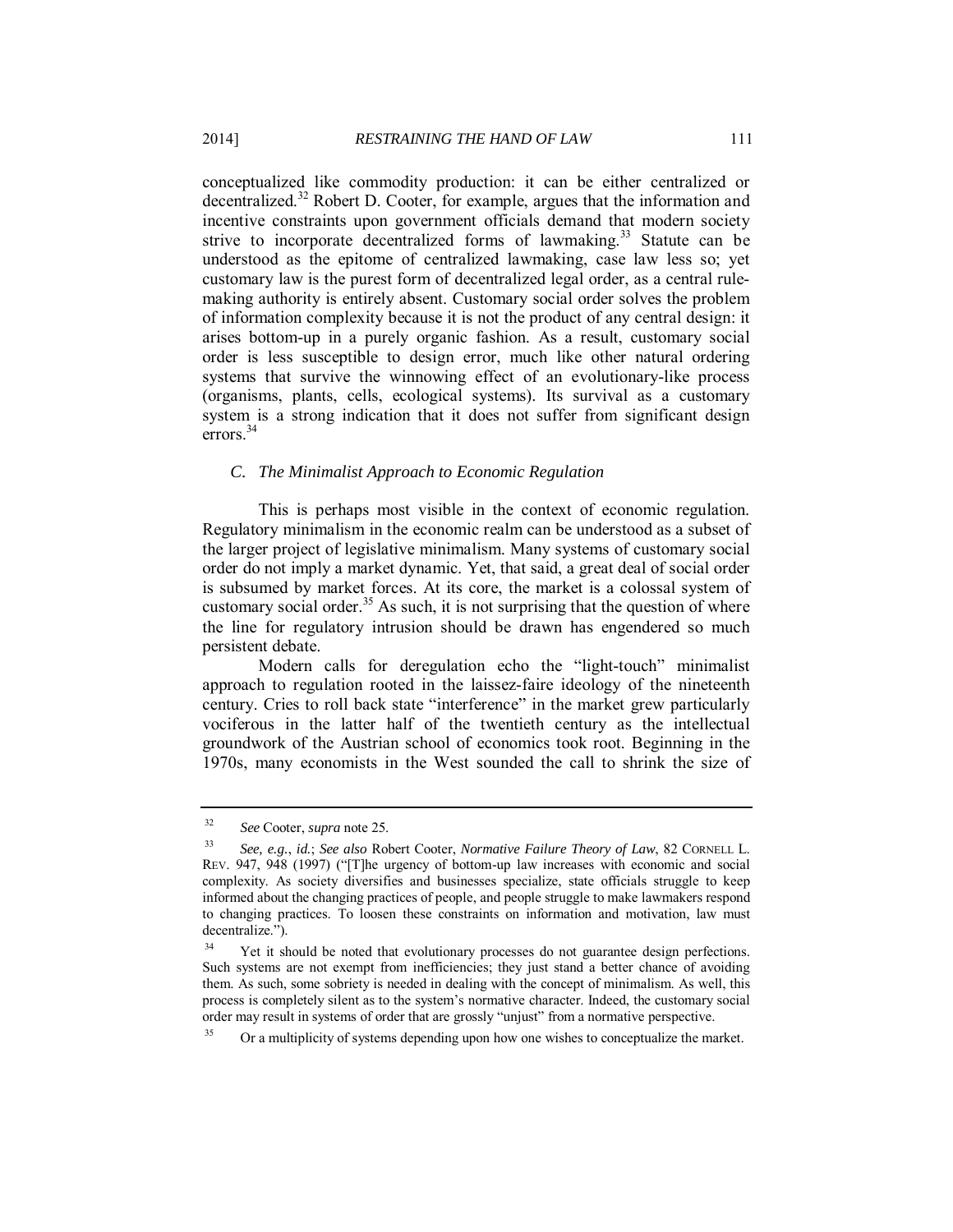economic regulation, arguing the virtues of keeping state intervention of economic and social activities to a skeletal minimum.<sup>36</sup> This provided the intellectual momentum for reformist politicians in Europe and North America (most notably Margaret Thatcher and Ronald Reagan) to dismantle economic regulations throughout the 1980s. Salient examples of this "light-touch" approach could be found in the regulation of international financial markets. Issuance of bonds, derivatives, syndicated loans, hedge funds, and so on, traditionally had no place for domestic or international regulation. The theme was private ordering and, at most, private enforcement of formal, non-statebacked norms.<sup>37</sup> Referencing the ideas of Hayek, Lawrence H. Summers, former Secretary of the U.S. Treasury and former Chief Economist of the World Bank, captured this understanding, asserting that "the invisible hand is more powerful than the [un]hidden hand. Things will happen in well-organized efforts without direction, controls, plans. That's the consensus among economists. That's the Hayek legacy."<sup>38</sup>

However, the financial crisis of 2007 exposed the limitations of this customs-based system, underscoring the inherent danger in taking minimalism to an inappropriate extreme. In the aftermath of the financial crisis, deregulation has been widely condemned as a failure. Yet it would be a colossal mistake—indeed, it would be intellectual negligence—to simply dismiss the point that these theorists make regarding the dangers of tinkering with complex systems of order. It is a powerful argument, and it finds strong support in many examples well beyond the economic realm. As with most things, the answer likely lies somewhere in the middle. While we can indeed scale back the legislative intrusiveness of the State, we must be careful to not allow this to devolve into an anarchic free-for-all. Different dynamics will allow for different degrees of minimalism. And so it is the case for legislative minimalism writ large. Within the biological realm, this is precisely what the practice of medicine does: it modulates the natural processes of the human body. Agriculture alters the natural patterning of ecological systems yet has changed the course of human history for the better. Indeed, most economists advocate for a mixed economy where a decentralized market is gently guided by an element of central planning.<sup>39</sup> No doubt the same paradigm may be usefully applied to law. We should opt for a more nuanced approach that recognizes that various gradations of state intrusion are possible.

<sup>36</sup> *See* Cooter, *supra* note 25.

<sup>37</sup> For the concept of self-regulation, see Anthony Ogus, *Self-Regulation*, *in* 5 ENCYCLOPEDIA OF LAW AND ECONOMICS 587, 587–602 (Boudewijn Bouckaert & Gerrit De Geest eds., 2000), *available at* http://encyclo.findlaw.com/9400book.pdf; Anthony Ogus, *Rethinking Self-Regulation*, 15 OXFORD J. LEGAL STUD. 97, 97–108 (1995).

<sup>&</sup>lt;sup>38</sup> DANIEL YERGIN & JOSEPH STANISLAW, THE COMMANDING HEIGHTS: THE BATTLE BETWEEN GOVERNMENT AND THE MARKETPLACE THAT IS REMAKING THE MODERN WORLD 150–51 (1998).

<sup>39</sup> *See* STEPHEN D. TANSEY, BUSINESS, INFORMATION TECHNOLOGY AND SOCIETY 79 (2003).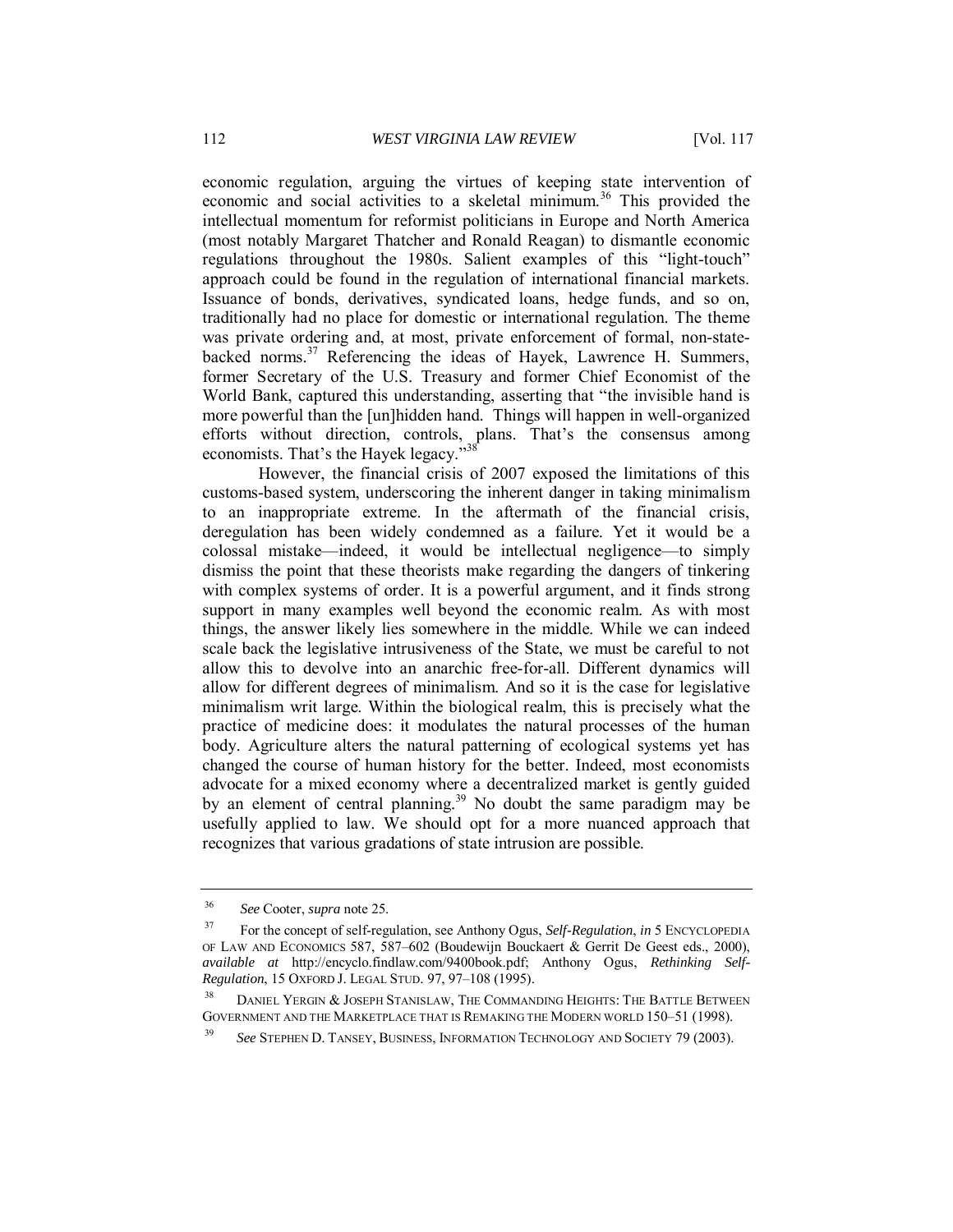#### *D. The Liability of Ideology—Both Left and Right*

As such, when appraising the value of minimalism, it is best to put political ideology aside. Unfortunately, this has not usually been the case, and it has led to some very ugly results. On one side, the conversation at times seems hijacked by interest groups that stand to benefit financially from scaling back the scope of regulation within the private sector. For these "partisans" of smaller government, minimalism is a philosophy of mere convenience. Yet in the other camp we have the strident disciples of the State, offering only civility and blind subservience to the rent-seeking, fumbling, and often pernicious force of centralized power. In the academy, the argument against minimalism seems to be winning the day: those who advocate for a minimalist approach have not received the attention due them in academic discourse.<sup>40</sup>  $\overrightarrow{Yet}$  there remains legitimate intellectual footing here. It would be academically reckless to not recognize the legitimacy of the minimalist position. An honest tallying informs us, as is so often the case, that both sides to the dispute merit serious intellectual attention. Rather than interminably debating the advantages of decentralized versus centralized planning, we ought to be discussing the correct mix of the two. $41$  It is important to maintain an even-handed perspective: the implicit liabilities of over-regulation should not be denied, nor should we adopt a position that blindly discounts the important role of the state in sustaining and optimizing social order. The advantage of legislative minimalism is that its stratified character allows for a more realistic balance between the extremes of legislative maximalism on the one hand and the complete absence of formal law on the other. As a policy approach, it thus occupies the sober middle ground between these two poles.

Yet it is very difficult to escape ideology. The general tenor of nonintrusiveness that legislative minimalism brings to the table has clear political resonance. It not only reduces the potential to mess things up through legislative over-intrusiveness (the technical argument), it arguably fosters a freer society that is more in tune with the basic tenets of a modern liberal, pluralistic state (the normative argument). Neo-classical liberal theorists sound this theme loudly, arguing that minimalism is more compatible with liberal principles.<sup>42</sup> The contention is that in order to allow the exercise of individual freedom, the ambit of state power should be constrained as much as possible. In that customary order is merely a reflection of established norms, the argument

<sup>&</sup>lt;sup>40</sup> MATTHEW D. ADLER & ERIC A. POSNER, NEW FOUNDATIONS OF COST-BENEFIT ANALYSIS 2 (2006).

<sup>41</sup> *See* Margaret Jane Radin & R. Polk Wagner, *The Myth of Private Ordering: Rediscovering Legal Realism in Cyberspace,* 73 CHI.-KENT L. REV. 1295, 1298 (1998) (making a similar point regarding private ordering in the context of online commerce).

<sup>42</sup> Hayek in particular makes a strong case along these lines. *See generally*, HAYEK, 1 LAW, LEGISLATION AND LIBERTY, *supra* note 21; *See also* F. A. HAYEK, THE FATAL CONCEIT: THE ERRORS OF SOCIALISM (W. W. Bartley III ed.,1991).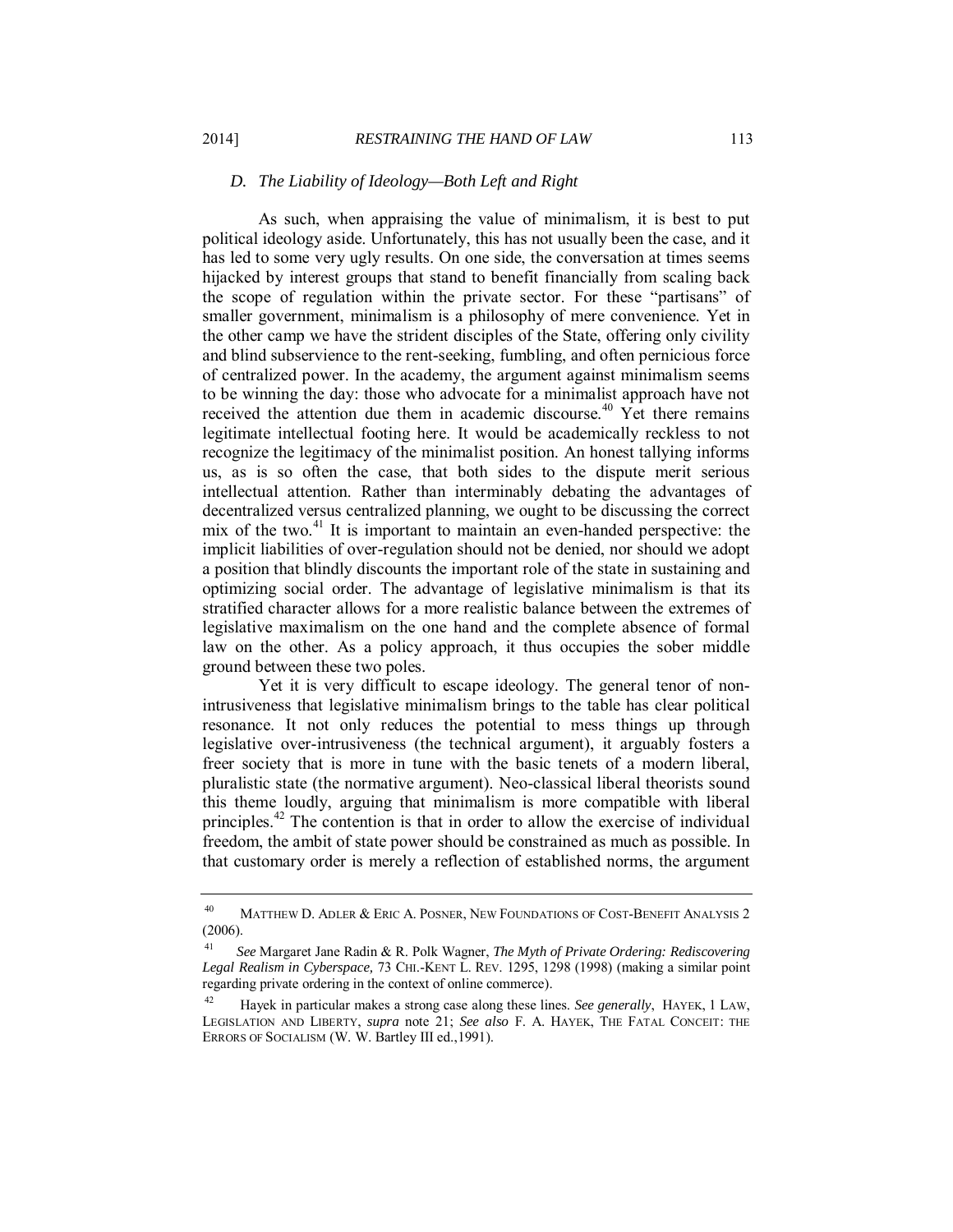goes, such bottom-up order does not coerce in the same oppressive sense as legislated law.<sup>43</sup> While this argument may be legitimate, unfortunately, ideological incantations of this nature too often inspire an all-or-nothing approach that precludes nuance and obliterates any hope of pragmatic flexibility. Too often, those who advocate slaughtering the state on the altar of individual liberty go too far. This is particularly true for anarchists (of whatever stripe) who call for the complete dismantling of the State.

There is a great deal of intellectual polarization. We must be vigilant against the ideological extremes persistent in our culture, extremes that too often hew fanatically towards a kind of myopic absolutism. Let us avoid being swept away in the surging currents of ideology. Let us approach the question with the view that the problem is not so much paternalism, an encroachment upon personal liberty, or an invisible hand clenched in indifference, but rather that the problem is simply design error. As such, it is better if we divorce the conversation from ideology. Customary social order, if harnessed correctly that is in a non-ideological and pragmatic fashion—could prove immensely beneficial.<sup>44</sup> To do this, however, policymakers need to know clearly when it is necessary to extend the reach of regulation and to what degree. For this, a sturdy intellectual scaffolding is required. Constructing such a framework is the goal of the rest of this paper.

#### III. ARTICULATING A FRAMEWORK FOR LEGISLATIVE MINIMALISM

H.L.A. Hart once observed that "[c]ustoms arise, whereas laws are made."<sup>45</sup> From this he concluded it is therefore impossible for custom to ever serve the ends of policymakers.<sup>46</sup> What Hart failed to appreciate, however, is that simply allowing customary social order to arise unimpeded is itself an important policy end. Legislative minimalism, in that it articulates a structured methodology, enables lawmakers to more effectively achieve this. To construct such a methodological framework, however, we must first undertake a reconceptualization of sorts. We should understand legislative minimalism and legislative maximalism not as opposite approaches but rather two extreme ends of a single continuum (see fig. 1 below).

<sup>43</sup> *See* Skoble, *supra* note 28, at 176–78.

<sup>&</sup>lt;sup>44</sup> I have written elsewhere on the possibly of harnessing the energy of customary law in a strategic fashion. *See* Druzin, *supra* note 6.

<sup>45</sup> Robert D. Cooter, *Decentralized Law for a Complex Economy: The Structural Approach to Adjudicating the New Law Merchant*, 144 U. PENN. L. REV. 1643, 1655 (1996) (citing H. L. A. HART, CONCEPT OF LAW 89–96 (1961)).

<sup>46</sup> *See* H. L. A. HART, CONCEPT OF LAW 89–96 (1961).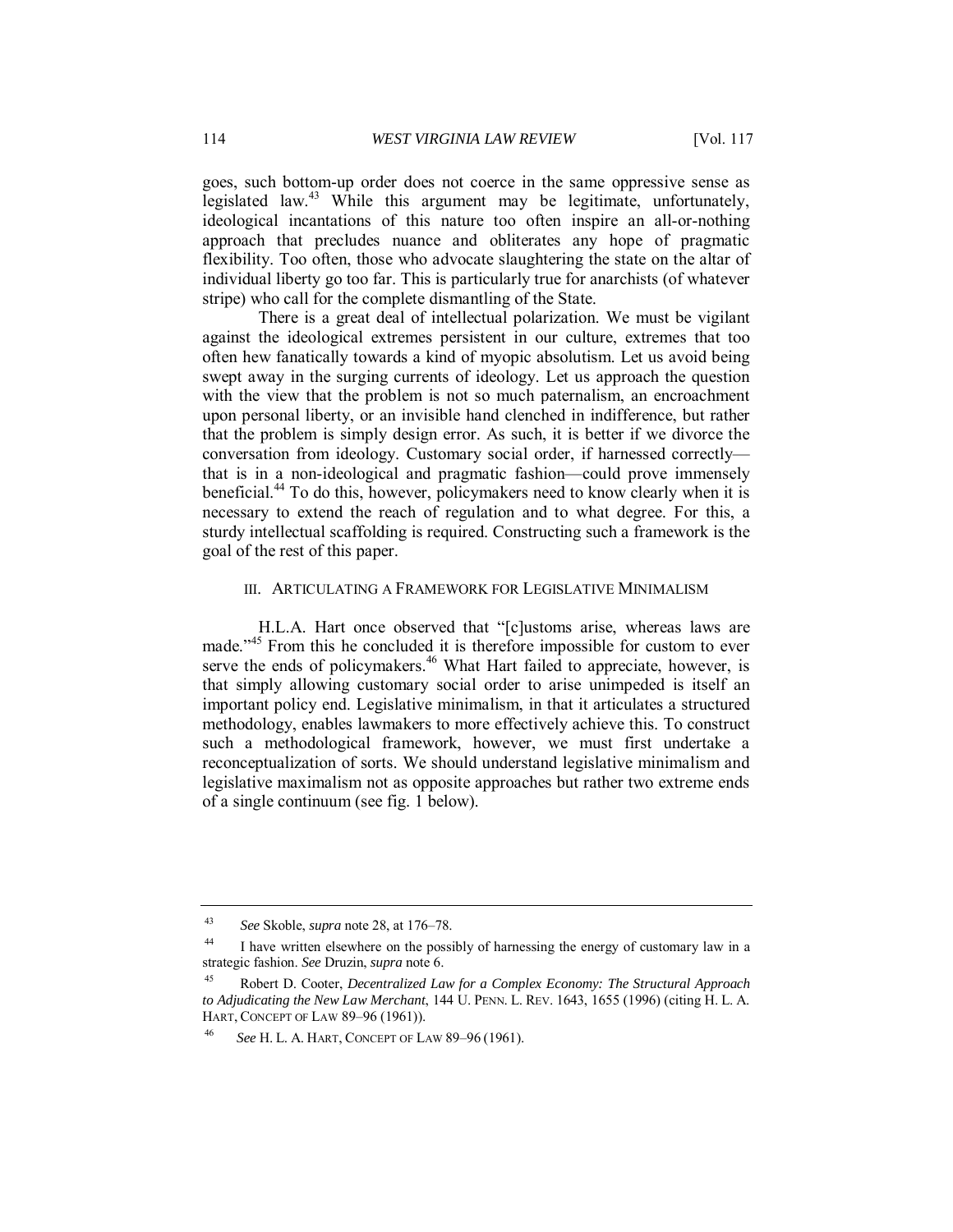**Figure 1.** The figure below depicts various forms of legislative minimalism along a continuum of intervention between legislative minimalism and legislative maximalism. These different forms of legislative minimalism are outlined below.

\_\_\_\_\_\_\_\_\_\_\_\_\_\_\_\_\_\_\_\_\_\_\_\_\_\_\_\_\_\_\_\_\_\_\_\_\_\_\_\_\_\_\_\_\_\_\_\_\_\_\_\_\_\_\_\_\_\_\_\_\_\_\_\_



While a policy of pure legislative minimalism is often simply not feasible, unrestrained legislative maximalism can, as we have said, generate very bad law due to the natural constraints imposed by informational complexity. Fortunately, it is not all or nothing: there are gradations of legislative intrusion that may be employed. The state can deal with customary social order in a number of ways, choosing from a variety of strategies. Below, I detail five strategies. Most of these strategies themselves allow for different degrees of intensity, i.e. thinner and thicker forms—they are in a sense themselves mini-continuums. $47$  The degree to which the state can pursue a legislative minimalist approach will depend simply upon the nature of the particular patterns that have emerged. What is required is to first identify if there is a discernible pre-existing pattern of customary social order. If there is, we then need to determine what kind of customary system we are dealing with and apply the legislative minimalist policy that keeps intrusion to a workable minimum while correcting, sustaining, or perhaps strengthening that system, whatever the case may be.

Where customary social order has emerged, lawmakers can do one of five things depending upon the nature of that order: 1) do nothing if the system of rules is functional and adequately efficient; 2) simply formalize the system as is, giving it some enforcement teeth to further bolster its efficacy; 3) tweak it where necessary if there are inefficiencies; 4) override and dismantle it where it is grossly inefficient (as indeed it may very well be); or 5) fabricate a completely new system of order from scratch.<sup>48</sup> From a legislative minimalist perspective, the first and second of these options are clearly the best, and the third remains preferable to the fourth, which should only be invoked as a measure of very last resort. The fifth option is clearly the least desirable, as it is

 $47$  The strategy of Non-interference does not by its structural nature admit to thin and thick forms. Note that I use the terms light and heavy to describe the continuum of intervention as a whole and the strategies that fall along it. Light strategies are those in the direction of legislative minimalism and heavy strategies are those in the direction of legislative maximalism.

<sup>48</sup> Hybrids of these strategies are also possible. This idea of hybrid strategies is examined later in the discussion. *See infra* Part IV.A.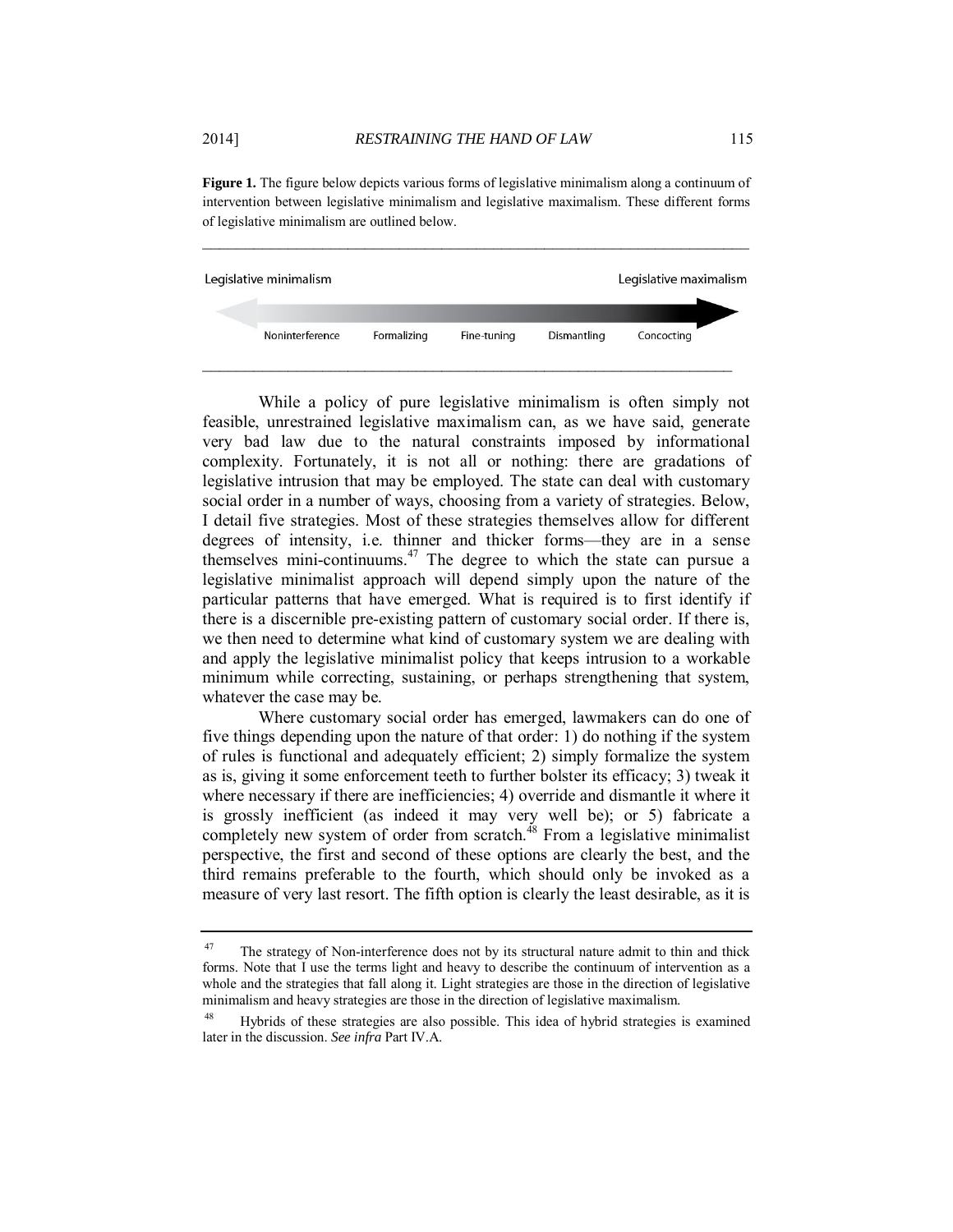highly prone to design error due to the natural constraints of informational complexity. These five approaches are the only ones available to the policymaker. Yet no one has yet articulated this taxonomy, naming, cataloging, and distinguishing clearly between these, the only possible options. This taxonomy recognizes a range of regulatory strategies that stand between the poles of imposed and spontaneous order. On one side we have legislative maximalism, blundering and highly fallible; on the other we have extreme legislative minimalism with its overly-optimistic faith in the efficiency of natural ordering. This paper carves out a vast middle space between these two extremes. Which strategy is most optimal will depend on the particular characteristics of the customary system.

#### *A. Non-interference*

The first of these five strategies may seem the most radical, but it is, in fact, just the opposite. If the existing rules are determined to already be optimal (or simply sufficiently functional), the state can simply let the system of order function completely free of state intrusion. For ease of reference, we can term this approach *Non-interference*. In fact, Non-interference is what the law does most of the time: the state does not seek to regulate the vast majority of social ordering. It actually stays well clear of most of it, electing to regulate only a small sliver of existing social order. There exists a vast sea of social rules completely untouched by formal law. These systems of customary social order function all without any need for codification or enforcement. Indeed, the need to formulate and enforce order can be understood as a sign of this natural process failing.<sup>49</sup> Moreover, formal enforcement is often not even viable. Consider for a moment the impracticality of the state having to enforce something as simple as the rules of queuing or the rules of English grammar. Fortunately, the state does not enforce such regulatory standards nor, more importantly, does it need to. There is no need for the state to regulate queuing. It is a reasonably efficient system of social ordering that is mostly selfenforcing. Ticket queuing may be more advantageous (though not necessarily in all situations); however, lining up is sufficiently efficient.

Even where slightly inefficient, interference still may not be worth the cost (cost need not be measured purely in monetary terms). For instance, while customary rules that allow for pushing instead of orderly queuing may be less efficient, this may still not justify interference. The demands involved in regulation may simply be too high. Indeed, the enforcement burden of

<sup>49</sup> Lon Fuller makes this point nicely, stating that, in its ideal form legal order "works so smoothly that there is never any occasion to resort to force or the threat of force to effectuate its norms." LON L. FULLER, *Human Interaction and the Law*, *in* THE PRINCIPLES OF SOCIAL ORDER: SELECTED ESSAYS OF LON L. FULLER 221 (Kenneth I. Winston ed., 1981); *See also* Cooter, *supra* note 33, at 955–57 (discussing how the law affects internalization of social obligations).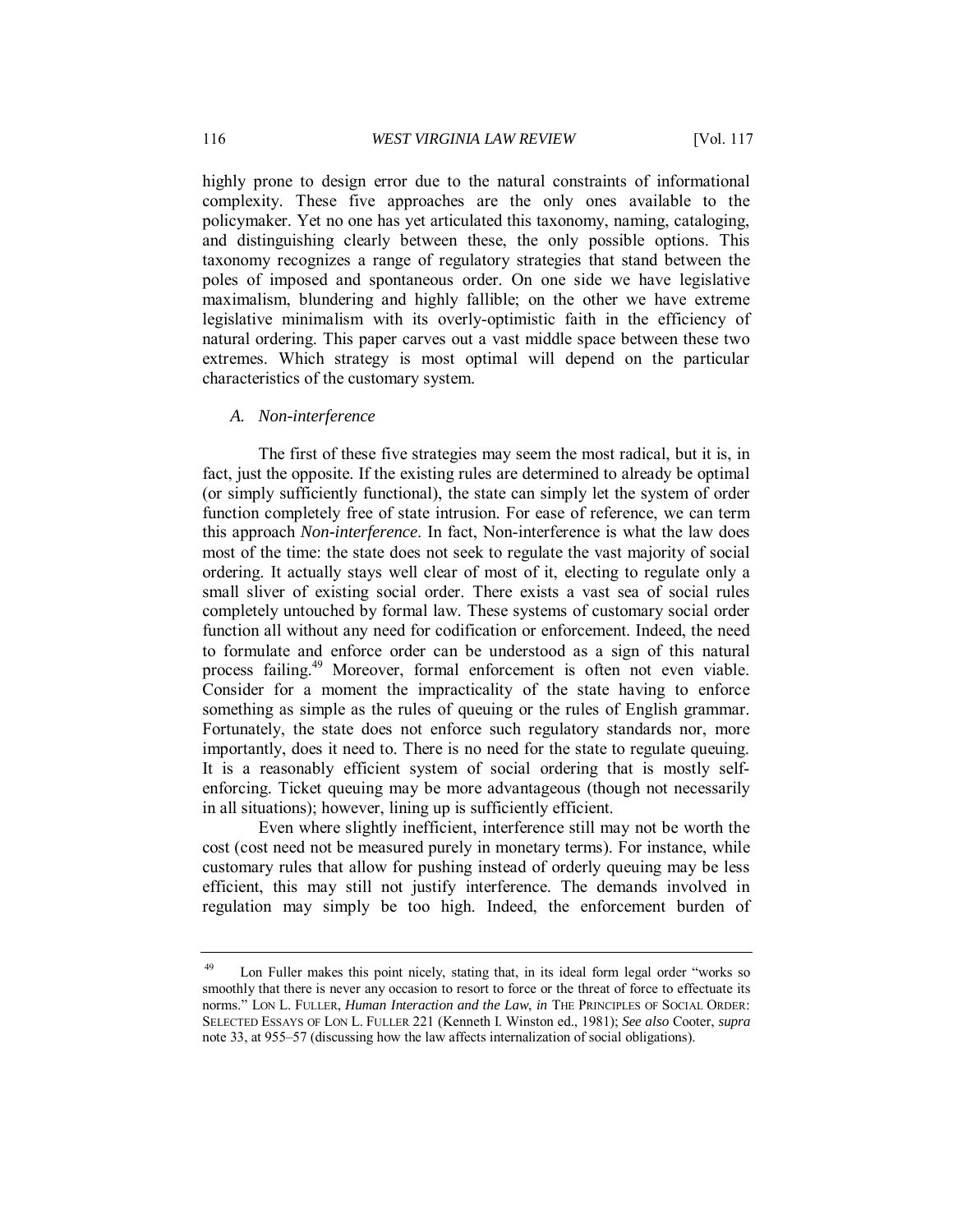legislating queuing regulations across society would simply be untenable.<sup>50</sup> The administrative cost of interfering with low-level systems of customary rules (in this case pushing) must be weighed, employing a cost-effectiveness analysis.<sup>51</sup> Many systems of customary social order, while imperfect, may not be worth the cost of regulating, making Non-interference for this reason alone a preferable approach.

Of the five options, Non-interference is the most ideal. So long as it is feasible, law should strive to be less intrusive, wherever possible allowing order to function unhindered instead of trying to impose it from above. If the system is functional and does not suffer from gross inefficiencies then a policy of Non-interference is preferable. It is the "safest" approach. This "light" form of intervention is the path endorsed by anarchists and to a large extent by those in the libertarian camp. The state should not interfere: "the best form of government is a government that governs least" (in the case of anarchists, this would be a government that does not exist).<sup>52</sup> Non-interference is the most extreme form of legislative minimalism. While it is at times feasible and indeed a skillful approach to governance it is quite often simply not a viable option. Formal law has its role to play.

#### *B. Formalizing*

Also a preferable approach for the same reason is our second option: the state can directly take up these spontaneously-formed rules and formalize them. Architects may have a lot to teach lawmakers here. Architects sometimes design large building complexes but wait to fill in the pathways until after observing the natural flow of pedestrian traffic. These informal pedestrian routes are then later paved over as formal walking paths where the pathways have become worn in.<sup>53</sup> This is a good metaphor for how law can use

<sup>&</sup>lt;sup>50</sup> Although it is not inconceivable and is in fact often performed on the local level. The case of queuing norms in McDonald's in Hong Kong provides a good example. When McDonald's first opened in Hong Kong in 1975, patrons "clumped around the cash registers, shouting orders and waving money over the heads of people in front of them. The company responded by introducing queue monitors . . . ." A customary system of queuing quickly replaced a customary system based upon pushing in McDonald's restaurants. James L. Watson, *Globalization in Asia: Anthropological Perspectives*, *in* GLOBALIZATION: CULTURE AND EDUCATION IN THE NEW MILLENNIUM 156 (Marcelo M. Suárez-Orozco & Desirée Baolian Qin-Hilliard eds., 2004).

<sup>&</sup>lt;sup>51</sup> Note that I call for a cost-effectiveness analysis rather than a cost-benefit analysis. This is because assigning monetary value to outcomes would limit our discussion to a specific normative format (economic) at the expense of a more expansive evaluative standard.

 $52$  While this quote (I am paraphrasing) is often attributed to Thomas Jefferson or Thomas Paine, the true source seems to be Henry David Thoreau. *See* HENRY DAVID THOREAU, *Civil Disobedience, in* ON CIVIL DISOBEDIENCE: AMERICAN ESSAYS, OLD AND NEW 11 (1969).(

The concept of this kind of emergence has been linked to theories of urban complexity. *See generally* BENJAMIN DOCKTER, URBAN COMPLEXITY: A HOLISTIC APPROACH TO THE DESIGN OF CITIES (2010) (presenting research analyzing the modern design of cities).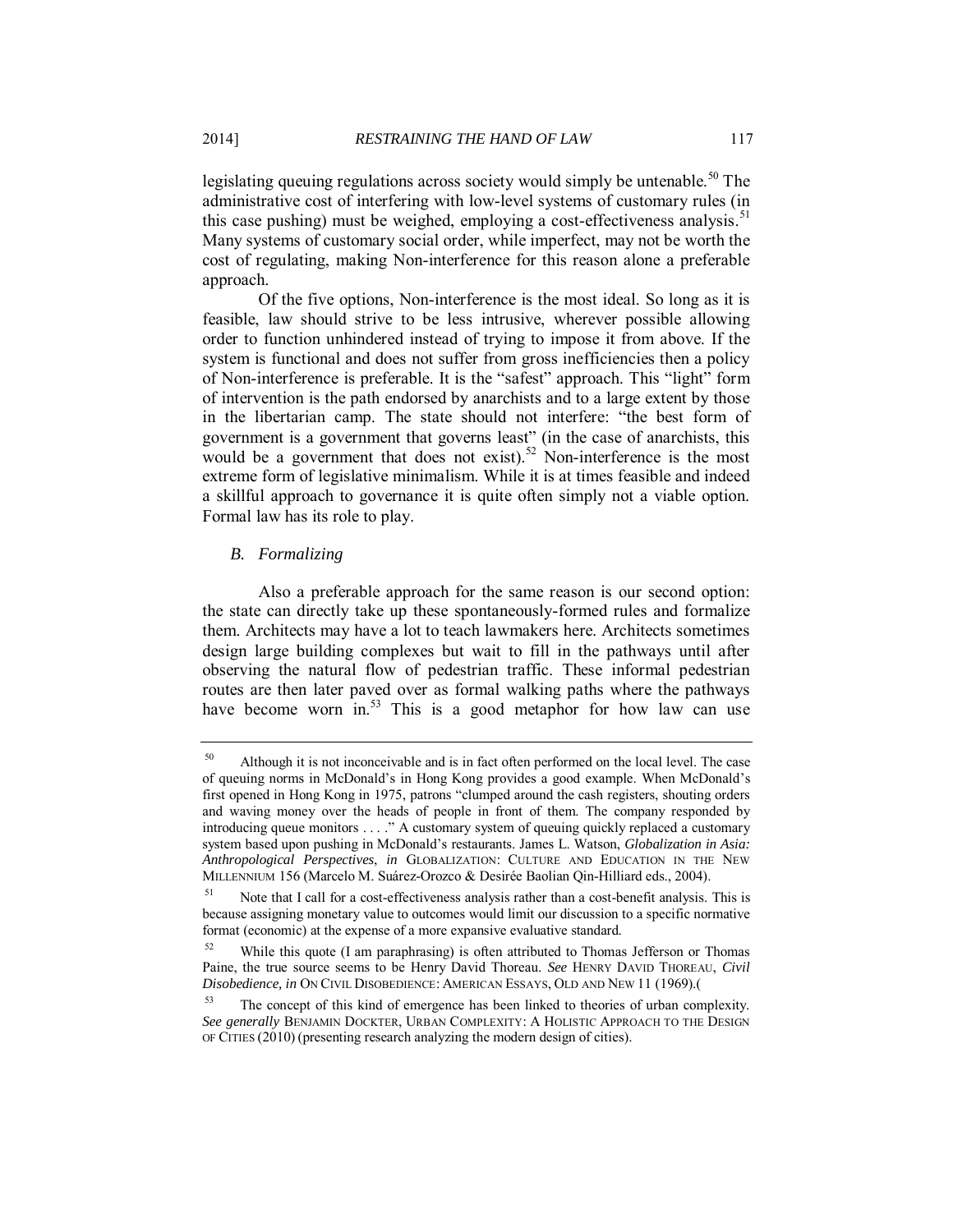customary social order. In the same way, where there is sufficient foot traffic (i.e. customary social order), the state may assume the strategy of an architect awaiting the actors to fill in the pathways of legal structure. We can call this form of legislative minimalism *Formalizing* because it simply grants a formal status to an informal pattern of order. While Non-interference is ideal, Formalizing is often necessary due to free-riding, among other reasons.<sup>54</sup> The efficiency of customary patterning may be undermined by enforcement problems. This is especially true where an increase in group size sabotages the natural enforcement mechanisms of small-group social order.<sup>55</sup> This is an old justification for state intervention in social ordering. Indeed, the notion that maintenance of social order through enforcement is a public good goes all the way back to Hobbes.<sup>56</sup>

While a stable, relatively efficient system of customary social order may emerge, persistent cheating along its edges makes Formalizing a relatively non-intrusive,  $57$  yet very effective, option for the State. The strategy of Formalizing is, in fact, extremely common. So much so, in fact, that it mostly goes unnoticed. The law largely conforms to existing norms, and these customary rules are given enforcement teeth to pre-empt the possibility of skewed incentive structures and ensure compliance. This can be done through the threat of criminal sanctions, the threat of fines, or the granting of a right to civil action. Formalizing is simply taking an existing system of order and strengthening it through codification and formal enforcement. Yet, while bolstering enforcement is a common motivation for Formalizing, an equal motivation is the fact that existing customary social order already enjoys widespread compliance, rendering it far easier to codify. Overall, the approach is a very attractive form of legislative minimalism because it simply formalizes order rather than building order from scratch. As such, it sidesteps the problem of informational complexity and design error. Yet it remains highly minimalist. This has, for example, traditionally been the State's approach regarding much of contract law and indeed continues to be an overarching principle. While there are clear exceptions to this, the State's role in contract is radically minimal compared with other areas of law. This brand of legislative

<sup>&</sup>lt;sup>54</sup> Hayek indeed recognized this. Speaking on the need for enforcement, he remarks that people "may have to be made to obey, since, although it would be in the interest of each to disregard them, the overall order on which the success of their actions depends will arise only if these rules are generally followed." HAYEK, 1 LAW, LEGISLATION AND LIBERTY, *supra* note 21, at 45.

<sup>55</sup> For these mechanisms, *see supra* note 17.

<sup>56</sup> *See* THOMAS HOBBES, LEVIATHAN (A.P. Martinich & Brian Battiste eds., Broadview Press 2010) (1651) (arguing for the necessity of a strong undivided government); *See also* MICHAEL TAYLOR, THE POSSIBILITY OF COOPERATION 1–2 (1987) (noting that Leviathan represented the first full expression of this justification for the State).

That is, relatively non-intrusive in terms of artificially creating order.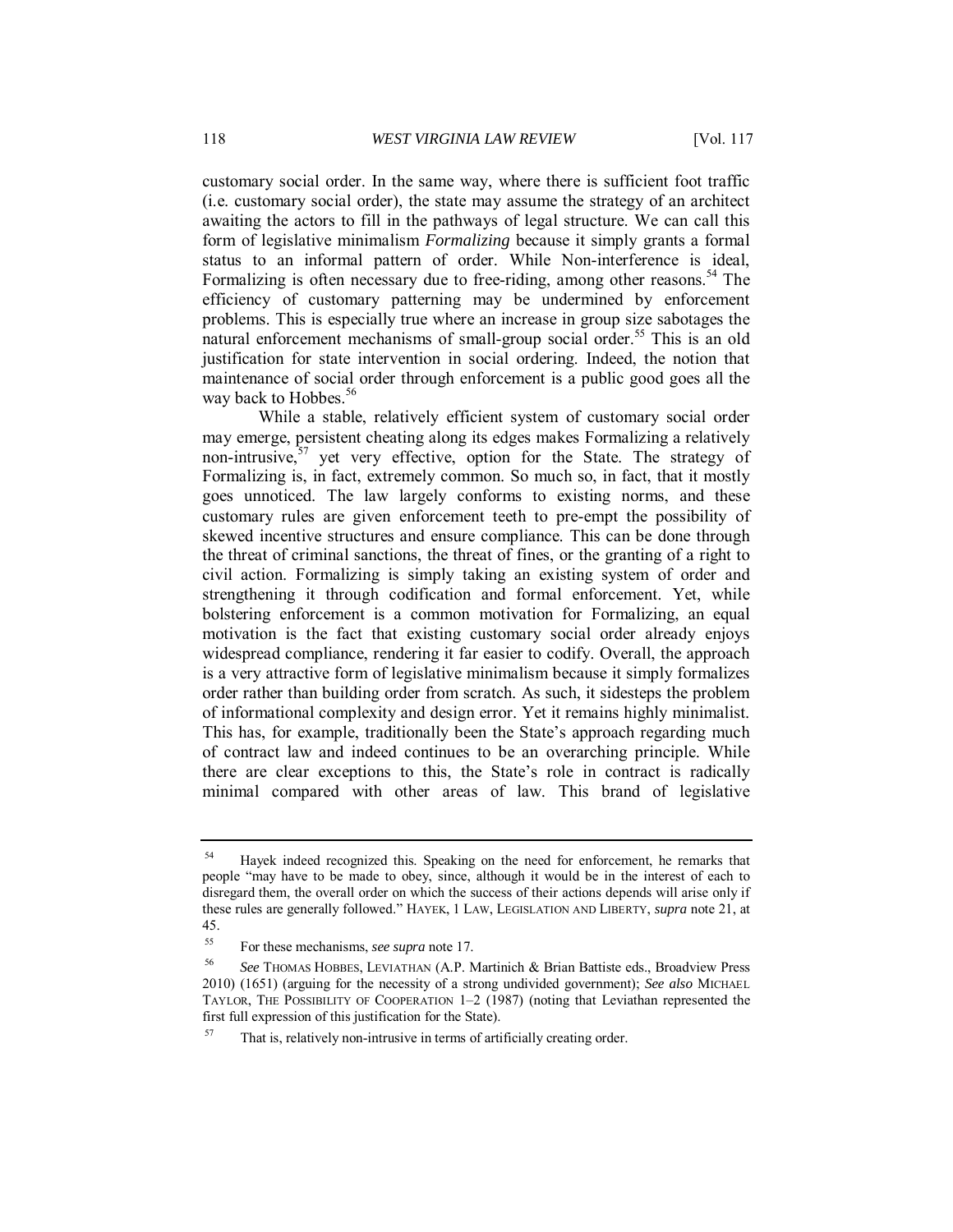minimalism forms the core of the 19<sup>th</sup> century *laissez-faire* view of contract law.<sup>58</sup> I examine the role of minimalism in contract law in Part IV.

It is important to recognize that Formalizing is extraordinarily common. Indeed, the codification of much of the civil law from the tradition of medieval "customaries"—collections of local customary law that were gradually codified by local jurists,<sup>59</sup> of which, the Coutume de Paris is perhaps the most well-known example<sup>60</sup>—represents Formalizing on a truly massive scale. Perhaps the most obvious examples are found in colonial and postcolonial systems where pre-existing indigenous customary social order is incorporated into the legal system.<sup>61</sup> More generally, the legal importance of customary social order comes to the fore probably most notably in the case of international law where a coherent legal order is gradually gliding into being. In the realm of international law, "custom stands next to treaties as a primary source of law." $62$  The fact that custom is paid so much overt deference in the field of international law may be attributed to the absence of a central legislative authority—there are really few alternatives.

In case the prevalence of Formalizing is not immediately obvious, let me provide some more examples. Indeed, history is replete with lessons in Formalizing. I will present examples drawn from disparate quarters of law to support my argument (something I do throughout the paper). A great illustration of Formalizing is the case of the medieval law merchant, the *lex* 

<sup>58</sup> The distinguished American legal scholar Roscoe Pound once described this approach stating that "the law was conceived negatively as a system of hands off while [people] do things rather than as a system of ordering to prevent friction and waste." LINDA MULCAHY & JOHN TILLOTSON, CONTRACT LAW IN PERSPECTIVE 34 (4th ed. 2004). The *laissez-faire* belief as encapsulated in freedom of contract, however, has been dramatically curtailed since the  $19<sup>th</sup>$ century. *See* P. S. ATIYAH, THE RISE AND FALL OF FREEDOM OF CONTRACT (1979) (illustrating how, grounded upon basic notions of fairness, the growth of consumer protection and employment legislation has limited freedom of contract). I revisit this later in the paper. *See infra*  Part IV.B. This minimalist view is of course especially prevalent among those of a libertarian persuasion. *See, e.g.*, NOZICK, *supra* note 16, at 26 (setting forth the classical libertarian view of the minimalist state).

<sup>59</sup> For a good overview of the absorption of customary law into the civil law, see JOHN HENRY MERRYMAN & ROGELIO PÉREZ-PERDOMO, THE CIVIL LAW TRADITION: AN INTRODUCTION TO THE LEGAL SYSTEMS OF EUROPE AND LATIN AMERICA 20–26 (3d ed. 2007).

I refer the interested reader to JEAN TRONÇON, COUTUME DE LA VILLE ET PREVOTÉ (1618). Similarly, see the use of medieval English "custumals," textual compilations of the local social customs of a manor or town. *See* BRITISH BOROUGH CHARTERS 1042–1216, at xvii (Adolphus Ballard ed., 2010).

<sup>&</sup>lt;sup>61</sup> For example, the South African Recognition of Customary Marriages Act 1998 recognized customary marriages, preserving its legality. Recognition of Customary Marriages Act 120 of 1998 (S. Afr.).

<sup>62</sup> Francesco Parisi, *Spontaneous Emergence of Law: Customary Law*, *in* 5 ENCYCLOPEDIA OF LAW AND ECONOMICS 603, 603 (Boudewijn Bouckaert & Gerrit De Geest eds., 2000), *available at* http:// encyclo.findlaw.com/9500book.pdf.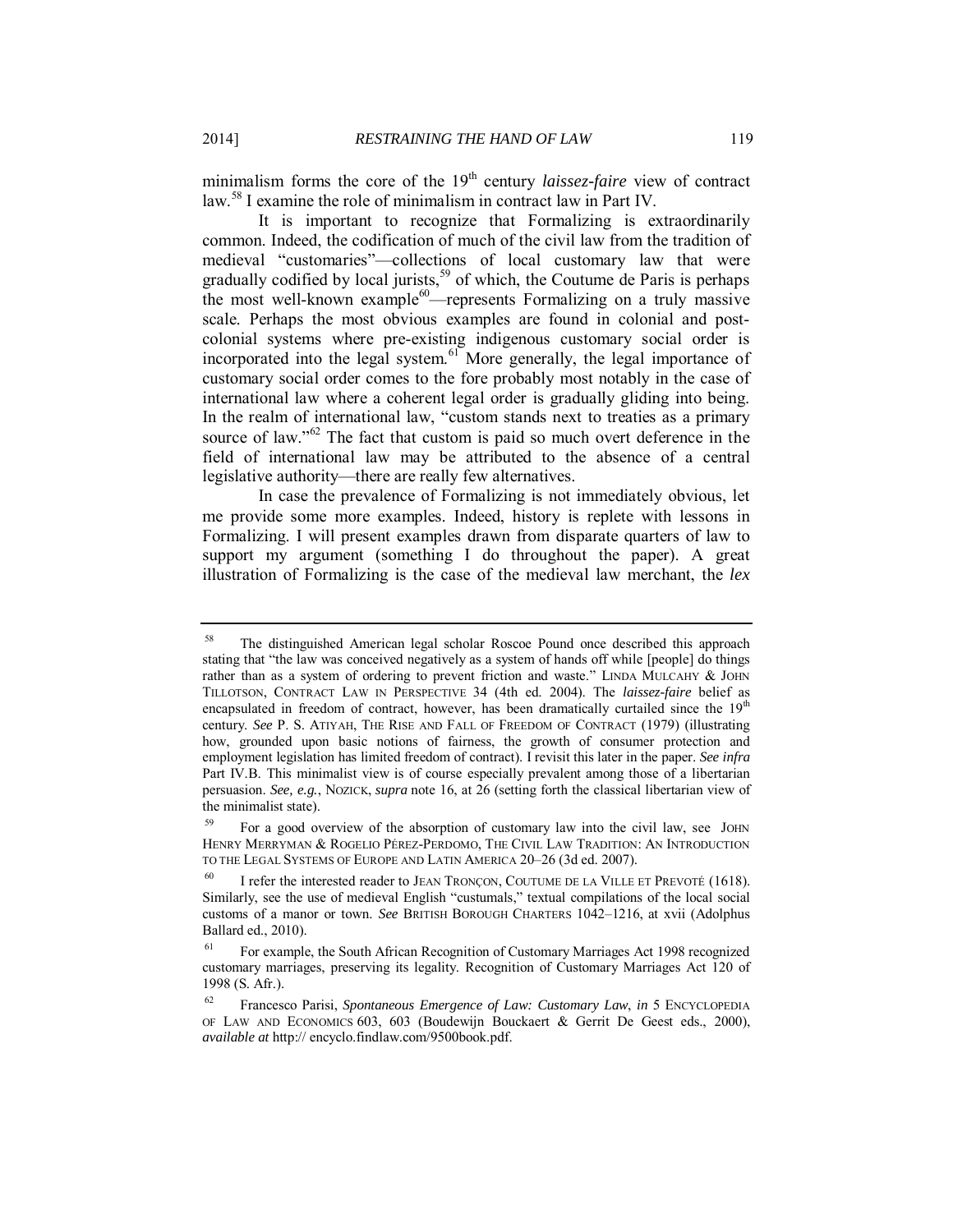*mercatoria*, which gave rise to a complex system of order, i.e. business customs, which national laws to a great extent later co-opted and codified. Indeed, the most basic principles of contract such as formation, content, misrepresentation, mistake, and duress, as well as the incorporation of notes and bills or exchanges, arose originally not through the complex mechanics of legislation, but from the customary rules of merchants, only to be later co-opted by nation states and codified.<sup>63</sup> The historical rules governing international shipping, the *lex maritima*, is another good illustration of Formalizing. The *lex maritima*, developed transnationally over a number of centuries as an extension of the law merchant. The *lex maritima* was a body of oral rules, customs, and usages relating to navigation and maritime commerce arising in medieval Western Europe from the ninth to the twelfth centuries.<sup>64</sup> The *lex maritima* was eventually absorbed into domestic laws through legislative processes.<sup>65</sup> The effect of Formalization was a strengthening of this system of customary law.<sup>66</sup> The *lex maritima* survives today as the core constituents of much contemporary maritime law, particularly the maritime law of the U.K., the United States, and Canada.<sup>67</sup>

Another great example of Formalizing is the law of war, *jus in bello*. The law of war is derived from a conglomerate of customary rules that percolated up through the long and bloody history of armed conflict, finding formal codification only relatively recently.<sup>68</sup> The law of war is a fascinating dynamic when one stops to really consider it: even within the fevered grip of conflict, customary social order emerges to set codified parameters to organized barbarism. That customary rules emerge between combatants in a self-imposed fashion speaks to the unremitting power of customary social order: even antagonists bent on mutual destruction, operating in the complete absence of a central authority, nevertheless coalesce around a system of customary rules to regulate their hostilities. Clearly, these are not parties aiming to create a system of cooperative order. Nevertheless, robust customary

<sup>63</sup> *See* Robert D. Cooter, *Structural Adjudication and the New Law Merchant: A Model of Decentralized Law*, 14 INT'L REV. L. & ECON. 215, 216 (1994), *available at*  http://works.bepress.com/cgi/viewcontent.cgi?article=1050&context=robert\_cooter (speaking about the absorption of merchant practices into the English common law); *See also* LEON E. TRAKMAN, THE LAW MERCHANT: THE EVOLUTION OF COMMERCIAL LAW 23 (1983) (discussing the co-opting of merchant practices into both the civil and common law systems).

<sup>64</sup> William Tetley, *The General Maritime Law—The Lex Maritima*, 20 SYRACUSE J. INT'L L. & COM. 105, 109 (1994).

<sup>65</sup> For a good overview of this process of formalizing, see *id.* at 110–12.

<sup>66</sup> *See id.* at 110.

<sup>67</sup> *See id.* at 144.

<sup>&</sup>lt;sup>68</sup> For an excellent yet concise overview of the history of jus in bello, see David Cavaleri, *Law of War: Can 20th-Century Standards Apply to the Global War on Terrorism?* 31–53 (Combat Studies Inst., Occasional Paper No. 9, 2009), *available at*  http://www.au.af.mil/au/awc/awcgate/army/csi\_cavaleri\_law.pdf.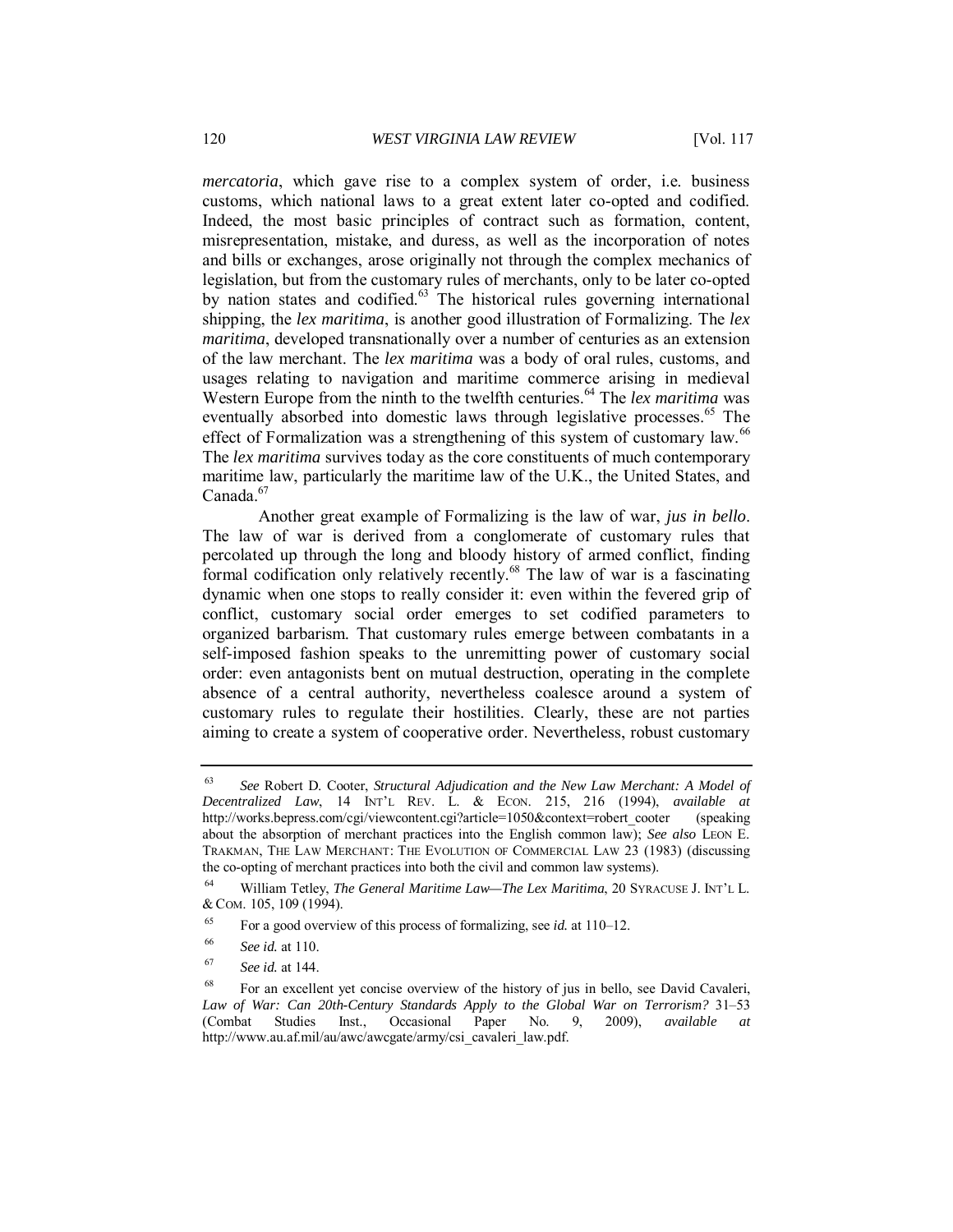social order—the rules of war—arises (quite reliably in fact) upon the bloody and chaotic landscape of conflict.<sup>69</sup> The international process of codification began in earnest in the mid-nineteenth century with the first Geneva Convention.<sup>70</sup> The Geneva conventions and additional protocols are excellent examples of Formalizing in that they largely codified pre-existing, widely adhered to customary rules of war, i.e. international norms for humanitarian treatment in war.<sup>71</sup> Likewise, the Hague Conventions codified many preexisting norms of military conduct. Indeed, the Hague Conventions are quite explicit that Formalizing was one of its main goals: "to revise the laws and general customs of war, either with the view of defining them more precisely or of laying down certain limits for the purpose of modifying their severity as far as possible.  $\cdot$ ."<sup>72</sup> The Lieber Code during the American civil war (also known as Instructions for the Government of Armies of the United States in the Field, General Order No.100) is considered to be the first official codification of the laws and customs of war.<sup>73</sup> Yet, ultimately, the Lieber Code simply reflected the customs of war prevailing at that time.<sup>74</sup> It did not create new rules—it simply formalized existing ones.

<sup>&</sup>lt;sup>69</sup> An extraordinary example of the power of customary social order, even between adversaries, is that of soldiers on the Western Front in WWI. Truces were quite common between Allied and German units that had been facing one another for long periods of time and fought repeated internecine battles over the same territory. In these conditions, complex "systems of communication developed to agree terms, apologize for accidental infractions and ensure relative peace—all without the knowledge of the high commands on each side . . . . Raids and artillery barrages were used to punish the other side for defection . . . ." MATT RIDLEY, THE ORIGINS OF VIRTUE: HUMAN INSTINCTS AND THE EVOLUTION OF COOPERATION 65 (1997).

Though it should be noted that the Paris Declaration Respecting Maritime Law, abolishing privateering, came into force eight years earlier in 1856. Paris Declaration Respecting Maritime Law, Apr. 16, 1856, *available at*  http://www.icrc.org/applic/ihl/ihl.nsf/385ec082b509e76c41256739003e636d/19ee2533111f9e2ec 125641a004b25ba?OpenDocument.

<sup>71</sup> M. Cherif Bassiouni, *The Normative Framework of International Humanitarian Law: Overlaps, Gaps, and Ambiguities*, *in* 2 INTERNATIONAL CRIMINAL LAW 493, 507 (M. Cherif Bassiouni ed., 2008); Jean-Marie Henckaerts, *The Development of International Humanitarian Law and the Continued Relevance of Custom*, *in* THE LEGITIMATE USE OF MILITARY FORCE: THE JUST WAR TRADITION AND THE CUSTOMARY LAW OF ARMED CONFLICT 117, 118 (Howard M. Hensel ed., 2013).

 $72$  Hague Convention (II) With Respect to the Laws and Customs of War on Land and Its Annex: Regulations Concerning the Laws and Customs of War on Land, Preamble, July 29, 1899, *available at*  http://www.icrc.org/applic/ihl/ihl.nsf/Article.xsp?action=openDocument&documentId=9FE084C DAC63D10FC12563CD00515C4D. The first part to this excerpt ("defining them more precisely") speaks to my point. The remainder of the quote implies a degree of Fine-tuning. I discuss Fine-tuning below.

<sup>&</sup>lt;sup>73</sup> MARK E. NEELY, JR., THE CIVIL WAR AND THE LIMITS OF DESTRUCTION 36 (2007).

<sup>74</sup> *Id.*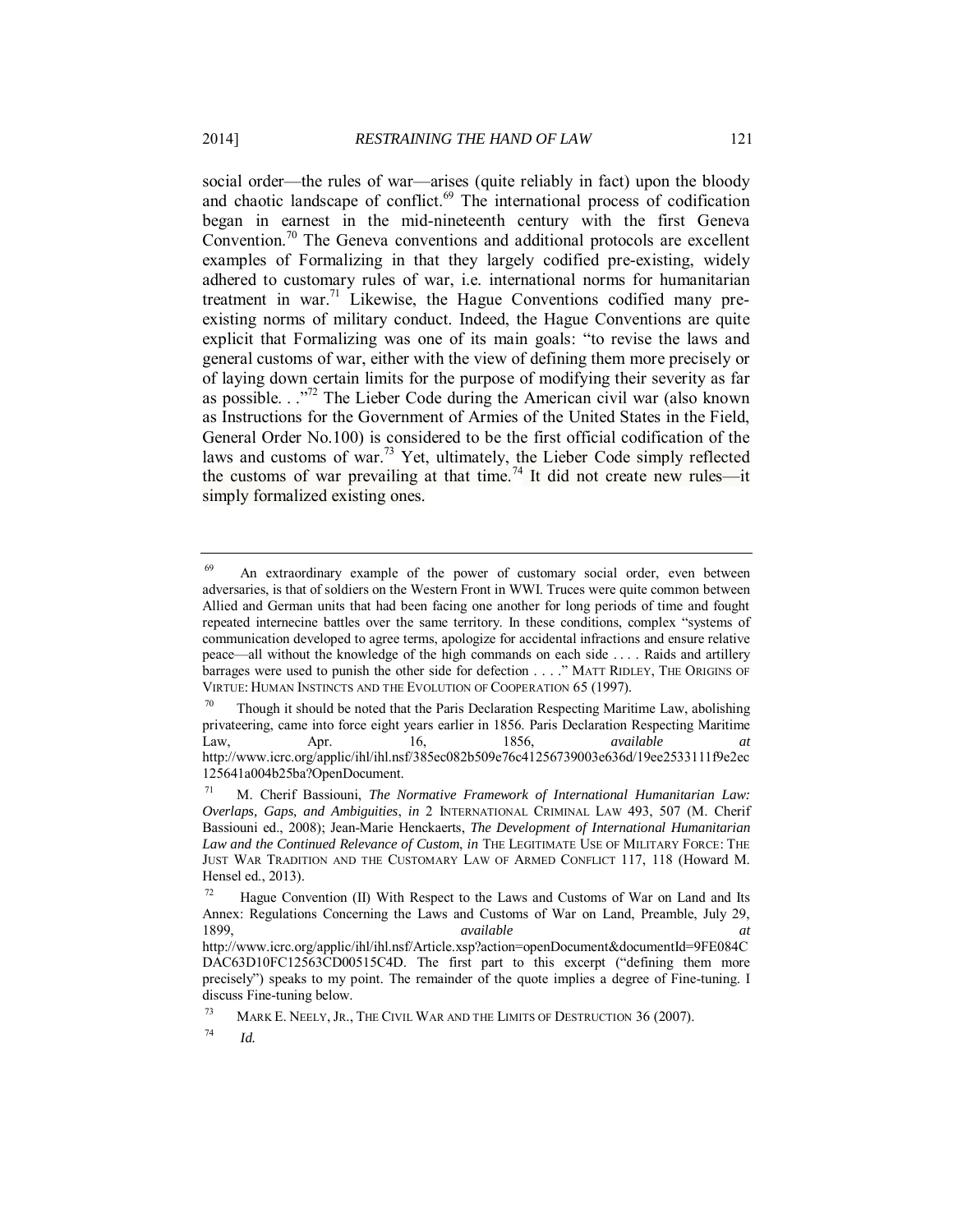History is littered with countless examples of customary social order being absorbed and transformed into formal law. And this trend may be observed today where it continues unabated in an international context. For example, Formalizing is quite evident in modern codification efforts, such as UNCITRAL, UNIDROIT, CISG, the Lando-Principles, and the UCC, which are but formal reflections of pre-existing commercial practices—the Formalizing of existing systems of order.<sup>75</sup> Commerce is a form of social interaction so important that the state deems it necessary to bestow upon it formal enforcement mechanisms to shore up existent systems of order. Yet, this is not merely reserved for modern law of an international flavor. Indeed, at its heart, modern criminal codes are (for the most part) massive projects of Formalizing: the codification of highly normative social rules.

Formalizing allows for more reliable enforcement. In fact, having arisen organically, customary systems are often already largely self-enforcing.<sup>7</sup> Yet the actual enforcement component of Formalizing may, in fact, not be as important as the mere act of Formalizing. This is something that is easily missed. Codifying an existent system of rules is in itself socially useful in that it clarifies the rules for participants already willing to comply but unable to perfectly coordinate (a coordination game as it is called in game theory).<sup>77</sup> This

<sup>75</sup> *See* Klaus Peter Berger, *The New Law Merchant and the Global Market Place*, *in* THE PRACTICE OF TRANSNATIONAL LAW 1, 12–14 (Klaus Peter Berger ed., 2001); *see also* Bryan Druzin, *Law Without the State: The Theory of High Engagement and the Emergence of Spontaneous Legal Order Within Commercial Systems*, 41 GEO. J. INT'L L. 559, 561 (2010) (positing a theory, high engagement theory, explaining the ability of commerce to generate and sustain decentralized legal order) .

<sup>76</sup> *See, e.g.*, ROBERT C. ELLICKSON, ORDER WITHOUT LAW: HOW NEIGHBORS SETTLE DISPUTES (1994) (citing informal enforcement mechanisms amongst cattle ranchers in Shasta County, California). This theme is also an old one in sociology. *See, e.g.*, JEROLD S. AUERBACH, JUSTICE WITHOUT LAW? (1983) (documenting the evolution of informal control mechanisms and attempts by lawyers to undermine or appropriate them); Douglas W. Allen & Dean Lueck, *The "Back Forty" on a Handshake: Specific Assets, Reputation, and the Structure of Farmland Contracts*, 8 J.L. ECON. & ORG. 366 (1992) (discussing the use of simple farmland contracts in place of complicated and expensive alternatives); Lisa Bernstein, *Opting Out of the Legal System: Extralegal Contractual Relations in the Diamond Industry*, 21 J. LEGAL STUD. 115 (1992) (exploring a system of private governance that has developed in the diamond trade); Janet T. Landa, *A Theory of the Ethnically Homogenous Middleman Group: An Institutional Alternative to Contract Law*, 10 J. LEGAL STUD. 349 (1981) (developing a theory of the ethnically homogenous middleman group "using a property rights--public choice approach and drawing on the economics of signaling."); Sally Falk Moore, *Law and Social Change: The Semi-Autonomous Social Field as an Appropriate Subject of Study*, 7 LAW & SOC'Y REV. 719 (1973) ("argu[ing] that an inspection of semi-autonomous social fields strongly suggests that the various processes that make internally generated ruled effective are also often the immediate forces that dictate the mode of compliance or noncompliance to state-made legal rules.")

<sup>77</sup> For a fascinating treatment of this idea, see Richard H. McAdams, *A Focal Point Theory of Expressive Law*, 86 VA. L. REV.. 1649 (2000) (using game theoretic terms to explain how systems of order can emerge from law, merely creating focal points without the need for actual enforcement). McAdams's approach borrows conceptually from the work of Thomas Schelling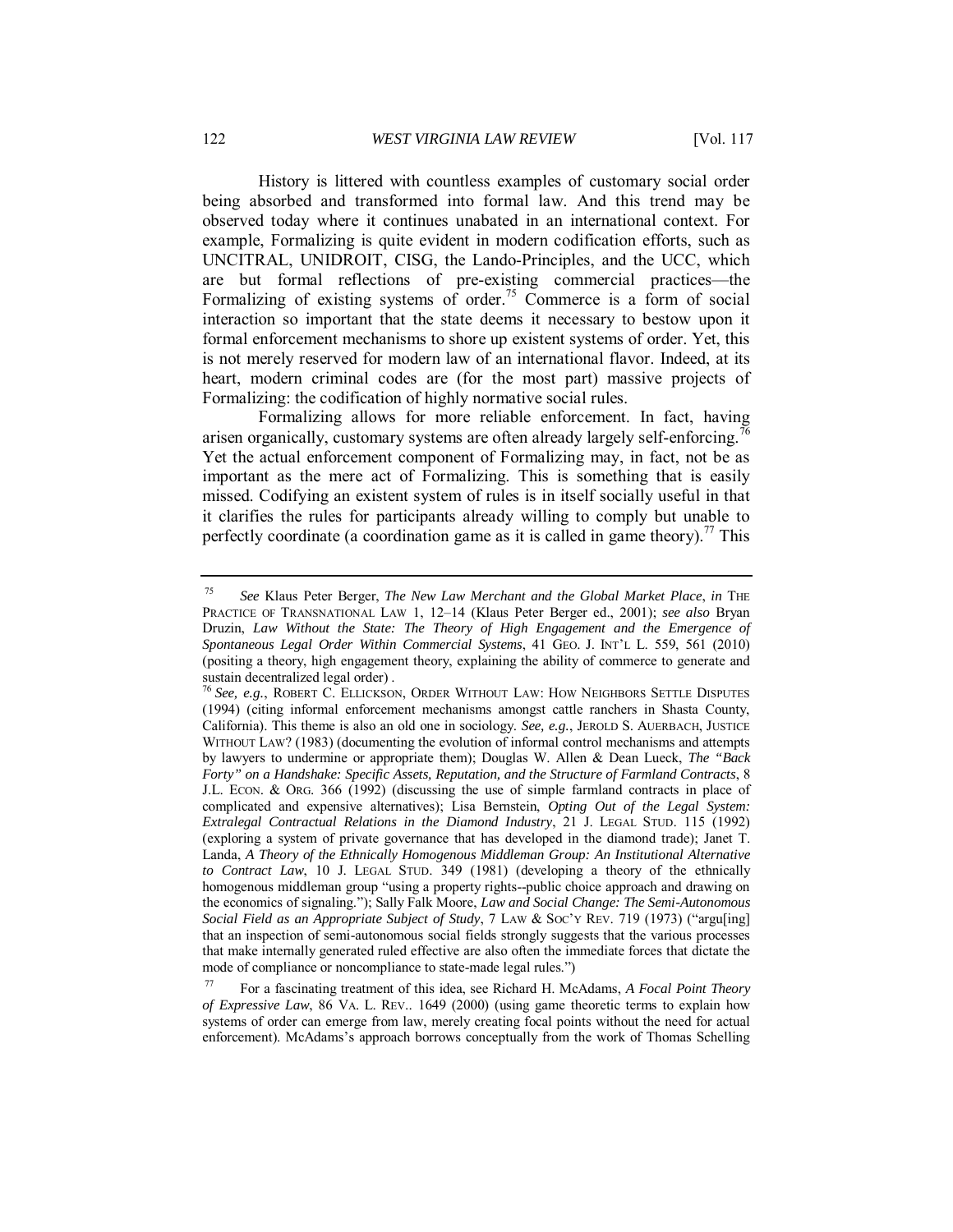is a largely unappreciated aspect to codification. Typically, the focus is upon the enforcement advantages codification brings; however, Formalizing serves a crucial function in simply providing clarity. The law of war may be a good illustration of my point: actors may wish to abide by certain rules (because it is in their mutual interests to do so), but so long as these norms are not clearly acknowledged, a contestant in battle may hesitate. This is true for all the actors and so compliance may falter. In these situations, concrete enforcement mechanisms take a backseat to the simple act of codification. Just making the rules clear can have a powerful impact in terms of compliance, much like how the Oxford English Dictionary clarifies the English language for speakers already eager to comply with whatever the lexiconic rules of the day are. The Oxford English Dictionary does not create; it merely codifies. (In fact, it often significantly lags behind the self-ordering process of the English language.) It boasts no enforcement mechanisms yet nevertheless serves an invaluable regulating function in codifying a pre-existing system of spontaneous linguistic order.<sup>78</sup> An example of the above point is law formally recognizing left or right-hand drive (a coordination game). The simple act of codification (and thus clarification) of the rule is enough to generate compliance, as all drivers (for obvious reasons) are eager to comply with whatever the rule is.<sup>79</sup> Indeed, driving on a particular side of the road rarely needs to actually be enforced; it simply needs to be declared.

*C. Fine-tuning* 

The third option is less ideal, as it involves a degree of regulatory intrusion, yet it is often required. Here the state tweaks the emergent pattern on a structural level, targeting particular design errors while allowing the bulk of the system to function mostly unimpeded by regulation. We can refer to this form of legislative minimalism as *Fine-tuning*. This is necessary in some situations because there is no guarantee that grown order does not suffer from inefficiencies. Fine-tuning is appropriate where a small structural change can notably increase the system's efficiency. Fine-tuning represents a significant step along the continuum of legislative minimalism, as it is a substantial jump in the level of intrusion. While Formalizing does not seek to alter the social

on focal points. For the idea of focal points and salience, see THOMAS C. SCHELLING, THE STRATEGY OF CONFLICT 54-58 (1960).

 $78$  Similarly, the treaties and conventions that enshrine the law of war do not boast genuine enforcement mechanisms. It is that such rules will be reciprocated that gives such codification efficacy. They are largely "self-enforcing agreement[s]," i.e. treaties where "[r]eciprocity and reputation are the key enforcement mechanisms." Beth Simmons, *Treaty Compliance and Violation,* 13 ANN. REV. POL. SCI. 273, 275 (2010), *available at*  http://www.annualreviews.org/doi/pdf/10.1146/annurev.polisci.12.040907.132713.

McAdams actually goes on to demonstrate how this may also hold true in games other than games of pure coordination. *See* McAdams, *supra* note 77.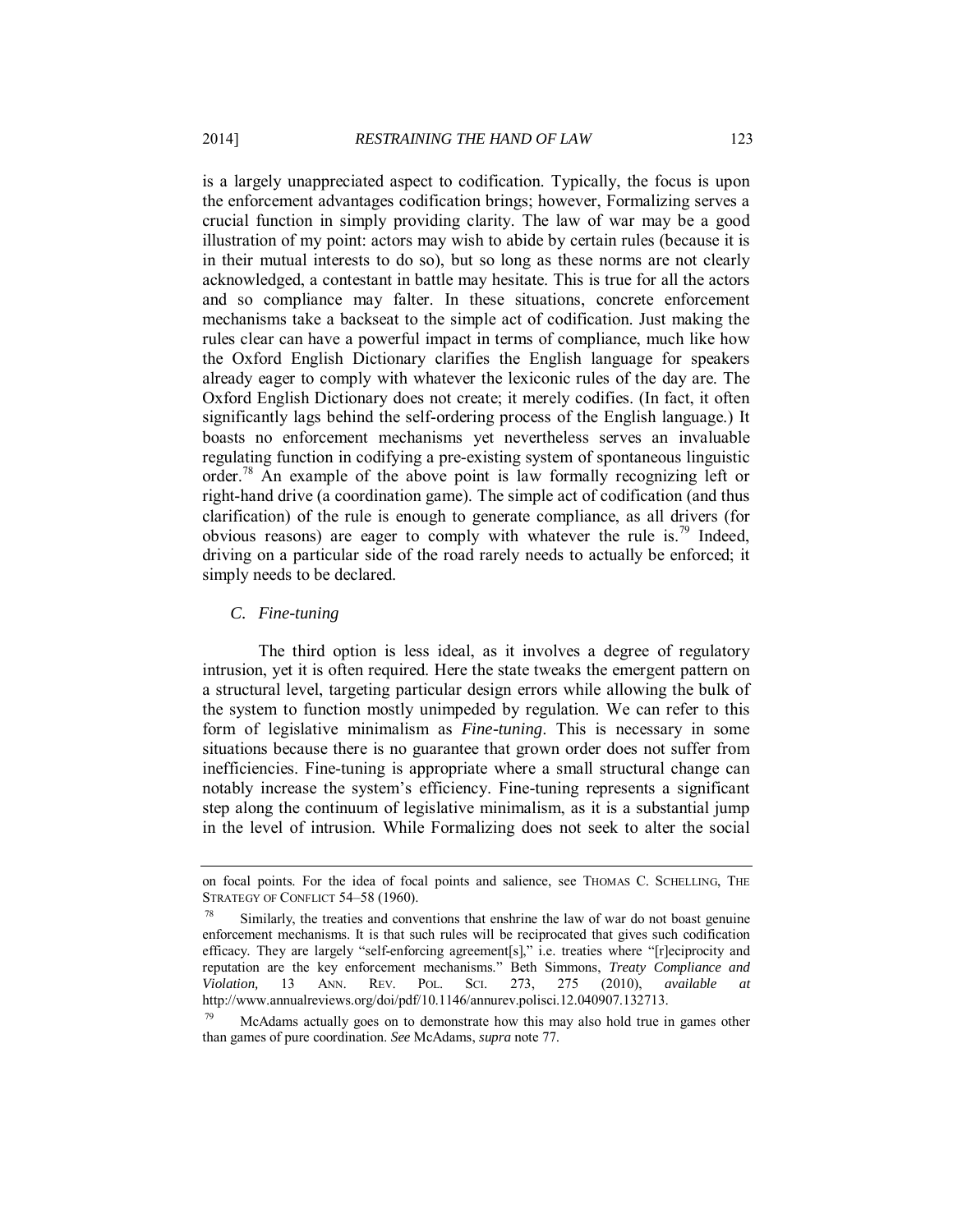patterning, seeking instead to merely reinforce and strengthen it, $80$  Fine-tuning, in contrast, attempts to remedy system inefficiencies stemming from design error. These inefficiencies may be the result of exogenous changes in the environment, rendering previously efficient systems inefficient, or it may simply be that despite its organic emergence, the system was never entirely efficient (yet was sufficiently efficient to sustain itself). As game theory suggests, bottom-up social patterning may give rise to multiple equilibria; however, these may be quite sub-optimal.<sup>81</sup>

A good example is the driving norms of many third-world cities. For the most part, these systems of order arise bottom-up. While ostensibly chaotic, this traffic order *is* functional. The traffic moves. Yet these roads suffer from severe yet preventable traffic congestion. Faced with these traffic patterns, governments often institute policies of Fine-tuning. Driving rules are fine-tuned in certain respects in order to increase the efficient flow of traffic, while the majority of these bottom-up "rules of the road" are de facto left in place through lax enforcement. The system of order is largely functional, yet it can benefit enormously in terms of efficiency with just a little strategic Fine-tuning: traffic lights at key intersections, etc. Even in the highly-regulated roads of developed cities, a tremendous amount of traffic patterning is left up to natural ordering. Indeed, the vast majority of it. This is not immediately obvious but becomes clear upon reflection. Take, for example, the case of speeding. In theory, regulators could prescribe a precise driving speed for every inch of the road predetermined as optimal to minimize accidents. However, this would be extraordinarily difficult to determine (and enforce) and indeed debilitatingly complex when one factors in the ceaselessly shifting of traffic conditions. However, what regulators do is set an upper and lower limit to speeding. Speed patterns are then left to naturally self-organize within this prescribed range. In the case of the strategy of Fine-tuning, the customary social order is not left to freely self-pattern nor is it targeted for elimination—it is simply redirected and tweaked along the margins. The total elimination of customary social ordering is the goal of the fourth strategy, to which we now turn.

#### *D. Dismantling*

The fourth option we can term *Dismantling*. I call it this because it is the complete dismantling of a pre-existing system of order. There may be

<sup>&</sup>lt;sup>80</sup> Yet this may not be so simple: because Formalizing will change the dispute resolutions available, it may therefore, in fact, change the *ex ante* patterning. This will likely be the case even if it is simply an expectation that the customary patterning will eventually be formalized.

<sup>81</sup> I am referring here to what is known in game theory as the folk theorem. *See* Drew Fudenberg & Eric Maskin, *The Folk Theorem in Repeated Games with Discounting or with Incomplete Information*, 54 ECONOMETRICA 533 (1986), *available at* http://www.eecs.harvard.edu/~parkes/cs286r/spring06/papers/fudmaskin\_folk86.pdf.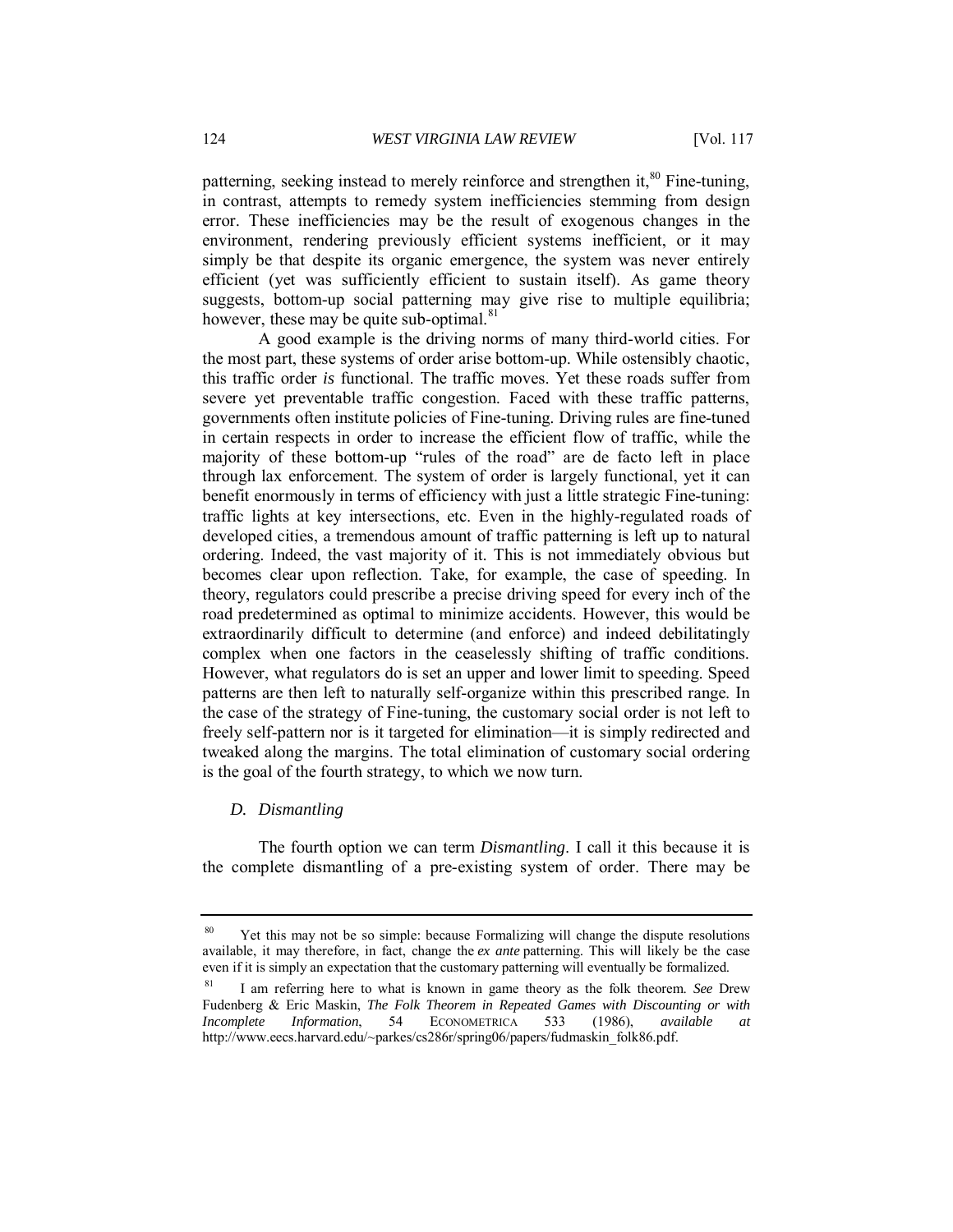several reasons for the state to engage in Dismantling. There is no guarantee that bottom-up ordering will be efficient. Indeed, from a societal perspective, it may be profoundly sub-optimal. Situations such as these may be understood as a form of market failure in the marketplace for customary social order. Alternatively, the system of customary social order may be highly efficient yet be so fundamentally contrary to public policy that Dismantling is necessary. In either case, however, Dismantling should be used only as a measure of last resort and, as a general policy, avoided wherever possible. This is because it is not only highly vulnerable to design error, it may also often require considerable resources to implement, as it is, in essence, the state battling against a pre-existing system of social order. The  $18<sup>th</sup>$  Amendment of the United States Constitution and the disastrous project of Prohibition in the early  $20<sup>th</sup>$  century is a good example of how difficult Dismantling may be. Not only were the economic costs of Prohibition extraordinarily high, legislatively meddling with a highly complex system such as patterns of alcohol consumption had serious, unpredicted consequences: it unhealthily distorted drinking habits (consumption of hard-liquor actually increased in many places), $82$  increased deaths related to alcohol poisoning (due to the substandard quality of black-market alcohol), $83$  and birthed vast organized crime networks related to the illegal production and distribution of alcohol.<sup>84</sup> These were all unanticipated negative externalities. In fact, prohibition is an excellent example of the problem of informational complexity and the dangers of imposed social order.

Dismantling as a matter of policy, however, is often necessary. For example, a self-ordering normative system that institutionalized racial discrimination, having evolved due to an imbalanced power structure, would cry out to be remedied through top-down law.<sup>85</sup> The outlawing of slavery under the 13th Amendment to the U.S. Constitution, a highly complex system that had existed for well over two hundred years, and later desegregation through the Civil Rights Act of 1964 are good examples of such systems of customary order. The ancient Hindu caste system of India was a robust customary system of social stratification that existed for millennia yet was systematically dismantled through legal and social initiatives. The Indian Constitution enacted in 1950 with its explicit prohibition on caste discrimination (Article 15) was aimed at the complete dismantling of the caste system.<sup>86</sup> Customary social

<sup>82</sup> Harry G. Levine & Craig Reinarman, *Alcohol Prohibition and Drug Prohibition: Lessons from Alcohol Policy for Drug Policy*, *in* DRUGS AND SOCIETY: U.S. PUBLIC POLICY 48 (Jefferson M. Fish ed., 2006).

<sup>83</sup> SEAN DENNIS CASHMAN, PROHIBITION: THE LIE OF THE LAND 255–56 (1981).

<sup>84</sup> MITCHEL P. ROTH, CRIME AND PUNISHMENT: A HISTORY OF THE CRIMINAL JUSTICE SYSTEM 230 (2010).

<sup>&</sup>lt;sup>85</sup> Such normative evaluations, however, vary from society and time-period.

<sup>86</sup> BRIJ KISHORE SHARMA, INTRODUCTION TO THE CONSTITUTION OF INDIA 76 (4th ed. 2007).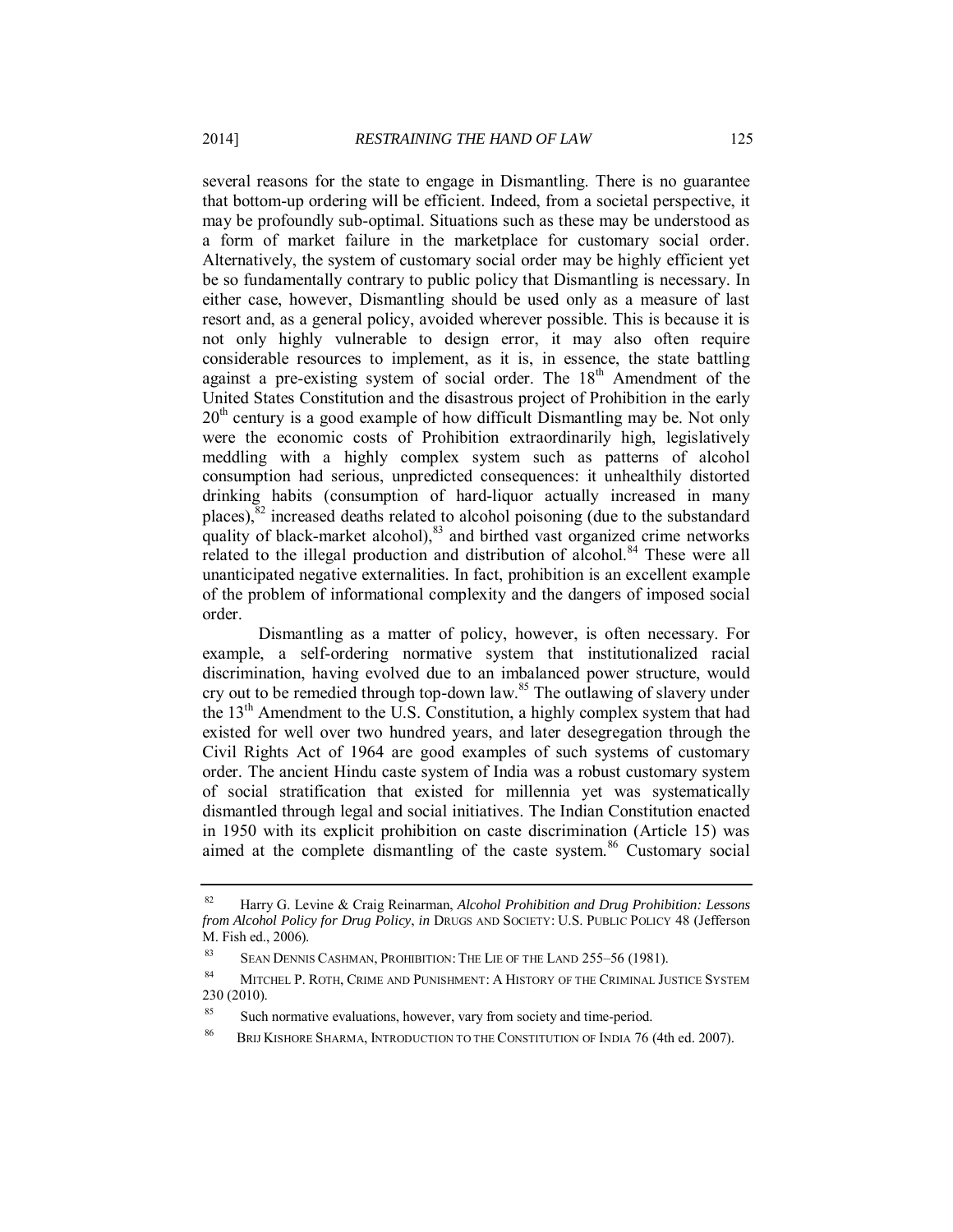order may be highly efficient, robust, and internalized but nevertheless grossly unjust. Thus, the state may need to dismantle such order. Vast, decentralized drug-trafficking networks are highly efficient self-ordering systems;<sup>87</sup> however, this alone does not justify their continued existence. In some situations, efficiency should be sacrificed for issues of justice. However, by the same token, sometimes justice may itself be a matter of efficiency.<sup>88</sup> When exactly to dismantle systems of customary social order is an extremely thorny question. When the law is taken as a whole, however, Dismantling is actually not as common as one would think. Indeed, law mostly engages in the first three options (Non-interference, Formalizing, and Fine-tuning), harnessing the energy of pre-existing customary social order rather than opposing it.

#### *E. Concocting*

Sometimes arising in the aftermath of Dismantling, but also emerging in isolation, is what we may call *Concocting*. This is where the state simply creates legal order from scratch where there was no pre-existing system of customary order. It artificially constructs order. Examples of this form of legislating include the creation of a tax code, the patent system, and other such synthetic artifices concocted by the State. $8\overline{9}$  These are quintessential expressions of legislative maximalism. Because it does not build on any preexisting natural order, legal creation of this kind is highly prone to design error. It is a purely artificial creation. And herein lies the fundamental problem with top-down legal order: it does not, as this paper advocates, strategically utilize pre-existing customary social order. From the perspective of design-efficiency, Concocting is often really the very worst form of legal order. When it is fairly large in scope, it often just creates a bloated, complicated mess of inefficient rules—a tangle skein of disjointed regulation.

Yet Concocting too is sometimes necessary. Fortunately, of the five strategies, it is actually the least employed.<sup>90</sup> For the most part, imposed legal

<sup>87</sup> *See* Jana S. Benson & Scott H. Decker, *The Organizational Structure of International Drug Smuggling*, 38 J. CRIM. JUST. 130 (2010) (showing that such networks often display a "general lack of formal structure" and are "composed of isolated work groups without formal connections").

Certainly, scholars of a normative law and economics persuasion would agree, particularly in regards to allocative efficiency.

Yet even our modern tax codes are, at their core, extensions of archaic systems of rentseeking that no doubt predate the emergence of the State or are decentralized systems of taxation that coincided with the existence of the State, such as tax farming systems. *See* HIRONORI ASAKURA, WORLD HISTORY OF THE CUSTOMS AND TARIFFS 199–207 (2003) (presenting a historical overview of the end of tax farming in England). Certainly, even complex taxation systems owe their origins to spontaneous ordering patterns of some kind.

<sup>&</sup>lt;sup>90</sup> Concocting is actually not very common. Indeed, the "rules of law rarely create new forms of human activity; instead, they tend to regulate and modify on-going customary human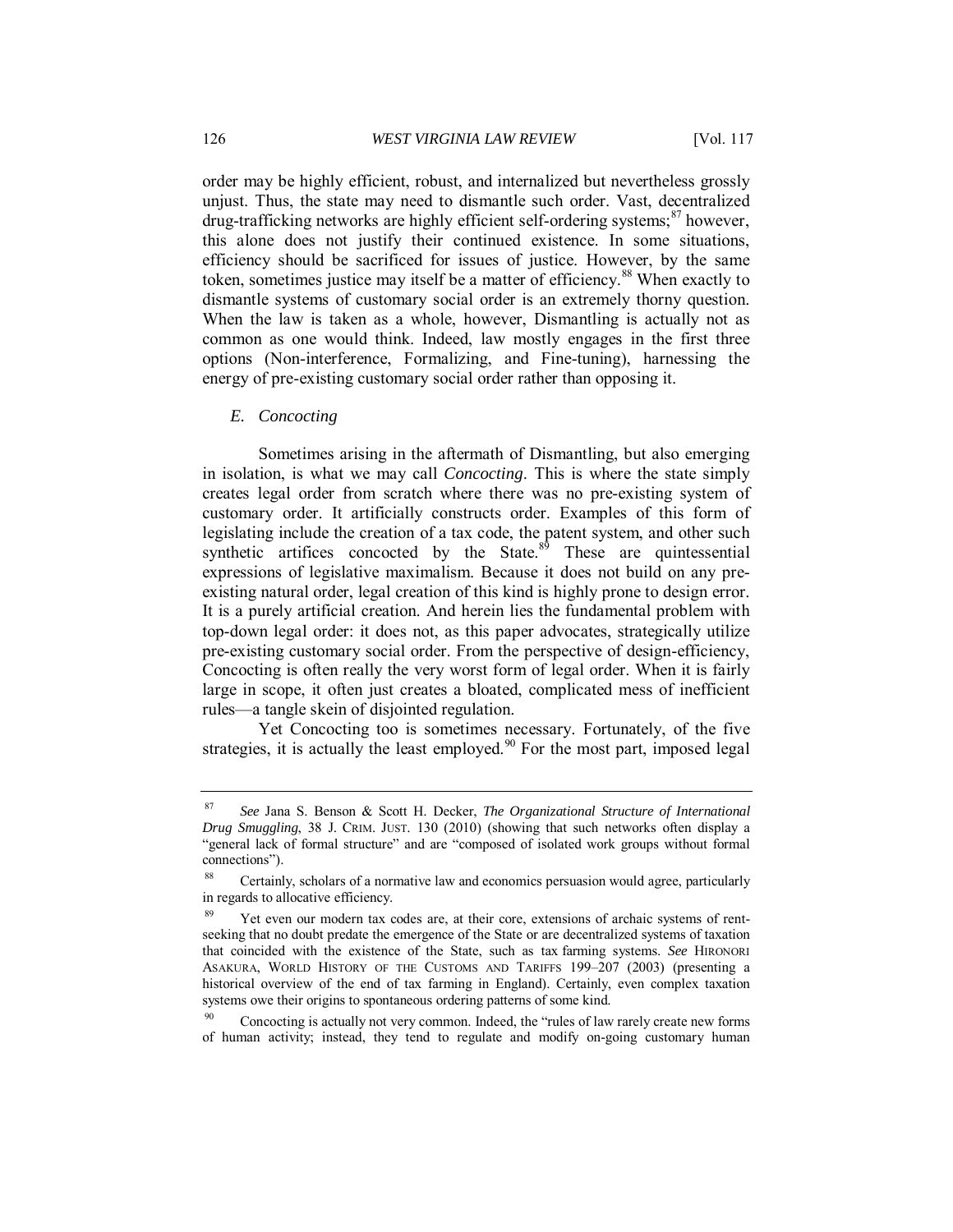order builds upon and incorporates patterns of customary social order. We see this rather clearly with the strategies of Formalizing and Fine-tuning. Together with Non-interference, they are the most common techniques of governance. Dismantling and Concocting are comparatively rare. Legal maximalism is atypical, and indeed, complete legal maximalism does not really exist. The vast bulk of social order remains unregulated: sleeping patterns, copulation patterns, etc. Indeed, complete legal maximalism would not only most likely be abhorrent in a normative sense; it is, in fact, a logistic impossibility. There is not, nor has there ever been, a society marked by total legal maximalism.

#### IV. CLARIFYING THE FRAMEWORK

#### *A. A Tabulated Comparison of the Strategies*

While these five strategies represent different points along a single continuum of interventionism, they are ontologically distinct. However, this may not always be readily apparent. In some respects the strategies bleed into one another. For example, in some cases, Fine-tuning may appear to demonstrate elements of Dismantling. In other cases, Dismantling may be conceptualized as a form of Fine-tuning, and so on and so forth.<sup>91</sup> There may even be *hybrid strategies* that combine strategies. Yet while there can be a degree of overlap, on a fundamental level the strategies are distinct from one another. To sharpen this point, I provide below a tabulated comparison of the five strategies. The first line of the table contrasts the strategies' methodologies. The second line clarifies how commonly the strategies are employed. The third line uses the example of traffic regulation to give concrete form to the concepts.

enterprises." *See* James Bernard Murphy, *Habit and Convention at the Foundation of Custom*, *in* THE NATURE OF CUSTOMARY LAW: LEGAL, HISTORICAL AND PHILOSOPHICAL PERSPECTIVES 53, 68–69 (Amanda Perreau-Saussine & James B. Murphy eds., 2007).

Part of this problem stems from the difficulty in defining a system. Systems often overlap, interconnect, and subsume one another in highly complex ways, making them difficult to clearly identify. For example, is pedestrianizing a downtown area of a city an example of Dismantling or Fine-tuning? If the system here is defined as traffic in the downtown area then it is Dismantling; if the system is defined as the traffic patterns of the entire city, or country, then it is an example of Fine-tuning. The problem is that what is a "system" largely depends on how we choose to define it. This question opens a conceptual can of worms regarding the definition of a system that spans across the disciplines. Articulating such a definition is the cornerstone of systems theory.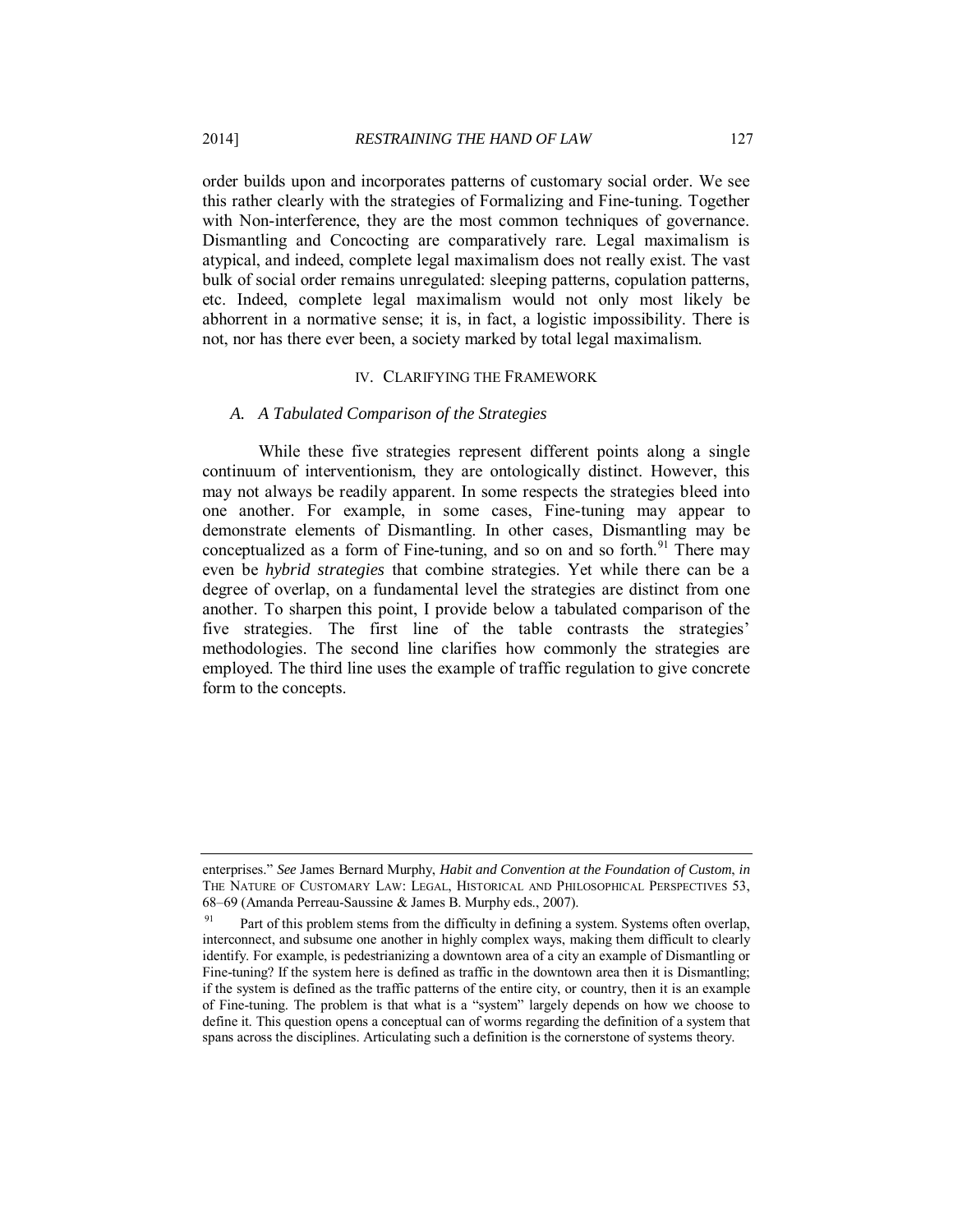\_\_\_\_\_\_\_\_\_\_\_\_\_\_\_\_\_\_\_\_\_\_\_\_\_\_\_\_\_\_\_\_\_\_\_\_\_\_\_\_\_\_\_\_\_\_\_\_\_\_\_\_\_\_\_\_\_\_\_\_\_\_\_\_

| Allow the<br>system of<br>order to<br>function<br>completely<br>unhindered           | Grant formal<br>status to the<br>system of<br>order<br>(usually with<br>sanctions)   | Tweak the<br>system of<br>order on a<br>structural<br>level    | Totally<br>annihilate a<br>pre-existing<br>system of<br>order                                 | Create legal<br>order from<br>scratch                                                                |
|--------------------------------------------------------------------------------------|--------------------------------------------------------------------------------------|----------------------------------------------------------------|-----------------------------------------------------------------------------------------------|------------------------------------------------------------------------------------------------------|
| Most commor                                                                          | Extremely<br>common                                                                  | Very<br>common                                                 | Not very<br>common                                                                            | Rare                                                                                                 |
| conditions to<br>emerge<br>organically<br>and function<br>untouched by<br>regulation | Codify and<br>enforce the<br>existing<br>traffic<br>patterns that<br>have<br>emerged | Introduce<br>regulation to<br>modify the<br>flow of<br>traffic | Eliminate all<br>traffic from<br>the road<br>system (e.g.<br>pedestrianize<br>an entire city) | Create an<br>entirely new<br>system of<br>transportation<br>(e.g. based on<br>light-rail<br>transit) |
|                                                                                      | <b>Methodology</b><br>Allow traffic                                                  |                                                                |                                                                                               | <b>Non-interference Formalizing Fine-tuning Dismantling Concocting</b>                               |

**Table 1.** A tabulated comparison of the five strategies of legislative minimalism.

As can be seen in the table, the methodology of each of the strategies is distinct. Non-interference simply allows the system of order to function unhindered. Formalizing grants formal status to the system of order, usually through the use of sanctions. Fine-tuning modestly tweaks the system on a structural level (where doing so can achieve a greater degree of efficiency). Dismantling completely eliminates an existing system of order, and Concocting creates legal order from scratch. Hybrid strategies mentioned above, which combine elements from two or more regulatory strategies, are also possible. For example, logging is often restricted in designated areas for a fixed number of years in order to avoid permanent deforestation but later allowed to resume. This regulatory approach may be conceptualized as a hybrid strategy, combining Dismantling and Fine-tuning: i.e. the system is totally eliminated (Dismantling) yet allowed to later resume (Fine-tuning). The strategies also differ with respect to how commonly they are invoked. What stands out is that as we move along the continuum in the direction of legislative maximalism, the strategies are employed less frequently. By far, Non-interference is the most common strategy. Formalizing is the next most common approach. Fine-tuning is also a very common legislative tack. Indeed, the law spends a great deal of its legislative energy here, tweaking pre-existing systems of order with a view to making them more efficient—arguably, the vast majority of formal law deals with natural ordering on this level of discourse. This is not at all the case for the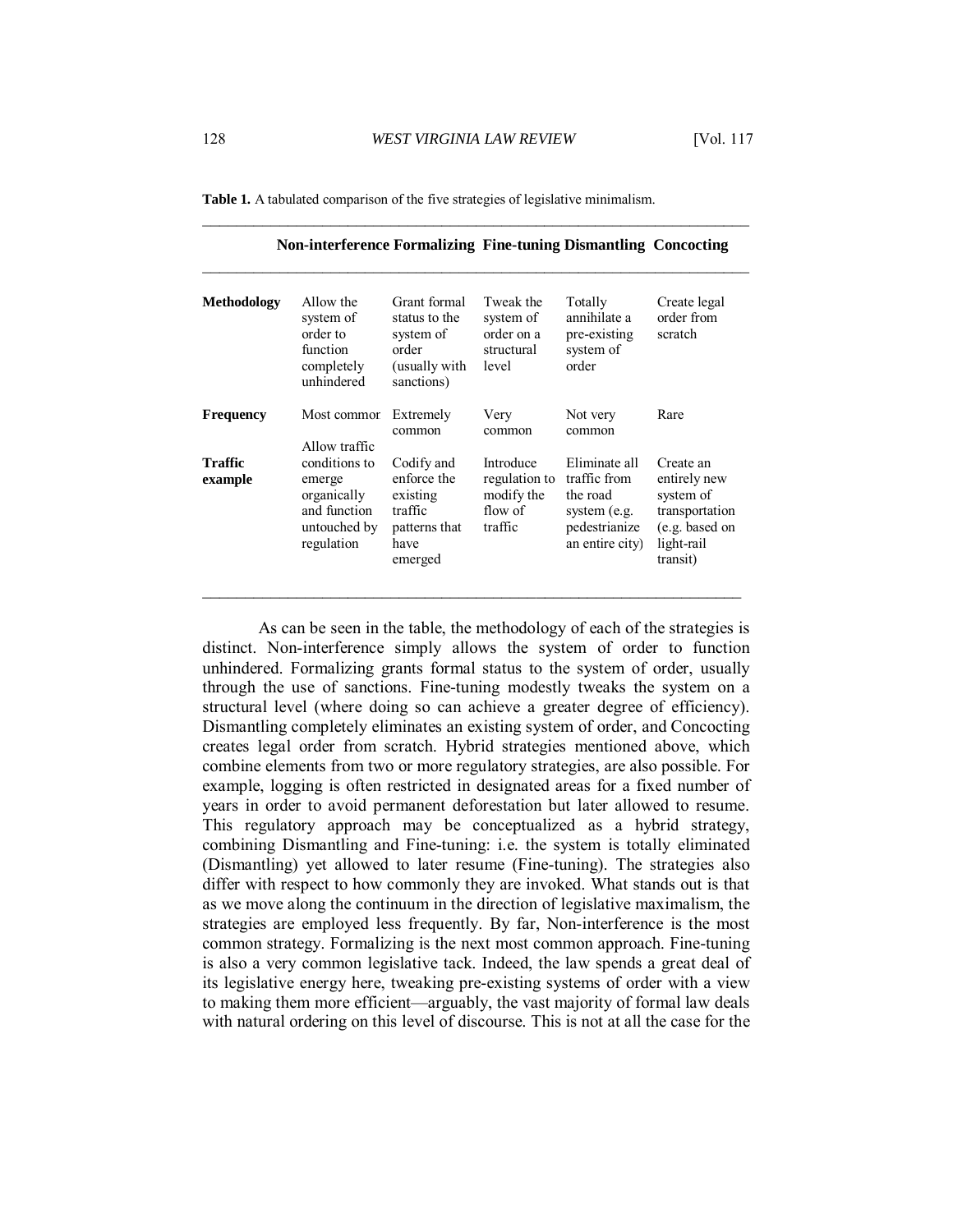strategy of Dismantling, which is substantially less common. Yet the rarest of these strategies is Concocting.

At the risk of straining our gardening metaphor to the point of snapping (no pun intended): Non-interference is simply letting the plants grow; Formalizing is comparable to reinforcing a growing plant by tethering it to a stick or rod; Fine-tuning is minor weeding or trimming; and Dismantling is completely uprooting a plant, tearing it out from its roots. Concocting does not fit very well into our gardening metaphor. It is, I suppose, comparable to artificially fabricating a plant, perhaps a plastic Christmas tree. In any case, although imperfect, the metaphor captures the strategies available to the legislative minimalist project. These five strategies represents a toolkit into which policymakers can reach and pull out the most optimal legislative strategy, with a view to minimizing unnecessary regulatory intrusion. A clear, conceptually rigorous framework as to how to deal with customary social order is not merely theoretically useful; it is arguably critical given the general trend in the common law towards a greater reliance on statute.<sup>92</sup> While the law already deals in customary social order, it can benefit enormously from a heavy dose of theoretical clarity so lawmakers can more skillfully work within a minimalist framework.

#### *B. Contract: A Paragon of Legislative Minimalism*

Descending from the lofty heights of theory, this section examines our taxonomy of strategies in the context of a concrete example—that of contract. Contract is, in a sense, a paragon of legislative minimalism. Contract is perhaps the one area of law where the minimalist approach is most evident.<sup>93</sup> As such, it provides a magnificent case study. Exploring how the state deals with contract may give us insight as to how legislative minimalism may be applied more broadly. While the State's approach to contract is generally minimalist, this minimalism is still tempered. The state adopts policies of Non-interference, Formalizing, Fine-tuning, or even Dismantling depending upon the nature of the legal order that is created by the terms of the contract. Indeed, contract law is a perfect case study for us as it exhibits most of the strategies of legislative minimalism. Issues of substantive (as opposed to merely procedural) fairness, among other public policy considerations, affect which form of minimalism is

<sup>92</sup> *See, e.g.*, Gordon R. Woodman, *Ghana: How Does State Law Accommodate Religious, Cultural, Linguistic and Ethnic Diversity*, *in* CULTURAL DIVERSITY AND THE LAW: STATE RESPONSES FROM AROUND THE WORLD (Marie-Claire Foblets ed., 2010) (discussing the trend in Ghana toward supplementing common and customary law with legislation)*.*

<sup>93</sup> For an examination of minimalism in commercial contracts, see JONATHAN MORGAN, CONTRACT LAW MINIMALISM: A FORMALIST RESTATEMENT OF COMMERCIAL CONTRACT LAW (2013) (advocating a minimalist framework to the law of contract).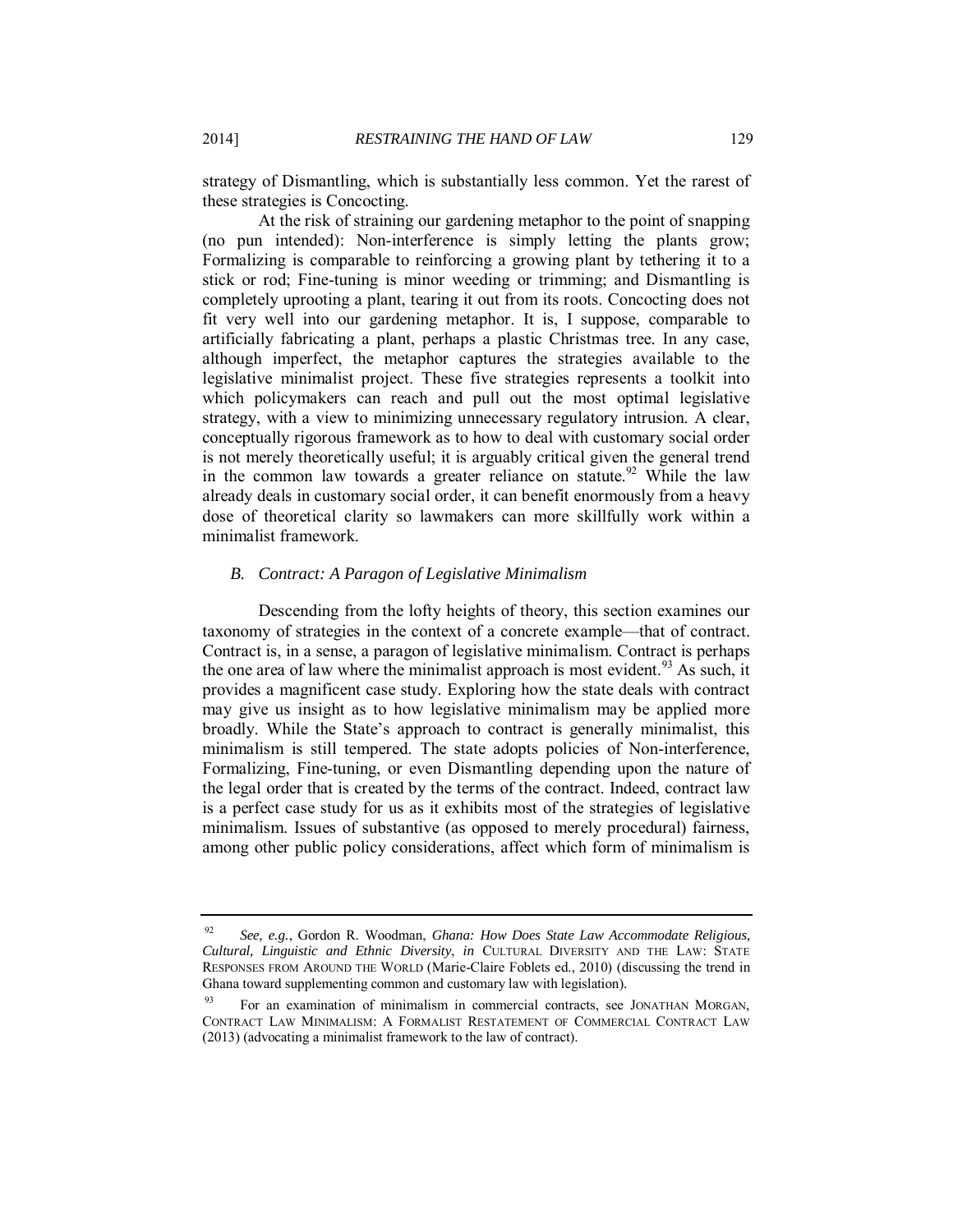invoked.<sup>94</sup> Indeed, we see most of the strategies of legislative minimalism on display when we examine how the state deals with contract. Contract is also an ideal case study because it is the closest the law gets to institutionalizing the creation of customary social order. Fuller described customary law as the inarticulate older brother of contract.<sup>95</sup> I would be inclined to agree. As I envision it here, a contract is a mini-system of order forged by the participants themselves—each contract represents a tiny, self-contained system of bottomup order. The state intrudes upon these systems of order to different degrees, yet the overarching spirit is unmistakably minimalist.

#### 1. Non-interference in Contract

In its general deference to freedom of contract, the state adopts an overarching policy of Non-interference.<sup>96</sup> The contracting parties are free to create the legal order that they wish, relatively unimpeded by the State, the State's role being merely facilitative.<sup>97</sup> The classical model of contract assigns the law a non-interventionist role.<sup>98</sup> The belief is that "parties should enter the market, choose their fellow-contractors, set their own terms, strike their bargains and stick to them."<sup>99</sup> The two linchpins of this approach are "the doctrines of 'freedom of contract' and 'sanctity of contract.'"<sup>100</sup> Vital to the doctrine of freedom of contract is "term freedom."<sup>101</sup> This is the principle that the parties are free to set their own terms and at liberty to decide the subject matter and substance of their contract.<sup>102</sup> The role of law is simply to identify and enforce the parties' agreement.<sup>103</sup> Freedom of contract has, of course, been significantly curtailed over the last century, as reflected in the neo-classical model of contract. The growth of consumer protection, rent, and employment legislation has put in place limitations on freedom of contract. Notwithstanding this, however, Non-interference remains a basic feature of contract law, as enshrined in freedom of contract.<sup>104</sup>

100 *Id.*

<sup>&</sup>lt;sup>94</sup> MINDY CHEN-WISHART, CONTRACT LAW 13 (4th ed. 2012).

<sup>95</sup> FULLER, *supra* note 49, at 176.

<sup>96</sup> *See* CHEN-WISHART, *supra* note 94.

<sup>97</sup> *Id.* at 10.

<sup>98</sup> RICHARD STONE, THE MODERN LAW OF CONTRACT 6 (9th ed. 2011).

<sup>99</sup> EWAN MCKENDRICK, CONTRACT LAW: TEXT, CASES, AND MATERIALS 13 (5th ed. 2012).

<sup>&</sup>lt;sup>101</sup> The other supporting principle here is "party freedom," i.e. the right to select with whom one wishes to contract.

<sup>102</sup> *See* MCKENDRICK, *supra* note 99.

<sup>103</sup> *See* CHEN-WISHART, *supra* note 94.

<sup>104</sup> *See* MCKENDRICK, *supra* note 99, at 294. For a classic analysis of the transformation of freedom of contract in this respect, see ATIYAH *supra* note 58. *But see* THE FALL AND RISE OF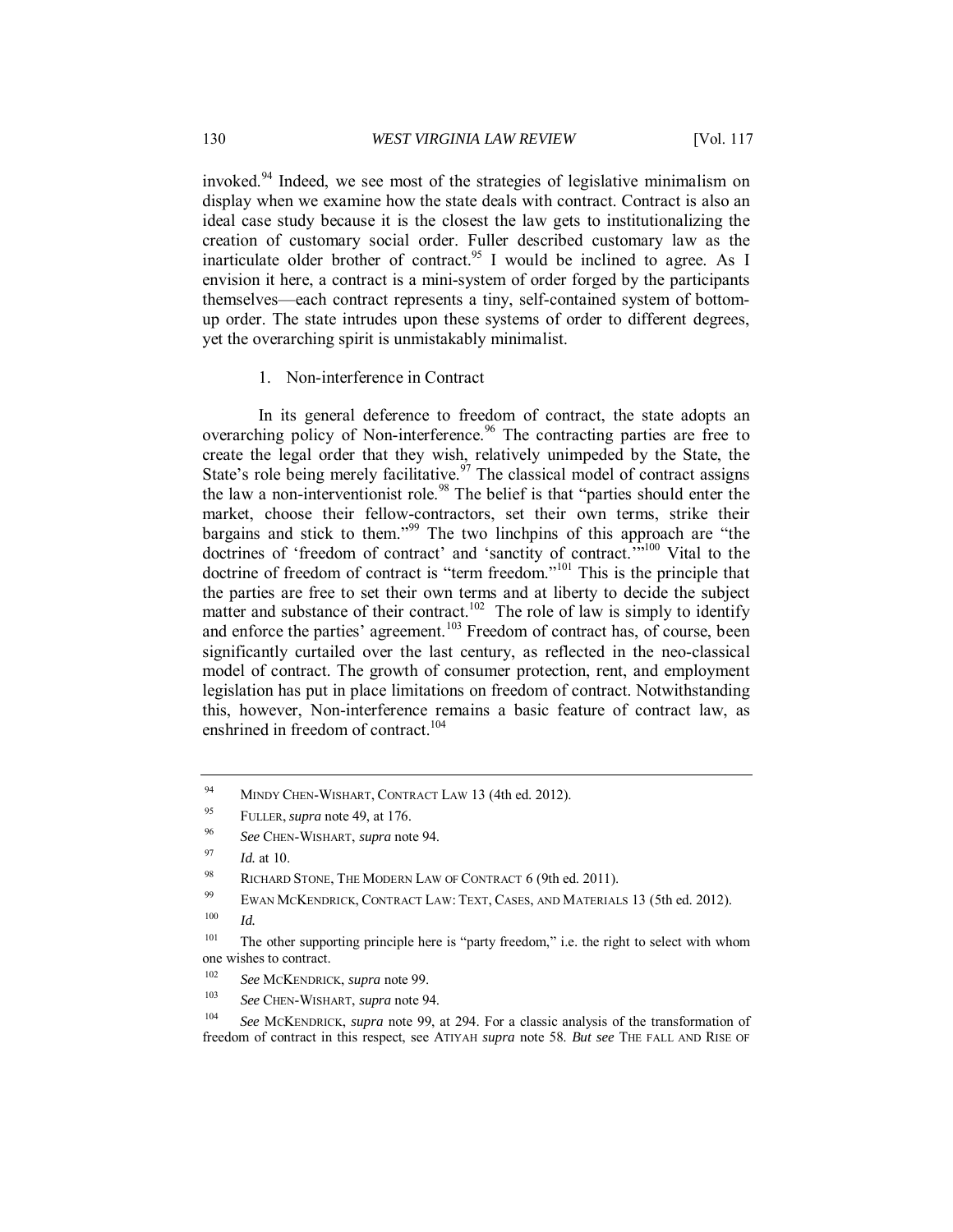#### 2. Formalizing in Contract

In that the state will generally enforce the terms of the contract (with certain limitations), $105$  the state engages in a policy of Formalizing. Indeed, the State's role is to give effect to the parties' agreement through enforcement of the contact's terms.<sup>106</sup> The deference to customary self-ordering is unmistakable. Where the parties' intentions are unclear, this willingness extends to pre-existing custom. Extrinsic evidence of custom is admissible to interpret written contracts with respect to which they are silent.<sup>107</sup> In such cases, the court has been more than willing to imply terms on the basis of established trade customs.<sup>108</sup> As already touched upon, beyond the particular terms of the contract, the state has formalized numerous core principles that initially arose bottom-up as informal rules within commercial communities, such as the incorporation of notes and bills of exchanges.<sup>109</sup> The parol evidence rule and the doctrine of completeness of writings are further examples of Formalizing.<sup>110</sup>

#### 3. Fine-tuning in Contract

Yet, the State's approach to contract is not completely hands-off. Motivated by interests of fairness and social equity, the state also engages in Fine-tuning. Implied terms are an excellent example of Fine-tuning. Here, we have a deliberate intervention of the court or legislature to regulate the ordering system (i.e. the terms of the contract) created by the parties with the goal of improving the contract. Fine-tuning is captured more broadly in the neo-

FREEDOM OF CONTRACT (F. H. Buckley ed., 1999) (essays analyzing the resurgent interest in freedom of contract). For the landmark case law regarding freedom of contract in the context of employment legislation, see *Lochner v. New York*, 198 U.S. 45 (1905) (holding that that setting a limit to the hours a baker could work was an "unreasonable, unnecessary and arbitrary interference with the right of the individual to his personal liberty, or to enter into those contracts in relation to labor which may seem to him appropriate or necessary for the support of himself and his family"). Lockner is, howeer, no longer good law. see *West Coast Hotel Co. v. Parrish*, 300 U.S. 379 (1937), where the U.S. Supreme Court upheld the constitutionality of minimum wage legislation. *West Coast Hotel Co.* is regarded as having ended the Lochner-era of contract law in America. *West Coast Hotel Co.* is an example of Fine-tuning (see below for a fuller discussion). Both landmark rulings are excellent examples as they involve self-ordering in the market, a forum where spontaneous order is often remarked upon.

<sup>105</sup> *See* CHEN-WISHART, *supra* note 94.

<sup>106</sup> *Id.* at 10, 14.

<sup>107</sup> *See, e.g.*, Hutton v. Warren, (1836) 1 M&W 460.

<sup>108</sup> *Id.* 

<sup>109</sup> *See* TRAKMAN, *supra* note 63, at 23–27.

<sup>110</sup> *See* RESTATEMENT (SECOND) OF CONTRACTS § 213 (1979), which sets out the common law parol evidence rule. *See also* U.C.C. § 2-202 (2001).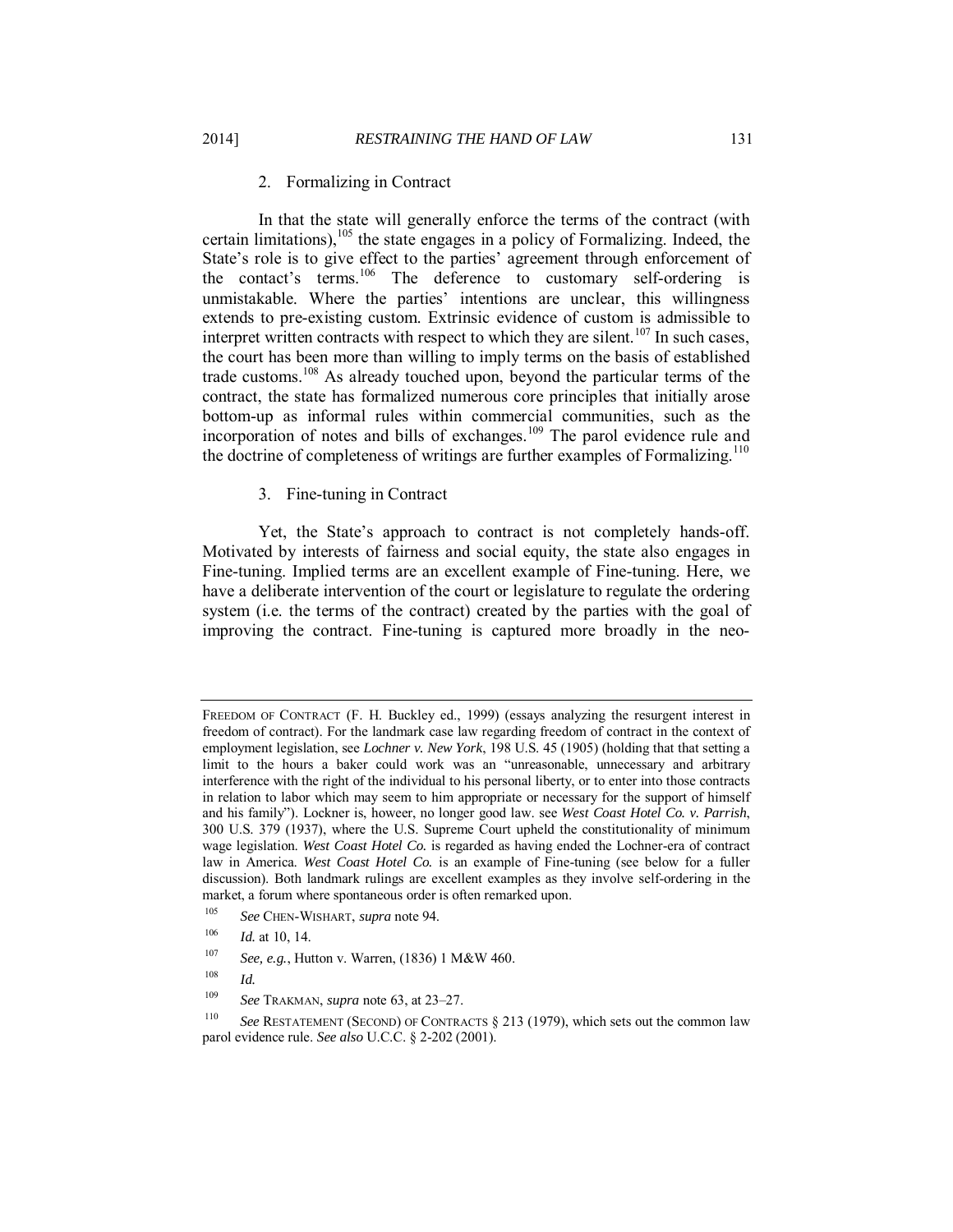classical model of contract.<sup>111</sup> Minimum wage requirements are good examples of Fine-tuning. While the self-ordering system regarding labor earnings in the market place is left relatively untouched (parties are free to set salaries commensurate with the skill level of workers), a floor is put in place in order to correct inherent shortcomings in the system. This is similar to the example given earlier regarding speeding: the system is left to self-order but within prescribed limits. The law tweaks the self-ordering system of market pay along the margins, enacting statutory minimum wage requirements that alter the wage structure in order to achieve a socially preferable distribution of income. Many theorists now question if such laws are, in fact, even effective in achieving these goals. Minimum wage laws have been and continue to be highly controversial and the subject of vigorous debate amongst economists, with many arguing that minimum wage laws are not a good policy tool.<sup>112</sup> Minimum wage laws are perhaps a good example of the potential for design error of topdown law when tinkering with a spontaneous system of order—in this case, wage patterns in the market. The same story arguably applies to other forms of direct regulation on voluntary exchange, such as family leave laws, sick leave laws, other prescriptions of the fair labor standards act, anti-discrimination laws, union protections, and so on and so forth.

It is interesting to note how shifting norms and social conceptions of value will determine what the law considers proper grounds for Fine-tuning. Indeed, this is reflected writ large in the shift from a classical to neo-classical model of contract law. Employment standards, a substantive part of employment law, are simply customary norms regarding minimum socially acceptable working conditions. Social norms invariably transform over time; new normative rules emerge, replacing older normative standards. In all areas of law, we can discern the transformative force of evolving custom impacting existing values. However, the specific goals that a society deems worthwhile to pursue are irrelevant to the present thesis in a technical sense: the objective may be to rectify the social injustice of slavery or to institute it more broadly. In any case, the methodology this paper advances remains the same. What is offered here is a descriptive rather than a normative analysis—what is of relevance is how lawmakers can implement the strategies of legislative minimalism on a technical level. The decisive role that value positions will play in this implementation is acknowledged yet remains immaterial to the present thesis.

<sup>111</sup> *See* CHEN-WISHART, *supra* note 94, at 11.

<sup>&</sup>lt;sup>112</sup> For an interesting book-length, empirically-rich discussion along these lines, see DAVID NEUMARK & WILLIAM L. WASCHER, MINIMUM WAGES (2008) (arguing that minimum wage laws actually do not achieve the main objectives set out by their supporters). *But see* DAVID CARD & ALAN B. KRUEGER, MYTH AND MEASUREMENT: THE NEW ECONOMICS OF THE MINIMUM WAGE (1995) (arguing against the view that higher minimum wages reduce jobs for low-wage workers).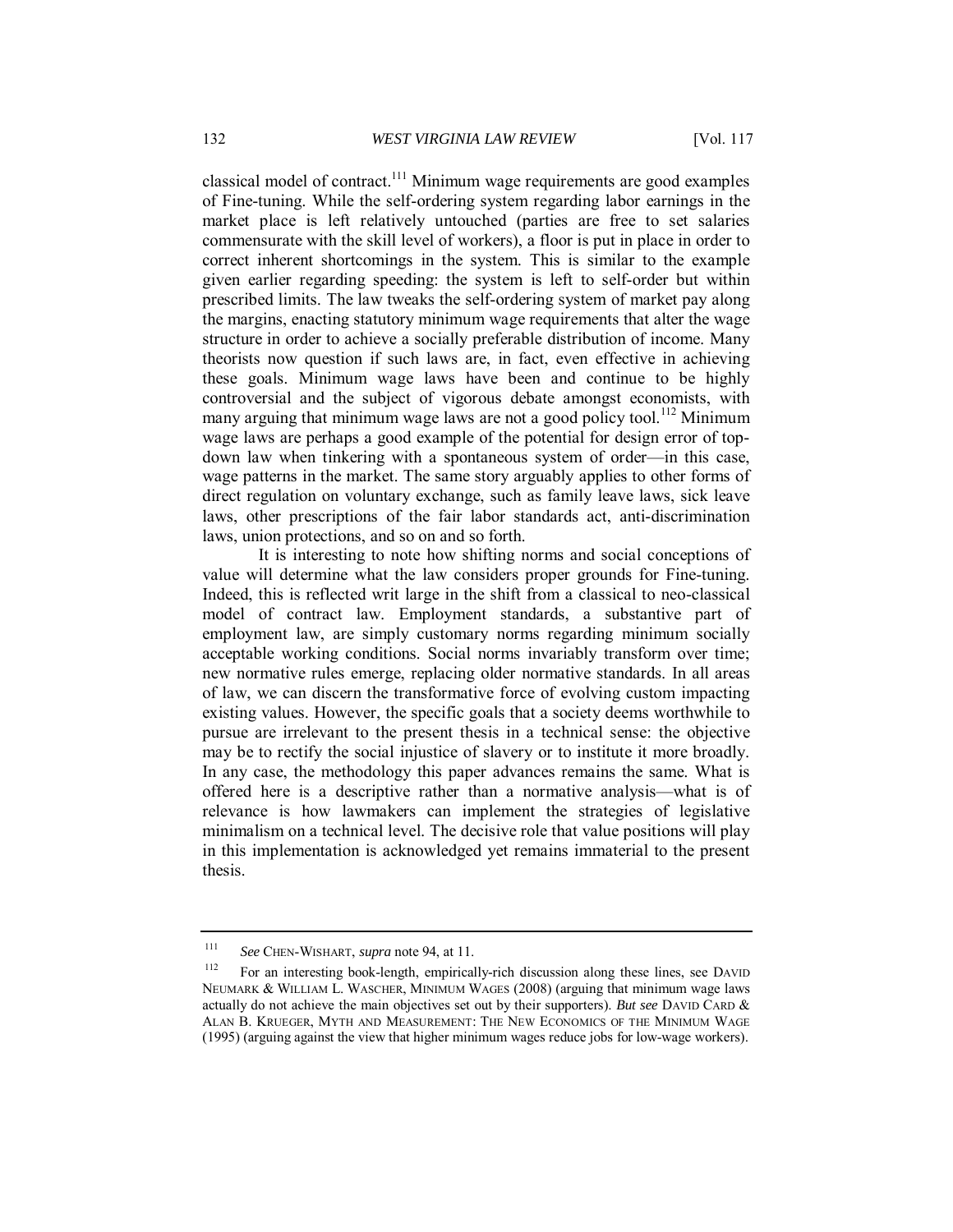#### 4. Dismantling and Concocting in Contract

The law also engages in Dismantling with regards to contract. For example, vitiating factors, such as duress and unconscionability, can completely invalidate a system of order established through contract. Contracts that conflict with public policy, such as contracts to conduct illegal activity, perceived gross immorality, or contracts of slavery, will be pointedly dismantled by the State.<sup>113</sup> A great illustration of Dismantling is anti-trust law. Here, the self-ordering systems created by commercial cartels are systematically dismantled under the neo-classical banner of maximizing social welfare through competition. The state simply overrides such systems of selfordering, voiding agreements that restrict market competition.<sup>114</sup> Dismantling in this form is seen as a matter of public policy: the system of self-order (monopolistic collusion) is deemed to be detrimental. In some jurisdictions, this is true even where price-fixing and other horizontal restraints (such as group boycotts and market division) are a mostly spontaneous arrangement with absolutely no explicit arrangements to engage in price manipulation. In such jurisdictions, even tacit collusion (also termed conscious parallelism) is, in principle, sufficient to warrant antitrust enforcement.<sup>115</sup> Tacit collusion, unlike cartels, is not criminalized yet is, "in principle, . . . subject to antitrust enforcement."<sup>116</sup> Indeed, in the case of tacit collusion, coordinated behavior emerges in an entirely spontaneous fashion without the need for explicit communication of any kind—a classic illustration of a system of spontaneous self-ordering. $117$ 

<sup>113</sup> *See* CHEN-WISHART, *supra* note 94, at 12.

<sup>114</sup> Under U.S. law, section 1 of the Sherman Act declares illegal "every contract, combination in the form of trust or otherwise, or conspiracy, in restraint of trade or commerce . . . ." 15 U.S.C. § 1 (2012). Under EU law, the Treaty of Lisbon prohibits anti-competitive agreements, rendering any such agreements automatically void. Consolidated Version of the Treaty on the Functioning of the European Union art. 101, May 9, 2008, 2008 O.J. (C 115) 88– 89 [hereinafter TFEU].

<sup>115</sup> For example, under EU law, tacit collusion could come under the Lisbon Treaty, Article 101 "concerted practices," as well as the principle of "collective dominance" under Article 102. TFEU art. 101–02.

<sup>116</sup> PETER DAVIS & ELIANA GARCÉS, QUANTITATIVE TECHNIQUES FOR COMPETITION AND ANTITRUST ANALYSIS 316 (2009). Under Section 1 of the Sherman Act, however, tacit collusion is not deemed sufficient to justify state intervention because Section 1 requires proof of agreement (conspiracy). 15 U.S.C. § 1 (2014). *See also* Richard A. Posner, *Oligopoly and the Antitrust Laws: A Suggested Approach*, 21 STAN. L. REV. 1562 (1969) (arguing that antitrust law should regulate consciously parallel oligopoly behavior); RICHARD A. POSNER, ANTITRUST LAW 53–55 (2d ed. 2001) (explaining why tacit collusion did not come to constitute monopolistic practice under U.S. law).

<sup>117</sup> *See* DAVIS & GARCÉS, *supra* note 116, at 315 (discussing the idea that coordinated behavior may emerge even without the need for explicit communication); *See also* HERVÉ DUMEZ & ALAIN JEUNEMAÎTRE, UNDERSTANDING AND REGULATING THE MARKET AT A TIME OF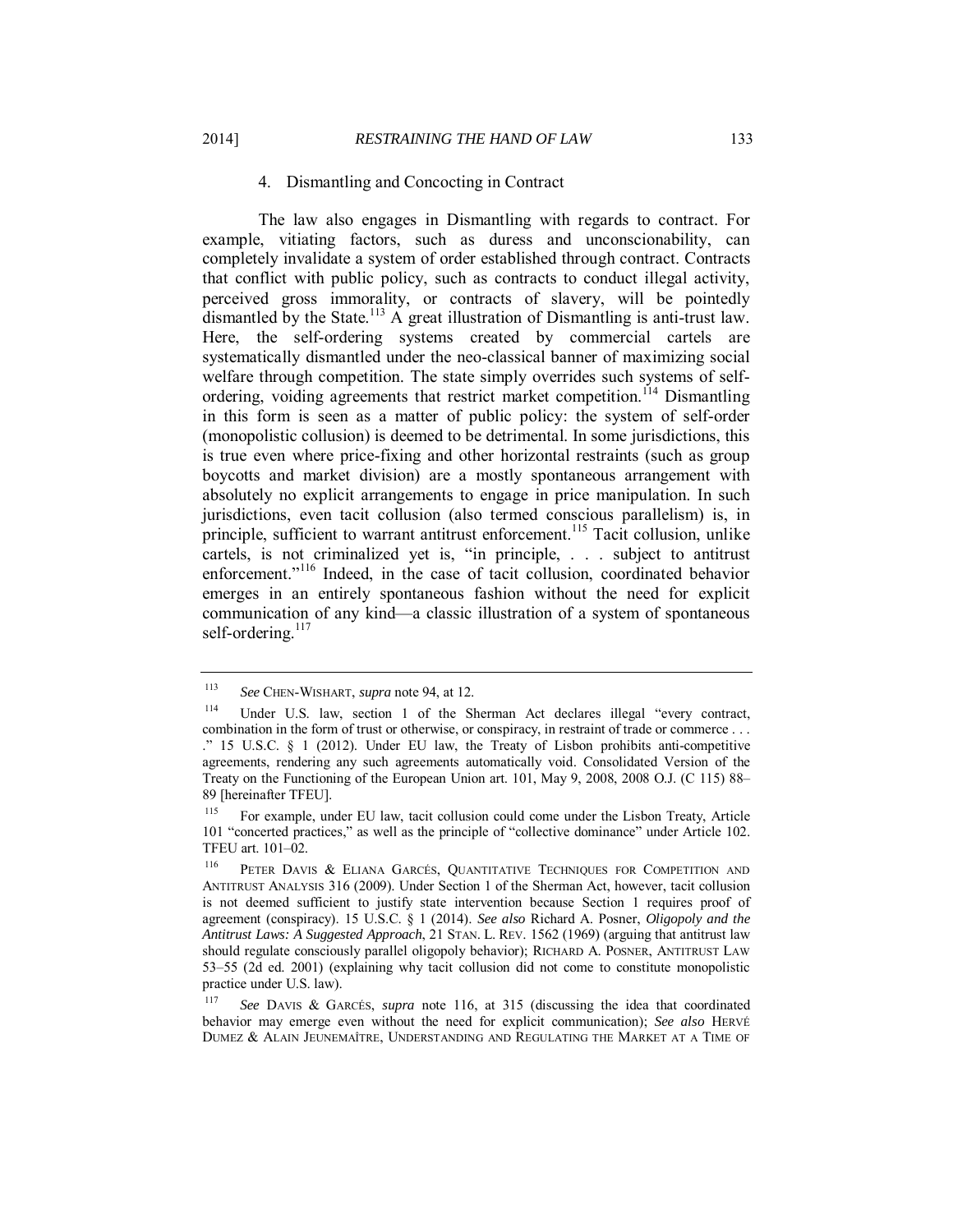In regard to the strategy of Concocting, we find very little evidence of this in contract. Among the various areas of law, this brand of maximalism is not readily identifiable in contract. This is because state regulation of contract leans so much in the direction of minimalism that full-fledged Concocting as a strategy does not make an appearance. Arguably, some standard form contracts with government agencies where specific terms must be included as a matter of law might be considered as forms of Concocting. Yet this does not meet the criteria of Concocting in its purest sense, i.e. the wholesale construction of a system of order.

Stepping back for a moment, it is important to note that the tactics of legislative minimalism are not restricted to contract. What we do in contract may be applied in all areas of law. Where the line of legislative intrusion should be drawn will unavoidably be affected by normative considerations; however, this long-standing debate need not concern us. We are merely providing a conceptual framework for policymakers who wish to boost system efficiency. Where formal law should step in will often remain open to debate and turn on normative considerations. However, regardless of where one stands in this ideological feud, the chance of design error increases the more we wander away from minimalism. This is not a normative appraisal; it is a factual contention, at least it is the working premise of this paper. From a practical perspective, however, it is not always easy for legislatures to know which strategy is most suitable—for example, when Formalizing is more appropriate than Fine-tuning, or Concocting more appropriate than Dismantling. Ultimately, this will turn on the specific system of order that is being confronted. However, general guidelines can be of enormous help here. Wherever feasible, minimalism should be our starting point—that minimalism is preferable should be a presumption for policymakers. However, where a system of order seems to be failing, or producing unacceptable externalities (this will invariably turn on normative considerations), regulation is necessary. Ever higher degrees of legislative intervention should then be implemented until the situation is sufficiently remedied. To use once more a metaphor: if the construction of a house is defective, the most sensible line of attack is to see if the problem is resolvable through minor tinkering; one should not immediately rip out the foundations of the building and start anew. Adjustments and minor replacements should be first attempted, increasing the level of intrusion only as necessary. Indeed, it may become clear that we, in fact, need to rip up the foundations of the house; however, this should be our last, not our first, course of action. Through incremental legislation, it is possible to hone in on the appropriate degree of intrusion.

GLOBALIZATION: THE CASE OF THE CEMENT INDUSTRY 98–101 (2000) (discussing spontaneous coordination in the cement industry through the exchange of information).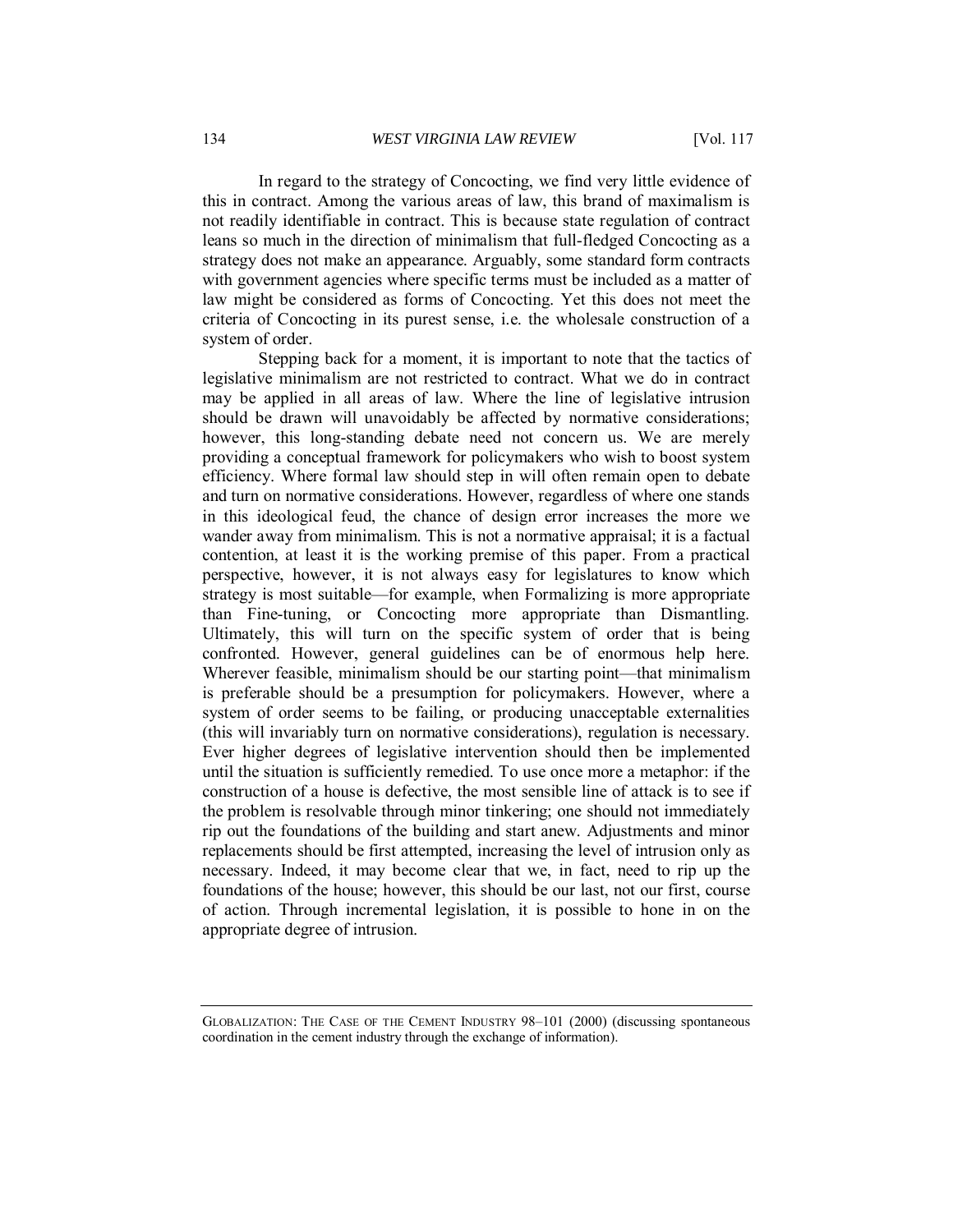#### *C. Beyond Law: A Wide Breadth of Potential Application*

Before concluding our discussion, one final point should be briefly made. It is important to appreciate that this taxonomy has a wide breadth of potential application. These strategies are not simply limited to the case of legal order; they arise wherever top-down planning attempts to deal with any system of spontaneous order (to use Hayek's term). The same basic approaches arise in, for example, biology, economics, ecology, urban planning, linguistics, chemistry, material sciences, and transportation, to name but a few examples. In all cases, the planner can choose to not interfere with the pattern (Noninterference), reinforce the pattern (Formalizing), redirect or tweak the pattern (Fine-tuning), destroy the pattern (Dismantling), or fabricate a pattern (Concocting). Because systems of spontaneous order surround us, indeed, because life itself is such a system, as autonomous agents standing outside this ordering (to the extent that this is possible), our interactions with spontaneous order are limited to one or more of these five approaches. These are the only options before us.<sup>118</sup> While our focus here was legal order, exploring how these strategies may be applied in other non-legal contexts may prove quite fascinating. We could see terms such as ecological minimalism, urban minimalism, medical minimalism, psychiatric minimalism, and so on and so forth.<sup>119</sup> Indeed, it offers a stunningly broad scope of potential application. I leave such avenues of research to those more qualified than I to explore; however, the basic taxonomy for this examination is provided.

### V. CONCLUSION

While the paper posited a framework for adopting legislative minimalism, the result is not so much a fully-developed theory of how to legislatively deal with customary social order; rather, it provides the framework for one. Indeed, a more intricate methodology could be crafted from this basic model. For the purposes of examination, I assumed the argument regarding informational complexity as valid. (I took what I felt to be the strongest technical argument against centralized design.) This is, of course, open to debate, but it would be intellectually reckless to simply dismiss it out of hand. I cannot help but think that the temptation to do so is often motivated more by political ideology than intellectual certainty. In any case, if upon examination we determine that minimalism is indeed what we want, the framework I constructed here is a strategic, balanced way to get us there.

The core idea of legislative minimalism is that we could go further in the direction of regulatory non-intrusiveness, trusting instead the self-patterning nature of customary social order. To capture the concept in one simple phrase,

<sup>&</sup>lt;sup>118</sup> I am including here the various hybrid strategies that are possible.

<sup>&</sup>lt;sup>119</sup> Some of these terms are already in use; however, not in the sense meant here.